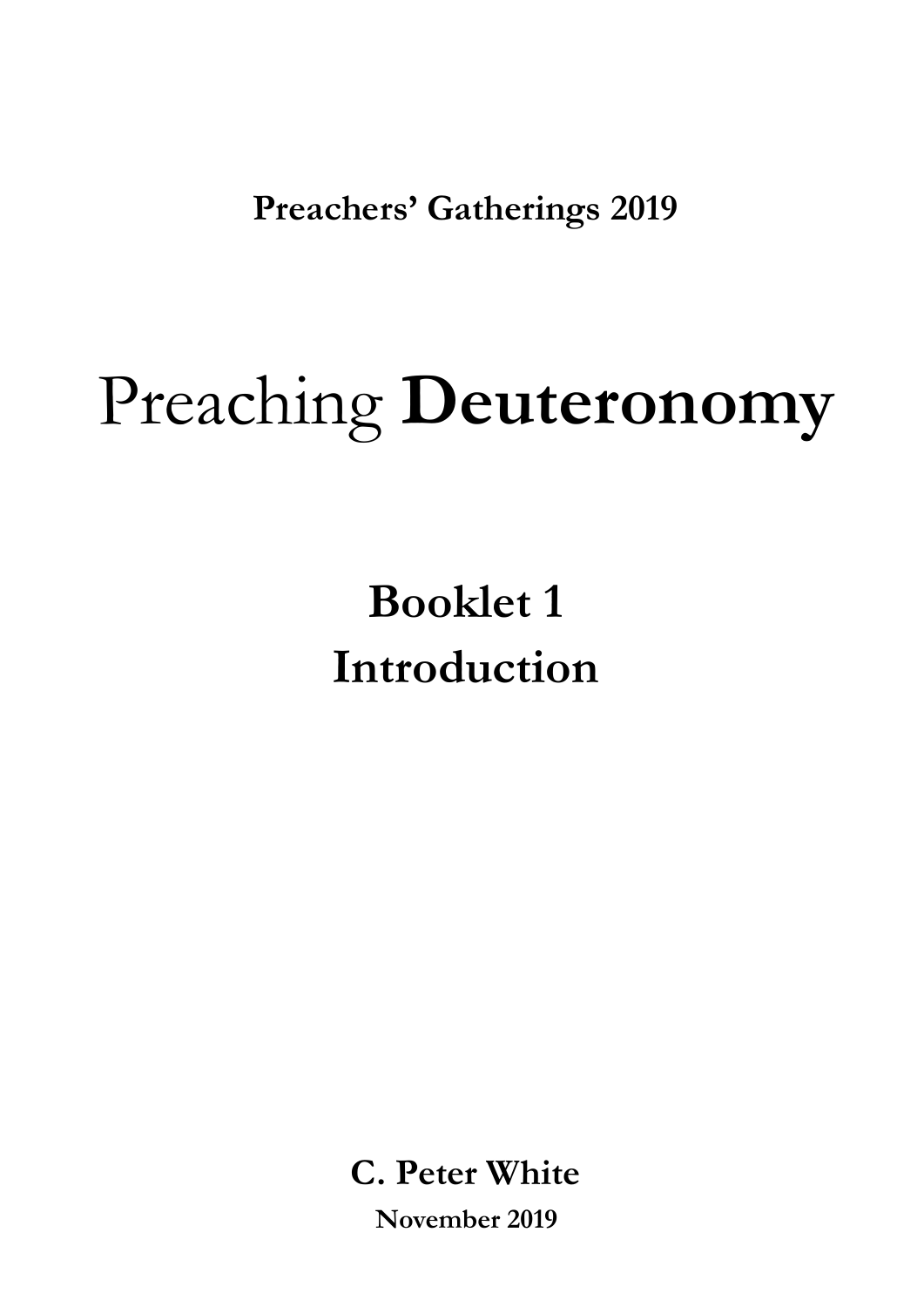# Preaching **Deuteronomy**

# **Booklet 1 Introduction**

**Copyright © C Peter White revcpw@gmail.com Torrance, Glasgow, October 2019** 

# **Table of Contents**

| Deuteronomy at a glance: Summary of chapters 4<br>Ι.<br>П.  |  |
|-------------------------------------------------------------|--|
|                                                             |  |
|                                                             |  |
|                                                             |  |
|                                                             |  |
|                                                             |  |
|                                                             |  |
|                                                             |  |
| Additional note: do chapters 6-26 (or 12-26) follow the ten |  |
|                                                             |  |
|                                                             |  |
|                                                             |  |
|                                                             |  |
| Appendix: Tim Keller on Justice and Righteousness 38        |  |
| Overview of Deuteronomy - The Bible Project 41              |  |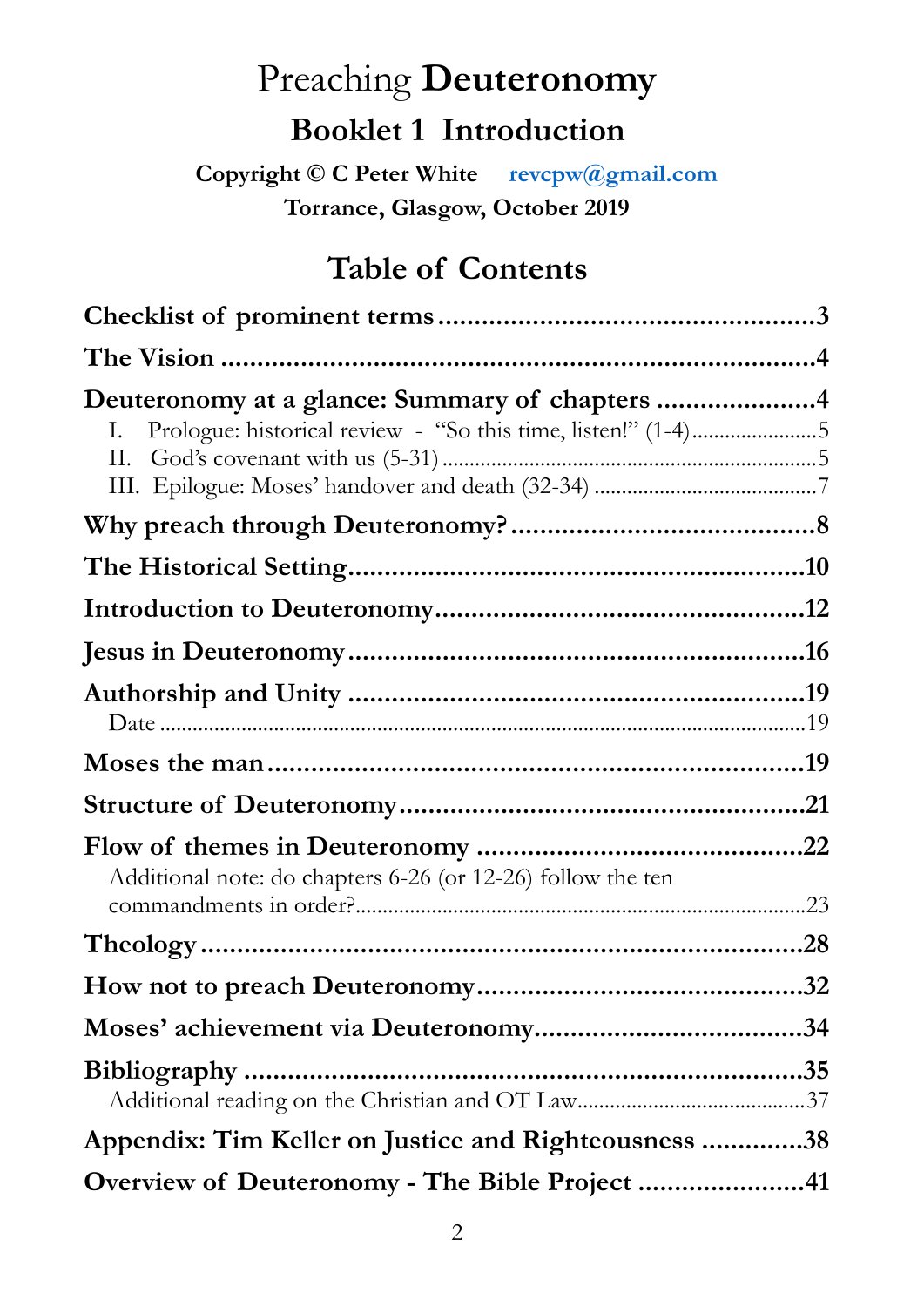'The LORD your God will circumcise your hearts and the hearts of your descendants, so that you may love him with all your heart and all your soul, and live.' *Deuteronomy 30.6* 

'I have set before you life and death, blessings and curses. Now choose life, so that you and your children may live and that you may love the LORD your God, listen to his voice and hold fast to him. For the LORD is your life, and he will give you many years in the land he swore to give to your fathers.' *Deuteronomy 30 v. 19, 20* 

## **Key Verse: 6.3**

Hear O Israel, and be careful to obey so that it may go well with you and that you may increase greatly in a land flowing with milk and honey, just as the Lord, the God of your fathers, promised you.

## <span id="page-2-0"></span>**Checklist of prominent terms**

(see 'Theology of Deuteronomy' p25)

There are a few oft-repeated terms that catch the heart of Moses' preaching in Deuteronomy. They encapsulate the responsibility of the preacher of Deuteronomy.

| <b>Terms</b>                                                                      |                                              |
|-----------------------------------------------------------------------------------|----------------------------------------------|
| The <b>land</b> God has given you (156x)                                          | Heb.3&4; Eph.1.18-20, 3.14-19;               |
| $($ = their rest: ch.12 v.9f)                                                     | Phil.3.12                                    |
| The <b>heart</b> $(33x)$                                                          | Heb.8.10-12 fulfilling Deut.30.6             |
| <b>Obey</b> $(31x)$                                                               | Phil.2.12; 1 Thes. 4.1-8; 1 John 5.2f        |
| <b>Love:</b> God's for us; ours for him $(29x)$                                   | John 3.16; Matt.22.36-40; Gal.2.20           |
| Covenant $(25x)$                                                                  | Matt.26.28; 2 Cor.3.6; Heb. (17              |
|                                                                                   | esp 7.22, ch. 8-10, 12.24, 13.20             |
| The <b>one place</b> of worship $(20x)$                                           | John 4.23; 1 Cor.2.2; Gal.6.14;<br>Acts 4.12 |
| <b>Laws</b> usually plus commands & decrees $(22x)$ Matt. 5.17-20; 1 Cor. 9.19-23 |                                              |
| <b>Remember</b> (16x), <b>do not forget</b> (10x) Luke 17.15f; Ephesians 2.11-13  |                                              |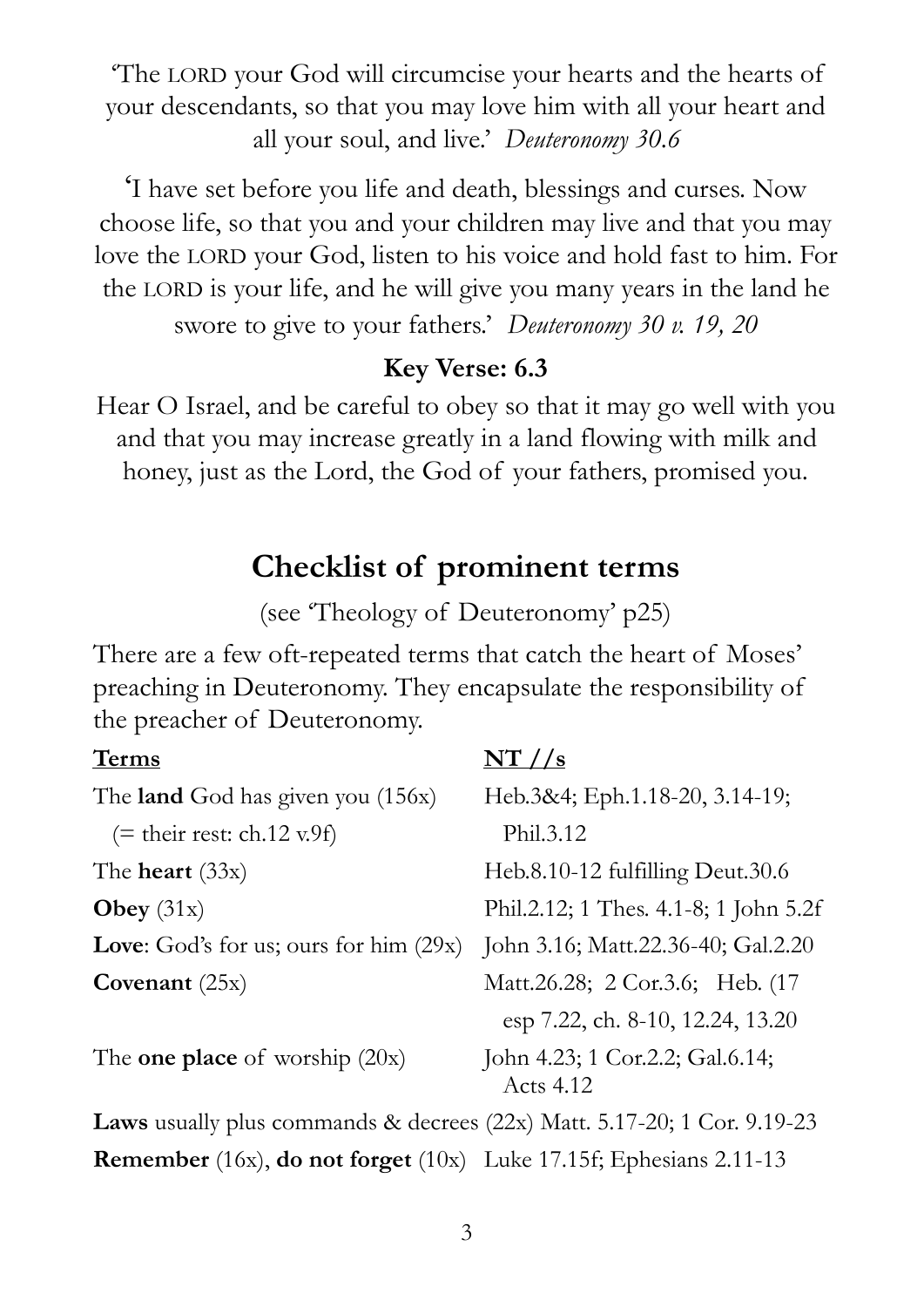## <span id="page-3-0"></span>**The Vision**

*For preachers to be thrilled by, keen to unfold and unleash, all-Deuteronomy; and to feel able to do so.* 

## **The Remit**

'To equip preachers, over four hours, to be able to start teaching a book of the Bible within two weeks.'

# **The Resource**

| <b>Booklet 1</b> Introduction to Deuteronomy |
|----------------------------------------------|
| <b>Booklet 2</b> Sermon Resources            |

# **Our love for God, his for us**

'A commitment demonstrated in actions that serve the interests and pleasure of your covenant partner' Daniel Block *Deuteronomy* p. 698

<span id="page-3-1"></span>**Deuteronomy at a glance:** Summary of chapters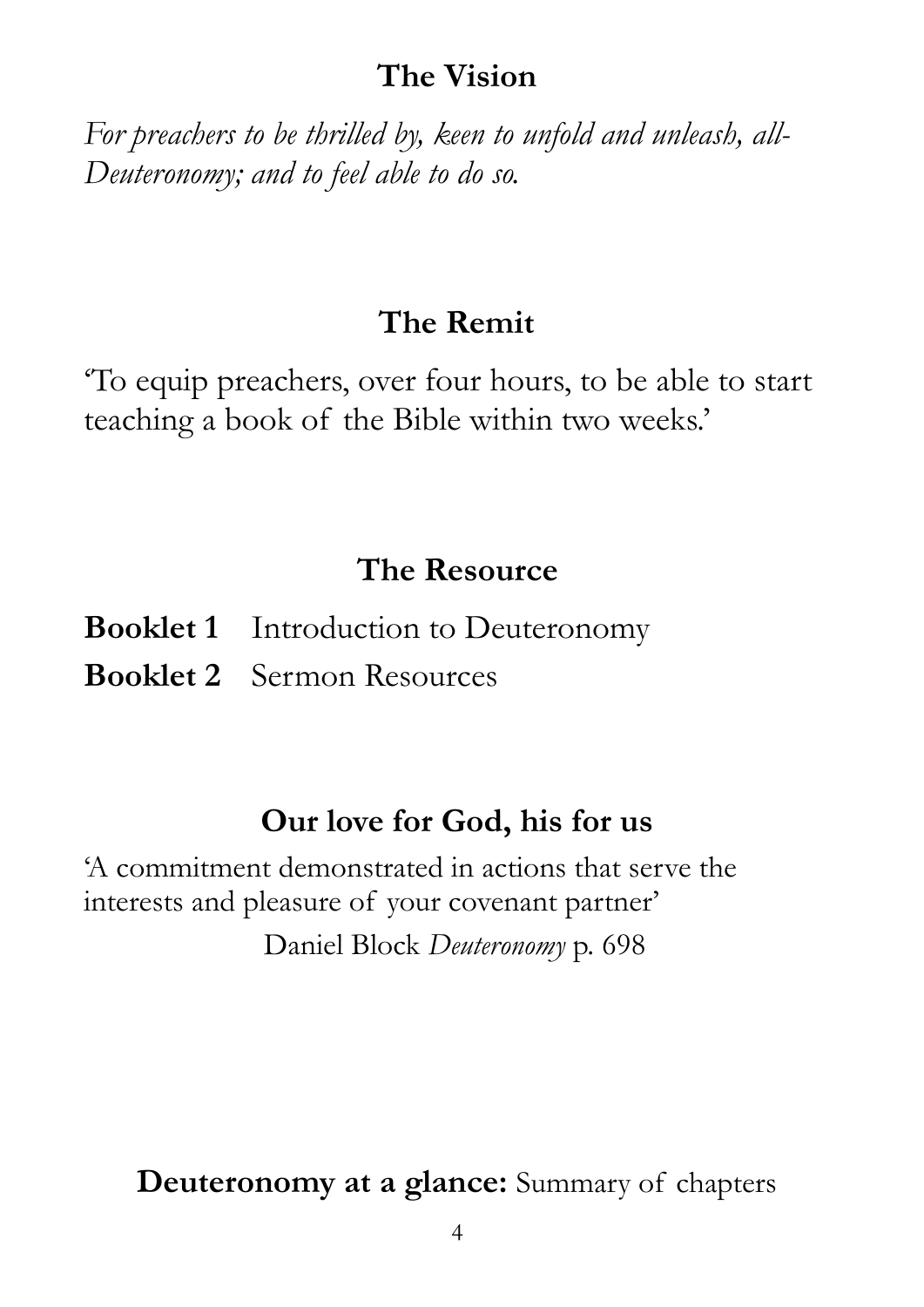**N =** *material that is evidently narrative or editorial material.* **S =** *where the text presents itself as the start of the next speech/sermon.* 

## <span id="page-4-0"></span>**I. Prologue: historical review - "So this time, listen!" (1-4) a). Review of recent events, ch. 1-3**

- N **Ch. 1.** These are Moses' words E of Jordan explaining God's laws and teachings.
- S "Remember Sinai & the promise you'll occupy the land (I appointed judges) At Kadesh Barnea I said Enter; you wouldn't trust; Lord angry …

**Ch. 2** … so we spent 38 yrs in desert but then killed Sihon & took his land …

**Ch. 3** … ditto to Og. Gave their lands to 3 tribes, the fighting men to help conquer Canaan. Which I prayed to enter, but Lord said 'No', 'cos of you.

## **b). Recall to the covenant**

 **Ch. 4** Obey the laws so as to occupy the land & show the nations. Remember, & tell children, the Covenant. Involves 10 Com'ts, all the laws, and no idolatry."

N Cities of refuge. Moses gave the people God's laws and teachings E of Jordan.

## <span id="page-4-1"></span> **II. God's covenant with us (5-31)**

## **a). Its core: the ten commandments, ch. 5**

S **Ch. 5** "Listen re covenant (v.6-21: preamble and 10 com'ts). At Sinai you were scared. So the Lord gave them to me for you to obey.

## **b). Its spirit: the love of God ch. 6-11**

**Ch. 6** The Lord our God is One. Love him with all your heart, soul and strength. Remember & teach your children.

 **Ch. 7** God will give you the land. Don't make alliances. He's keeping his promise to your ancestors. He loves and, on your obedience, will bless you. Don't be afraid. He will drive out your enemies little by little.

 **Ch. 8** Obey! Man lives by … every Word. God will bring you in; remember him.

**Ch.** 9 He will drive the people out not because you're good but because they're wicked. Remember you're stubborn! I prayed for 40 days for you …

 **Ch. 10** … and cut new stones for the repeat 10 commandments."

N 10.6-9 narrative re the journey and the appointment of the Levites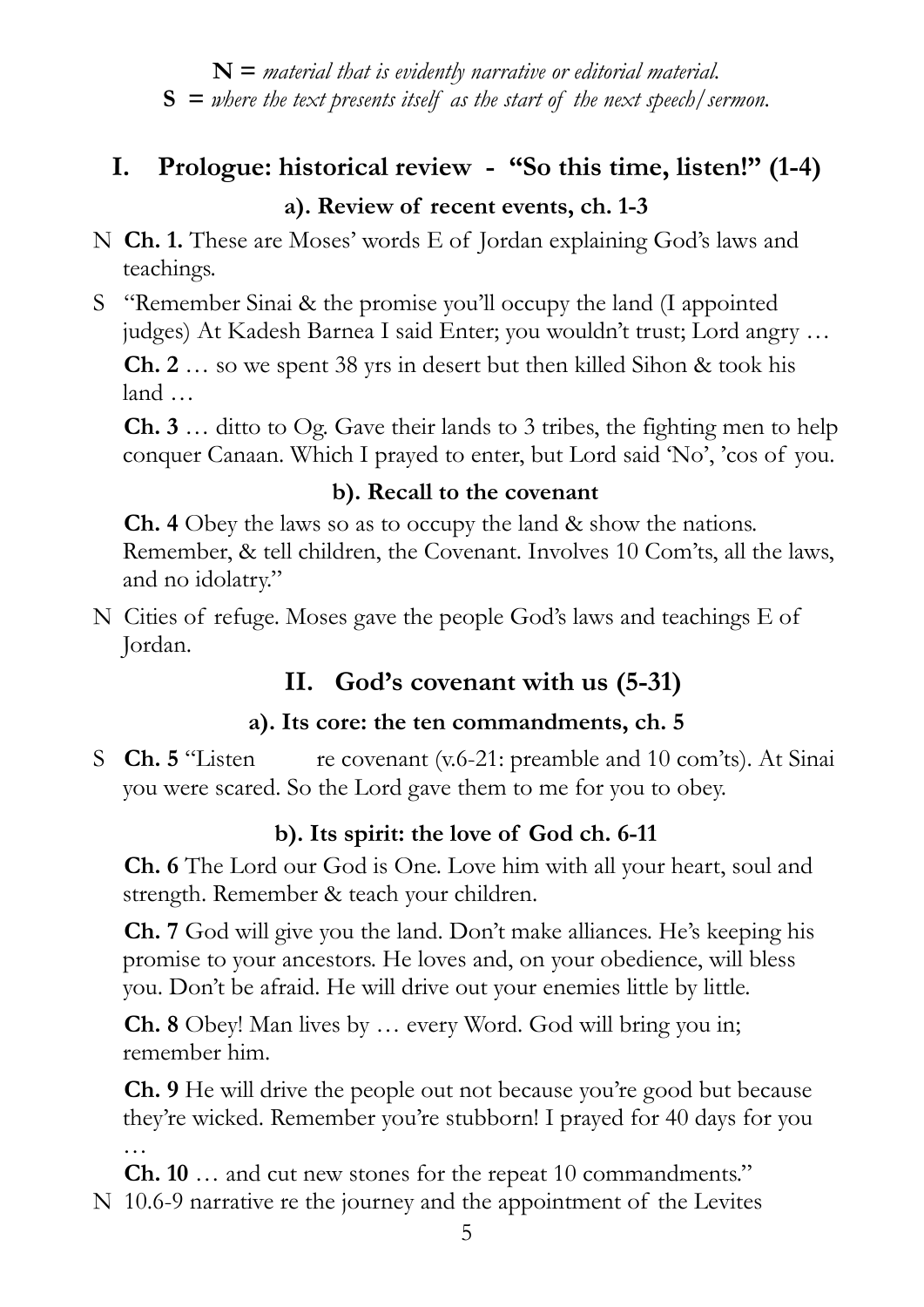S"Worship and love God. Love the foreigners among you.

 **Ch. 11** (not your children but) you saw what God did to the Egyptians. Obey and love him and see the blessings … or not (v.26)! Your choice.

#### **c). Its stipulations: The Law expounded, ch. 12-26**

## **Specific laws for Israel the church-nation state in the promised land**

- **Ch. 12** *These are the laws*. Destroy pagan places: *the Lord will choose one place* for your worship sacrifices: which enjoy! Never eat blood. Eschew pagan practices.
- **Ch. 13** Don't follow even a prophet if he leads you away from the Lord: Death.
- **Ch. 14** No pagan mourning or unclean food. Tithe produce and eat it (or what it buys on sale) at *the one worship place*. Every 3rd year give it to the Levites and poor.
- **Ch. 15** Every 7<sup>th</sup> year cancel debts. Generous to the poor. Release slave every 7th year unless they wish to stay. 1st born animals are the Lord's: eat them at *the one worship place*, but not the blood.
- **Ch. 16** Celebrate Passover, Harvest, Shelters at *the one worship place.* Judges must be just.
- **Ch. 17** (justice ctd) Idolatry: death penalty. Needs 2+ witnesses. Take difficult cases to *the one worship place*; priest + judge decide. Standards for a king.
- **Ch. 18** Offerings for Levites and priests. Beware pagan practices. God will send prophets like me; test them.
- **Ch. 19** Cities of refuge. Ancient boundaries. 2+ witnesses.

**Ch. 20** Principles of war.

- **Ch. 21** Unsolved murders. Marrying a POW. Rights of first-born. Death to rebellious son. Don't leave body on tree overnight: that's cursed.
- **Ch. 22** Care for stray animals. No cross-dressing. Spare a mother bird. Railings round roofs. Virginity on marriage. Adultery, fornication, rape.
- **Ch. 23** Whom to exclude (eg Moabites) from worship. Clean military camps. Runaway slaves; keep your vows; plucking neighbour's crops.
- **Ch. 24** Divorce. No remarriage. Don't oppress or infect neighbour. Punish criminal but not their family. Leave produce for the poor to glean.
- **Ch. 25** Punishment in civil cases. Don't muzzle ox. Levirate marriage. Honest scales. Exterminate the Amalekites for what they did vs God and you.
- **Ch. 26** At Harvest, remember Egyptian bondage. Tithe. *Keep these laws*."

## **d). Its sanctions: curses or blessings, ch. 27 & 28.**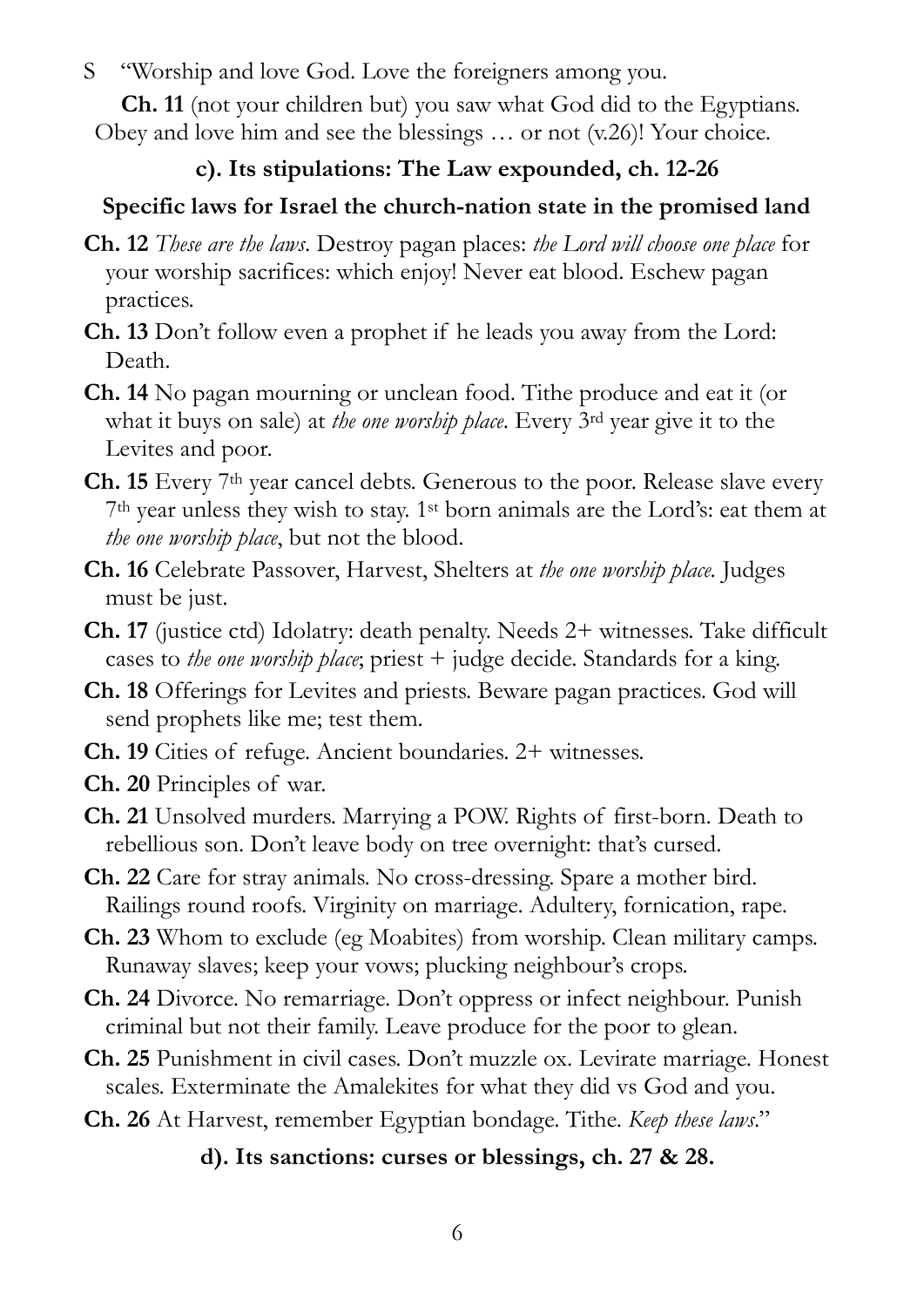NS **Ch. 27** (Moses + elders) "As enter the land, write these laws on stones. Sacrifice on Mt Ebal."

NS (v. 9) (Moses + priests) "You're God's people; obey him." NS (v. 11) (Moses) "6 tribes on Gerizim (blessings) and 6 on Ebal (curses); Levites to recite the curses (detail given), people to say Amen

 **Ch. 28** … and the blessings on Mt Gerizim. But if disobey: defeat, sickness, exile"

#### **e). Its acceptance: choose life, ch. 29 & 30.**

N **Ch. 29.1** Editorial note: here are the terms of the Covenant

S (v.2-29) (Moses) "You saw the exodus miracle but you still don't *see* it. You're here to enter into covenant. Don't go your own way, lest disasters. There *are* secret things, but the Law is revealed.

 **Ch. 30** Turn to the Lord and he'll restore and return you here even from exile (ch. 28.end) and circumcise your hearts. It's not too hard: choose life (the Lord is your life), be faithful to him, and you'll live long in the land.

## **f). Its living preservation: re-read regularly, ch. 31**

**Ch. 31** Joshua will lead you. Be courageous."

N Moses' charge to Joshua; wrote Law, to be read every seventh year. Lord spoke to M of their unfaithfulness & to J to be courageous. Keep Law beside ark.

## <span id="page-6-0"></span>**III. Epilogue: Moses' handover and death (32-34)**

#### **a). Moses' song, ch. 32**

S **Ch. 32** Song of Moses. "Take these words to heart: they are your life."

N 32.48-52: God speaks. Moses is to die on Mt Nebo, not enter the land.

#### **b). Moses' blessing, ch. 33**

S **Ch. 33** Moses' blessing. "Happy you: no God is like your God."

#### **c). Moses' death, Joshua succeeds him, Moses' epitaph, ch. 34**

N **Ch. 34** Moses saw the land, died, buried. 120y.o; his eye was not dim, nor his natural force abated. Joshua took over. M was peerless: Lord spoke to him face to face, w. incomparable miracles.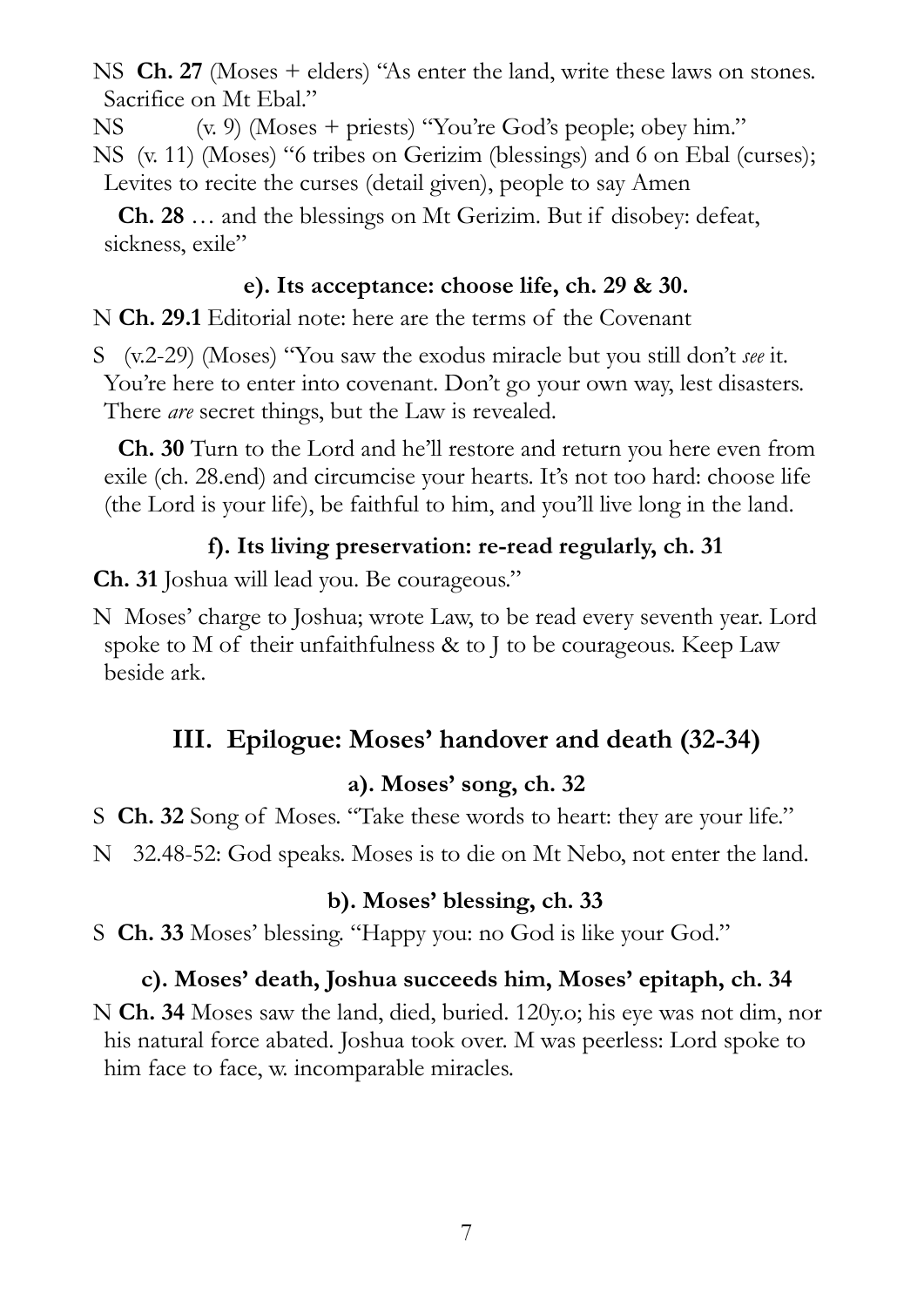# <span id="page-7-0"></span>**Why preach through Deuteronomy?**

- <span id="page-7-4"></span>1. It concerns a key stage in the life of Israel. They have been given their constitution. Now they are about to live it out as a nation settled in their own land for the first time. The last time they were there they were 70 people.<sup>1</sup>Now they were – what, a million? – who had been plodding and grumbling for 38 years: a whole generation who had not personally seen Sinai or heard the book of the law. They were not 'getting it,' not *seeing* what it was all about (29.4). They regularly tuned God out and would be tempted to tune in to the local religions, as they had on the way there (Num.25.1). Is this not timely? Deut. shows how a man of God addressed such a situation and laid the foundation of the state of Israel.
- <span id="page-7-5"></span>2. Deut. is a key book in Scripture. 'No OT book has exerted a greater influence on the formation and development of both Jewish and Christian thought and practice than Deut. Its doctrine is foundational within the OT. The prophets recall its teaching and challenge their contemporaries with Deuteronomy's clear and unequivocal demands. Kings were reminded of its high ideals and leading officials rehearsed its truthsin times of national crisis.<sup>[2](#page-7-2)2</sup> 'Since this book offers the most systematic presentation of theological truth in the entire OT, we may compare its place to that of Romans in the NT. A comparison with John may be even more appropriate. Just as John wrote his Gospel after several decades of reflection on the Death/Resurrection of Jesus, so Moses preached the sermons in Deut. after almost four decades of reflection on the significance of the Exodus and God['](#page-7-3)s covenant with Israel.'<sup>[3](#page-7-3)</sup>
- <span id="page-7-6"></span>3. Deut. informs NT faith. The UBS Greek NT lists 195 Deut. quotations in the NT. Andrew Thomson lists 45 giving them in both Deut. and NT order. Raymond Brown says, 'its quotations are found in 17 NT books & over 80 references from its pages are found within the NT literature.' This is appropriate because there is a real equivalence between their situation in life and ours. God has rescued them with a mighty salvation, claimed them as his own; and they are poised to receive all that he now has for them in the land/territory/rest they are about to take possession of. The same is true of us. What he did for them in physical history he does for us in spiritual fulfilment; their journey is a metaphor for the life of faith.

<span id="page-7-1"></span>Gen.46.27 **[1](#page-7-4)**

<span id="page-7-2"></span><sup>&</sup>lt;sup>[2](#page-7-5)</sup> Raymond Brown p. 13

<span id="page-7-3"></span><sup>&</sup>lt;sup>[3](#page-7-6)</sup> Daniel Block p. 25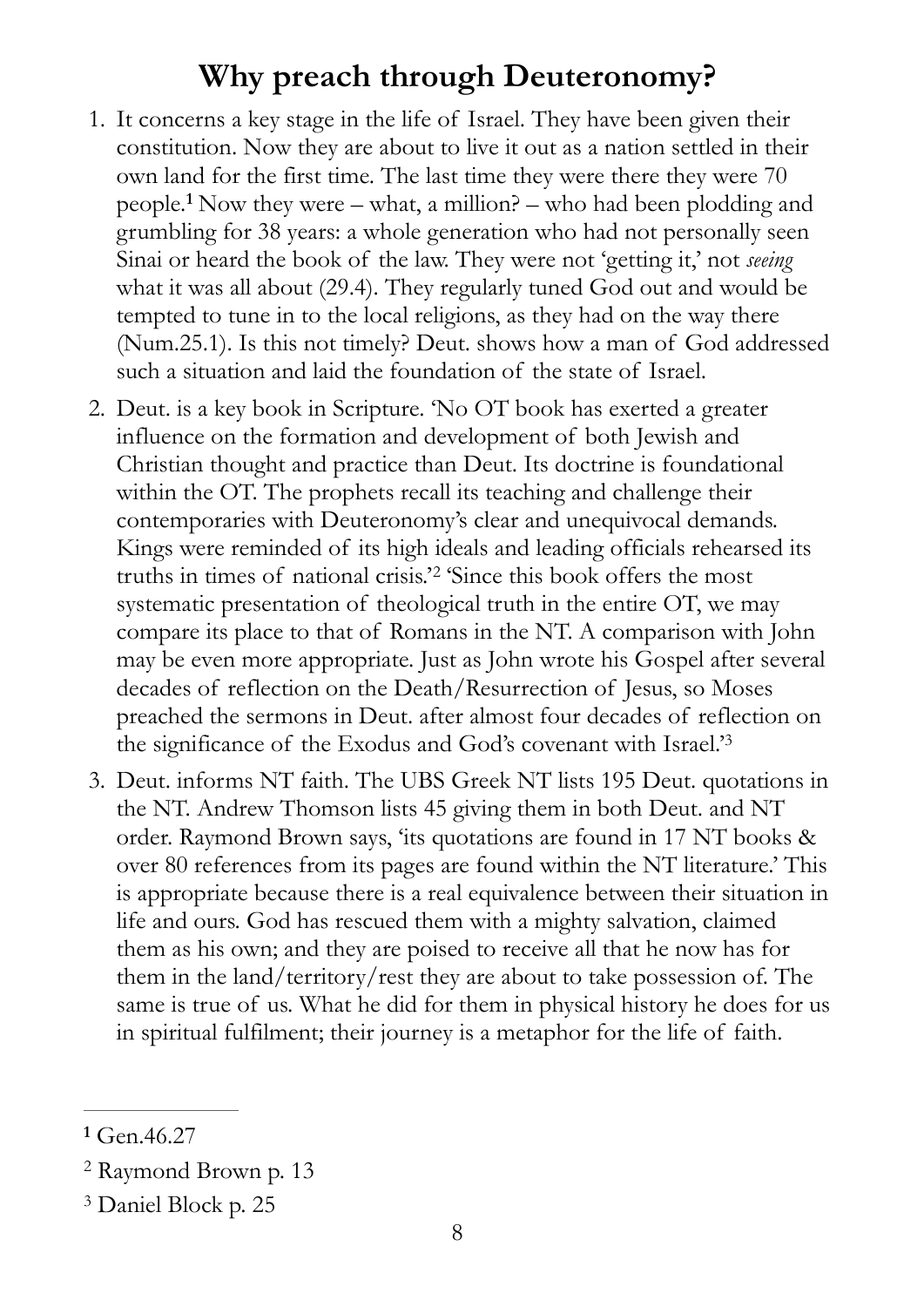- 4. Deuteronomy is great preaching. Moses is so involved with his people. 'It is not because of your righteousness that the Lord your God is giving you this good land to possess, for you are a stiff-necked people.' More happily, 'Impress these commandments on your children. Talk about them when you sit at home and when you walk along the road.' If you are sensitive some of his approach will make you think about yourself: 'It's your fault I am not to be allowed to enter the land' (1.37). Is that a balanced comment, or the inspired record of a hurt and imperfect servant getting back at the people? It's a great book for the preacher.
- 5. Whether obedience is legalism is a hot topic just now. Deut forces us to consider how to preach OT law (see 'how not to preach Deut,' below).
- 6. It cannot but make more tender our appreciation of God. The doctrine of his impassibility can lead us to portray him in a way that implies lack of feeling. Well, consider texts such as these: 'When the Lord heard what you said, he was angry and solemnly swore 'not a man of this evil generation shall see the good land.' 'Oh, that their hearts would be inclined to fear me and keep my commands so that it might go well with them and their children!' 'It was because the Lord loved you that he redeemed you from slavery.['4](#page-8-0)
- <span id="page-8-1"></span>7. Deut. provides a thought-provoking, open-ended programme for organising the whole life of a nation politically, socially and religiously. It has much to offer any society and certainly ours as the Christian values that formerly shaped it are being lost and increasingly opposed. See 'Theology' section below, page 28, no. 5.

<span id="page-8-0"></span> $41.34, 5.29, 7.8$  $41.34, 5.29, 7.8$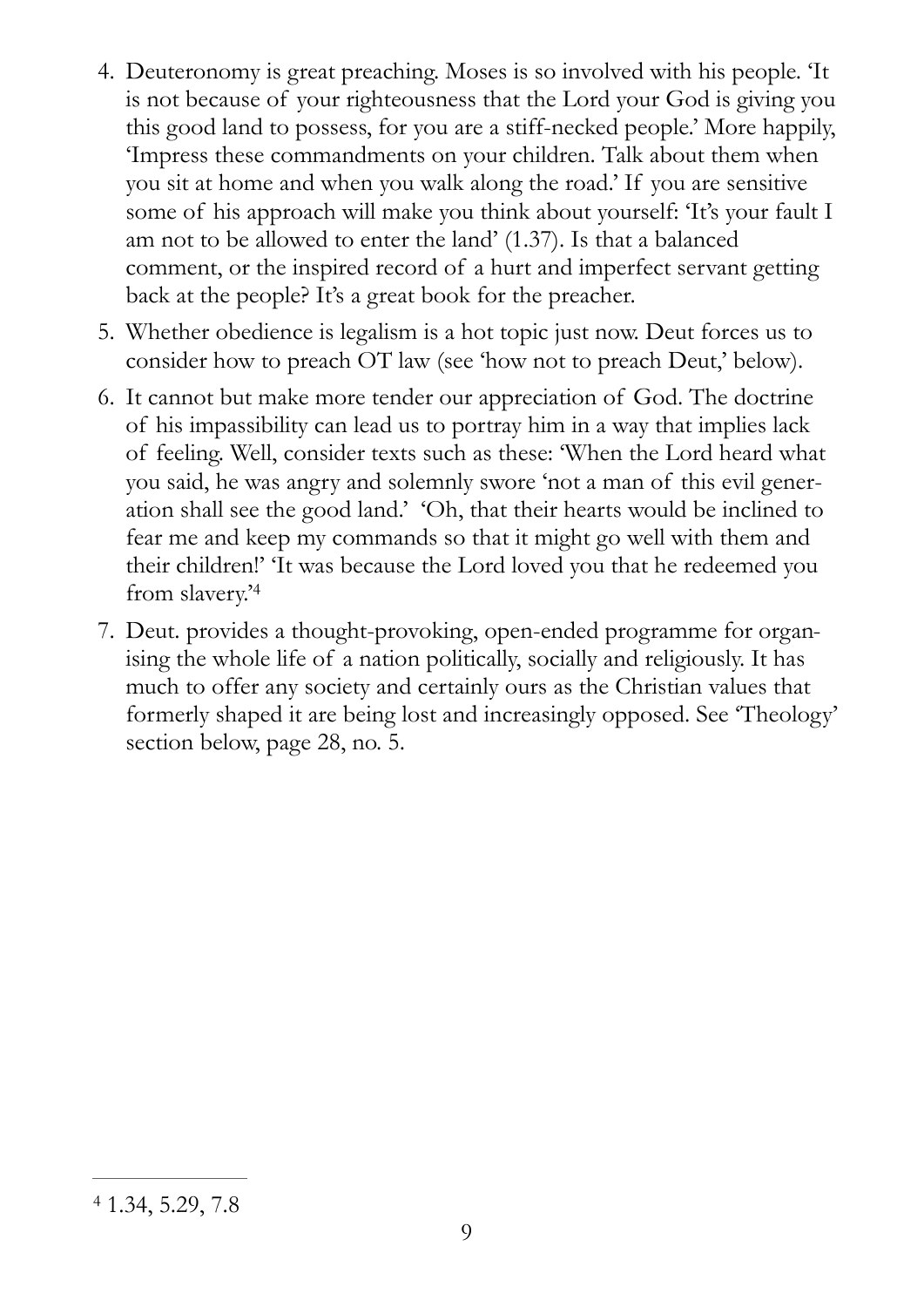# <span id="page-9-3"></span><span id="page-9-0"></span>**The Historical Setting**

In around 1446B[C](#page-9-1)<sup>5</sup> the Hebrew people escaped from slavery in Egypt. They started back to Canaan, the land God had promised to their forefathers. They crossed the Reed Sea and 'Pharaoh's army got drownded.' What a rescue. God led them south to Mt Sinai (= Horeb) and gave them their constitution (Ex. 20). They were to be a nation under his reign by a covenant typical of the period, the ten commandments being its core laws. Led north again to Kadesh Barnea they declined God's forward call. They were condemned to wandering round the Sinai peninsula until that whole untrusting generation had died out. All, that is, except Joshua and Caleb and their families, and Moses. A journey of 11 days had taken 38 years through lack of trust in God and fear of the difficulties.

The re-entry into the promised land, in addition to being something God had promised, was to serve at least two larger purposes: one of salvation, one of judgment.

Around 2000 BC God had made a promise to an extraordinary man, Abram from Ur of the Chaldees, the low-lying area immediately north of the Persian Gulf. God swore to make his descendants into a great nation, protect them and through them bring blessing to all the peoples on earth (Gen.12.1-3). Our Lord Jesus is, of course, the heart and source of that blessing. In fulfilling that larger, redeeming purpose God would give them the land of Canaan (Gen.12.4-7).

His second purpose was ecological cleansing and ethnic judgement. What about the current inhabitants? Canaan had been occupied from Abram's time till then by a group of peoples who had increasingly engaged in practices that defiled the land and disgusted God (Lev.18.24-28; Deut. 18.9-13). But he was not prepared to act until their sin had reached its full measure (Gen.15.16). 'Until it was *right* to invade, God's people must wait, if it cost them centuries of hardship. This is one of the pivotal sayings of the Old Testament.<sup>7[6](#page-9-2)</sup> The sin of the Amorites had now reached that foul nadir. It was time to cleanse the land and destroy its inhabitants. The judge of all the earth acts justly.

<span id="page-9-4"></span>Thus, in fulfilment of purposes far more significant than they appreciated (and isn't that true of all of us?), forty years after the exodus from Egypt we find the Hebrews just east of Canaan and being prepared to conquer and

<span id="page-9-1"></span>Or possibly 1292-ish. The cross-checking of Egyptian and middle eastern **[5](#page-9-3)** dates is extremely complex and scholars differ in their final conclusion.

<span id="page-9-2"></span><sup>&</sup>lt;sup>[6](#page-9-4)</sup> Kidner on Gen.15.16.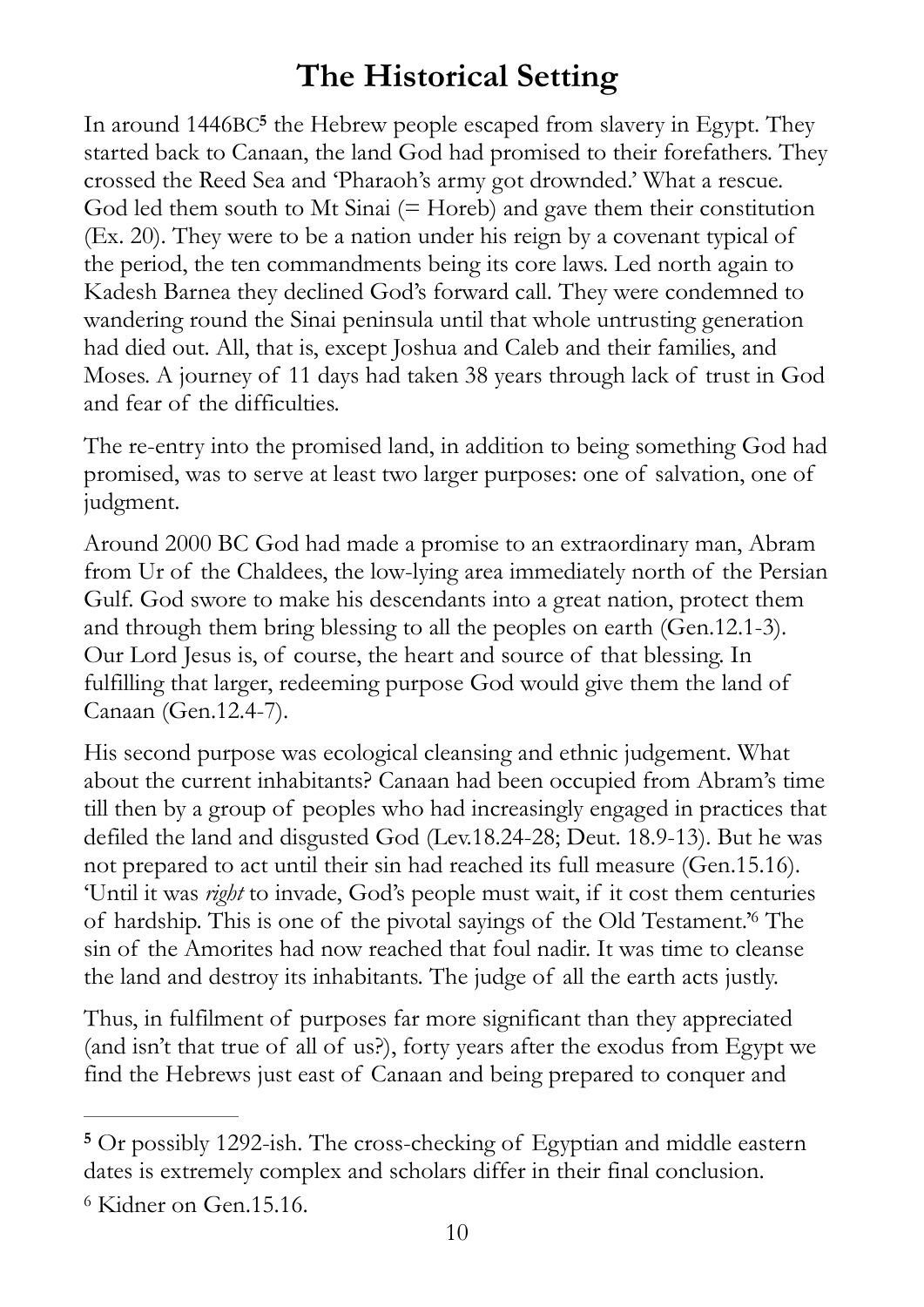occupy it. Had they learnt from the 40-year delay? What would they now make of the factors that had frightened them, the size of the inhabitants and the defences round their cities? Faith is always spelt r-i-s-k; would they act in faith this time? A word was needed, and that word is the book now before us.

These issues are part of the service we owe our people when preaching through Deuteronomy. Like Israel we do not know the repercussions of the decisions we make: how much is at stake when we trust God or fail to, risk all or fail to, refuse temptation or fail to. Who knows what will happen if you stand up for Jesus when strongly tempted not to? Perhaps someone's salvation, or your congregation's or denomination's future, or the repercussions of your martyrdom or reputation as a Christian, or the faith of your grandchildren, or the honour of God, hang in the balance. Do I live *coram Deo*: before the face of God, under his gaze?

There was an interesting outcome of an IVF house-party at the Keswick Convention some years ago. An overseas student joined them but did not attend a single meeting. At the end of the week he asked to become a Christian. Why, they asked. He said he had watched their lives; he mentioned their cheerfully doing the washing up without being asked to. Whatever it was that made them like that, he wanted it. Our living is momentous, and it is that awareness that Deuteronomy is full of.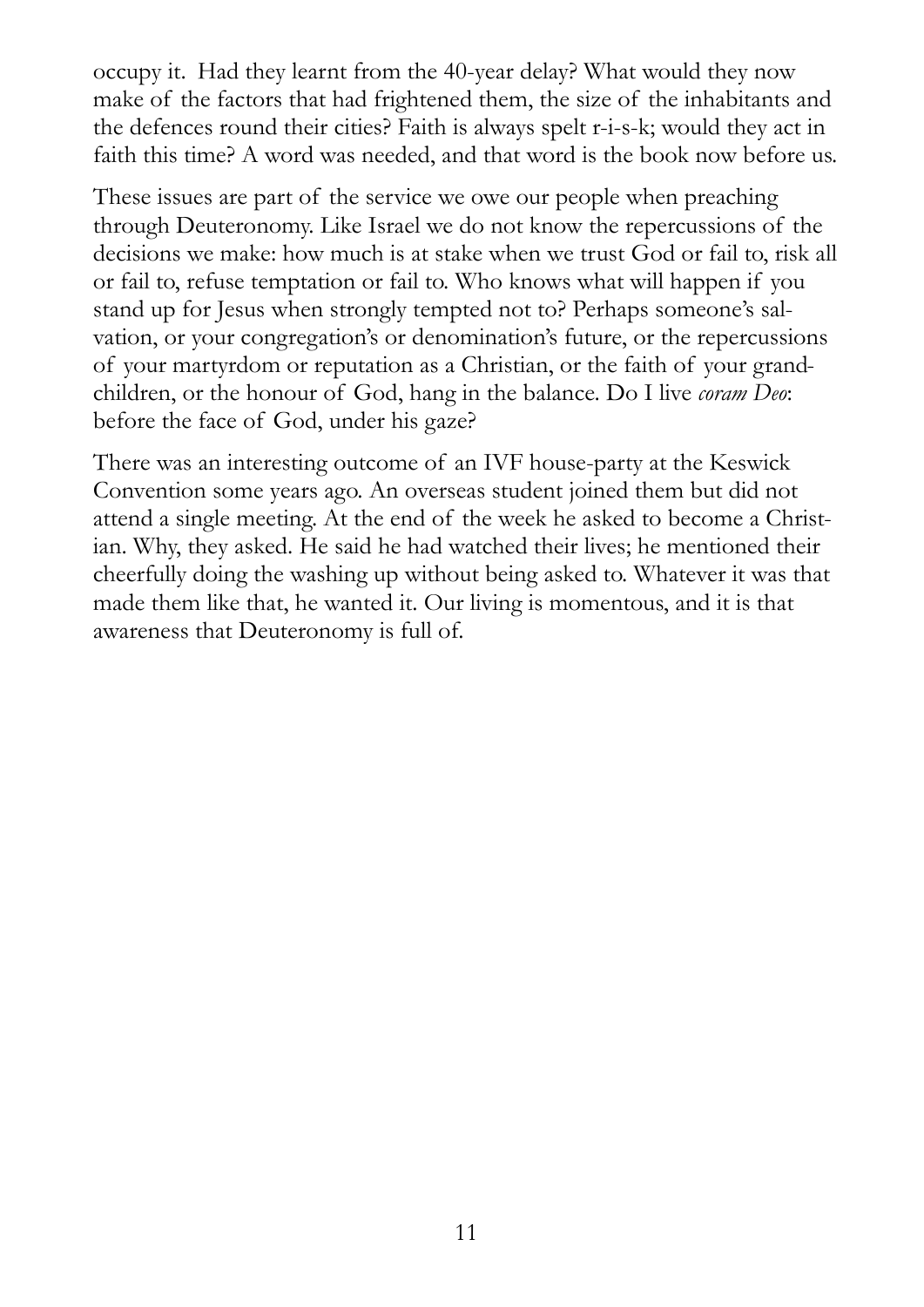# <span id="page-11-0"></span>**Introduction to Deuteronomy**

Given the historical setting you could almost guess what message the people needed. Imagine the Scottish rugby team just before a match against the auld enemy. What is the head coach to say? 'I have chosen *you*, and I love every one of you. You have a frustrating tendency to take your eye off the ball and to incur unnecessary penalties, but on top form you are invincible. Remember the basics and the game plan. We want territorial possession. We want total mutual support. Townsend, Laidlaw, **Scotland**: think of the names at stake!'

Chosen; loved; penalties or invincibility, curses or blessing; gaining possession of the territory; the game plan; living by the basics; the names at stake: these are the key themes in Deuteronomy too, and expressed in similar spirit. It is a plea, a reminder of the basics, a pep talk, an appeal.

This should inform how we preach it. These sermons (that is what Deuteronomy is) are passionate, warm hearted, broken hearted, with a vision for the life of God's people. They are not dry moralising or theoretical explorations of legal niceties. They are engaging teaching and an appeal to be a certain kind of people through succeeding generations. If we are to be faithful to Deut., so must our sermons be. God has chosen us, in love. He has entered into a 'covenant of grace to deliver us out of our estate of sin and misery and to bring us into an estate of salvation by a redeemer' (Shorter Catechism qu.20). What kind of people are we going to be, for his sake who saved us?

That is how Jesus used it. It was Deuteronomy he quoted when faced with his life's three great temptations (Matt.4.1-11 and parallels). Deuteronomy when insisting on proper judicial procedure (Matt.18.16), marriage and divorce (Mark 10 and parallels). Deuteronomy gave him the greatest commandment, to love God (Matt.22.37).

It was the same for the early church. Deuteronomy gave them their realisation that Jesus was the promised Prophet (Acts 3.22f, 7.37). Paul found here that God's righteousness is not difficult by way of law-keeping, but close to us through faith (Rom.10.6-8). He quotes Deut. at least fourteen times, including his understanding of the cross 'cursed is everyone hung on a tree' (Gal.3.13), and the validity of ministerial support (1 Tim.5.18).

The title 'Deutero-nomy' means 'second law,' a title chosen through a mistake in translation. Deut. 17.18 says 'the (future) king is to write a *copy* of this law (and) read it all the days of his life.' (italics mine). The translators of the LXX wrote *second* instead of *copy.* The Hebrew title is taken, as always, from its opening words: 'these (are) the words,' i.e. of Moses, following on from the end of Numbers. But the LXX's translation error is not an unhappy one.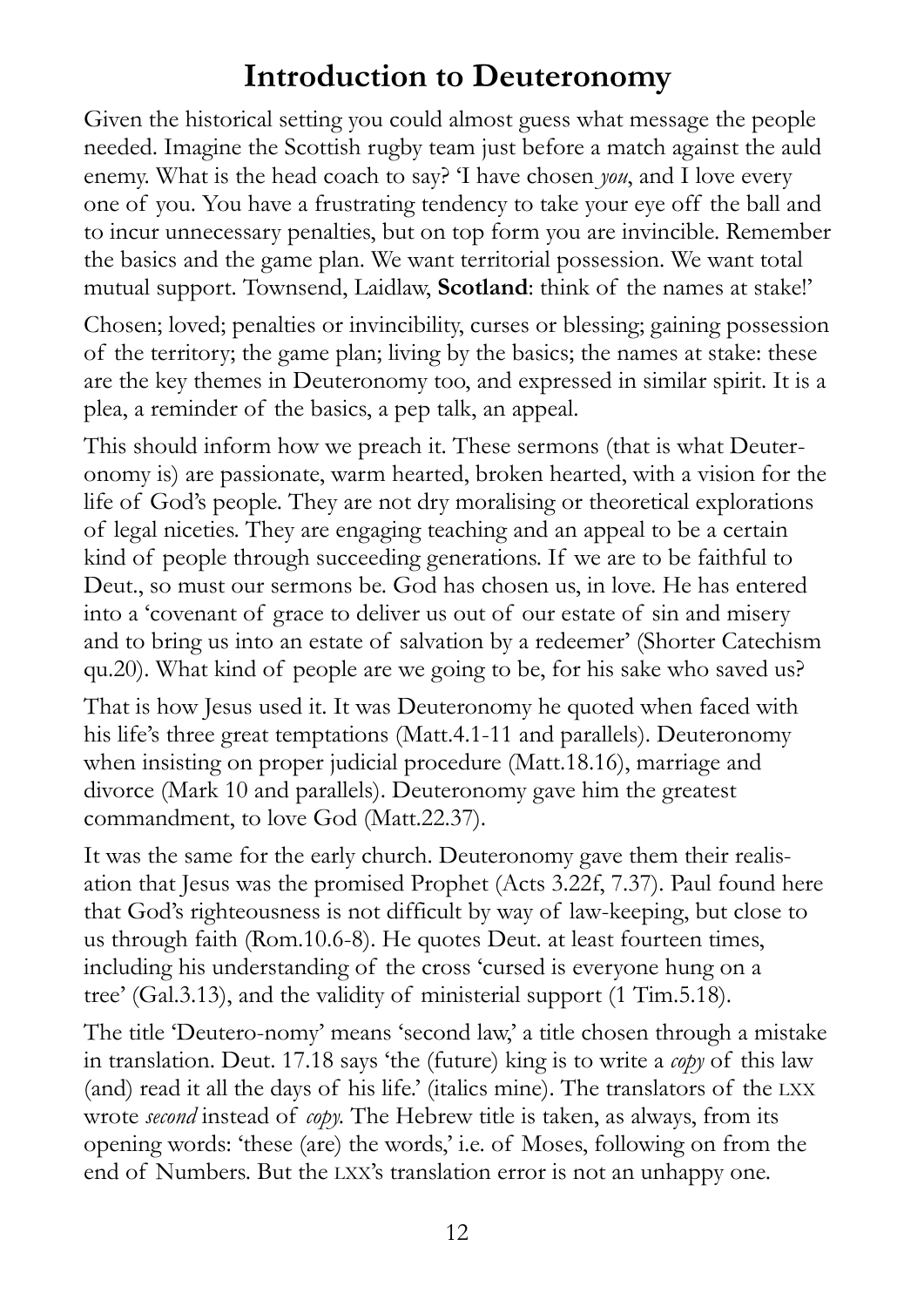At its heart Deut. spells out what obedience to the ten commandments is to look like, in Israel the nation state, once they are in the promised land. The disadvantage of the title is that it obscures Deuteronomy's provenance as a 'before I die' appeal akin to John 14-17 or the deathbed blessings by Isaac and Jacob. Our sermon series must carry that feel of a biographical, personal matter of the heart.

Deuteronomy resources Christian doctrine and practice in equal measure. Wenham calls it 'arguably the most influential book of the OT. It brings the Pentateuch to a climactic conclusion. It is at the same time the first of the prophetic books, with the greatest of Israel's prophets, Moses, giving his last impassioned sermons to Israel before he dies'[.7](#page-12-0)

<span id="page-12-3"></span>Deut. combines features of two types of document characteristic of its era: [s](#page-12-1)uzerainty treaties<sup>[8](#page-12-1)</sup> and law codes.

- <span id="page-12-4"></span>• The suzerain was a king or state in control of another, but in which the vassal state still ran its own affairs. Examples are the Hittite treaties of about 1500-1200BC. The Hittites were based in the area of eastern Turkey and Syria. Their treaties boasted of the kindness of the Hittite king in allowing the vassal state such freedom, and then spelt out the relationship between them. Deut. has this feel because its great passion is the kingship of God over the people ('What a suzerain *we* have!!'), while making them responsible for how his reign worked out in practice.
- Law codes took up previous statutes, explained them and applied them to specific situations. An example is the code of Hammurabi, king of Babylon c. 1792-1750 BC. In similar vein Deut. spells out the way that the ten commandments – already given at Sinai (Ex.20) – are to be lived out in the forthcoming new situation when they will change from being desert wanderers to a nation state settled in their own land. They have already been expounded in the book of the Covenant (Ex.20-23) but that is shorter and less systematic. In Deut. Moses does a fuller job more specif-

<span id="page-12-5"></span>ically adapted to life in the promised land, now they are about to enter it. That combination is useful for the preacher. Thinking of salvation as *Jesus' suzerainty treaty* with us he is our Lord and master, but not so as to remove our autonomy. We are responsible for delivering our loyalty where the rubber hits the road: 'by constant use, training ourselves to distinguish good from evil.['9](#page-12-2) The fact that our covenant with Jesus includes salvation *law codes*, OT and NT, reminds us that Jesus reigns over every aspect of our life and it is so

<span id="page-12-2"></span><sup>[9](#page-12-5)</sup> Heb.5.13 & 14

<span id="page-12-0"></span> $\frac{7}{7}$  $\frac{7}{7}$  $\frac{7}{7}$  Gordon Wenham 'Exploring the OT, vol. I The Pentateuch,' IVP, 2003, p.123

<span id="page-12-1"></span><sup>&</sup>lt;sup>[8](#page-12-4)</sup> Wenham 125f; and Wikipedia on 'suzerainty' is surprisingly good.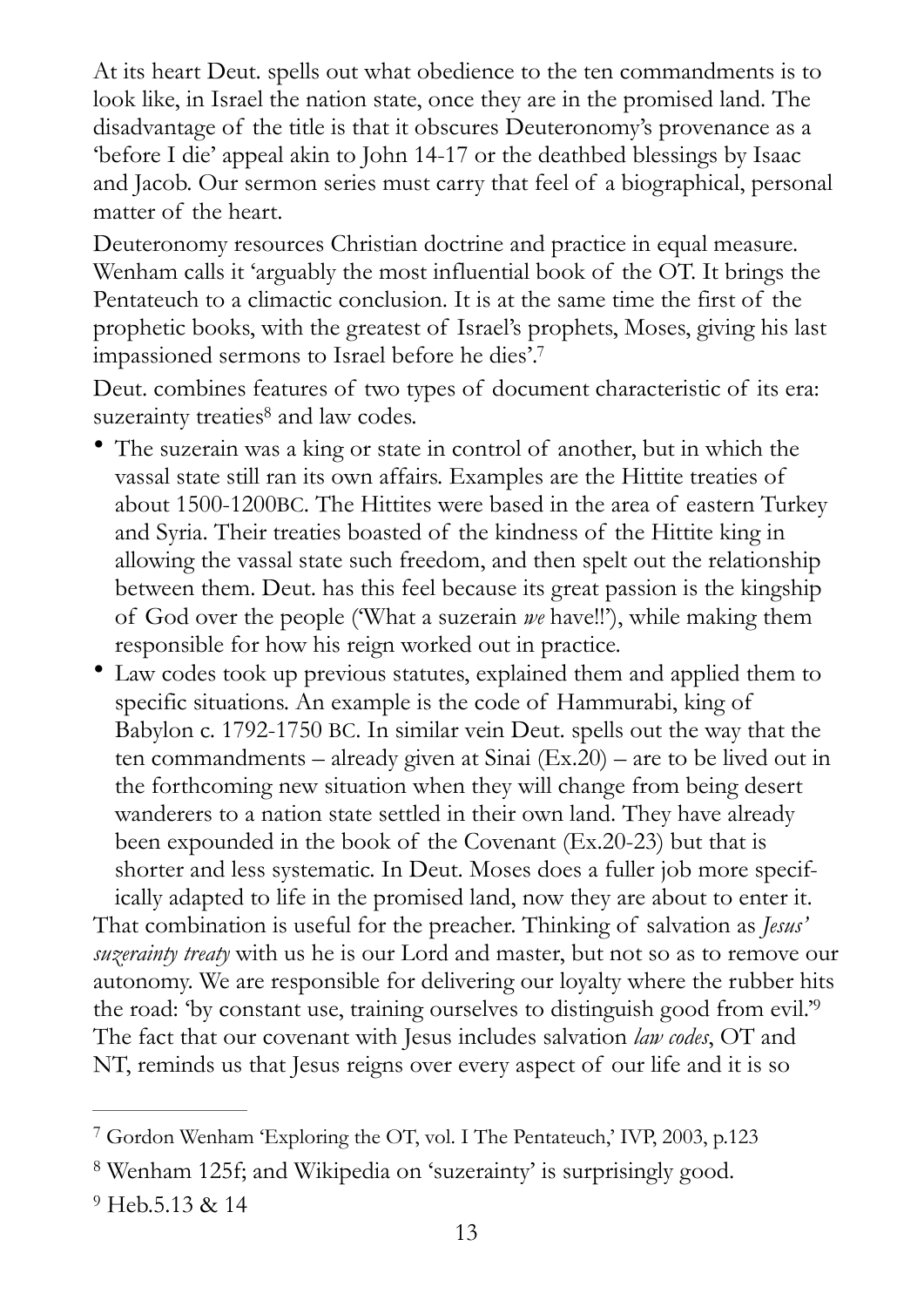useful to have paradigm principles (as distinct from casuistic details) as we consider what to do in each successive situation. Like other behaviour codes – the Book of the Covenant (Ex.20-23), the sermon on the mount, Paul's moral lists – Deut has a value found nowhere else.

<span id="page-13-2"></span>Wenham compares the structure of Deuteronomy with these two types of contemporarydocument<sup>[10](#page-13-0)</sup> in a way I have modified slightly:

| Law code eg<br>Hammurabi 1750BC            | Deuteronomy<br><b>Mostly Moses: 1430-20?</b>         | <b>Treaty eg Hittite</b><br>c.1500-1200 BC |
|--------------------------------------------|------------------------------------------------------|--------------------------------------------|
| Historical prologue                        | Prologue: 1-4                                        | Historical prologue                        |
|                                            | Reminder + appeal: 5-11                              |                                            |
| Laws                                       | Stipulations expounding the<br>Law: 12-26            | Treaty stipulations                        |
| 'Document clause': store<br>and read       | (deferred till ch. 31)                               | 'Document clause': store<br>and read       |
|                                            | no equivalent: only YHWH                             | gods witnessing treaty                     |
| Blessings                                  | Curses (long), blessings $\&$                        | Curses (long)                              |
| Curses (short)                             | curses: 27 & 28                                      | Blessings                                  |
|                                            | Acceptance: 29, 30                                   |                                            |
| (equivalent of docu-<br>ment clause above) | Preservation clause:<br>store and read: 31           | (equivalent of docu-ment<br>clause above)  |
|                                            | Epilogue: succession and<br>biographical note: 32-34 |                                            |

**Table 1. Similarities to contemporary legal codes and treaties** 

Moses uses ideas and terms familiar to his generation to make substantial theological points, while modifying the structure of contemporary codes and treaties to serve his own purposes. The dominant message was that God had made a divine covenant with them, with applications of the Decalogue covering every part of life.

<span id="page-13-3"></span>Shalom Paul identifies ten interesting ways in which Biblical law is distinctive[;](#page-13-1) $11$  it is worth considering how different is this approach to life and justice, from current worldviews; and how much it has to offer societies both secular and of other religions.

<span id="page-13-0"></span> $10$  Wenham p. 125

<span id="page-13-1"></span>Shalom M Paul, *Studies in the book of the covenant in the light of cuneiform and* [11](#page-13-3) *biblical law*, Vet.Test. Supp. 18, Leiden, Brill, 1970 p. 37-42 and 100-101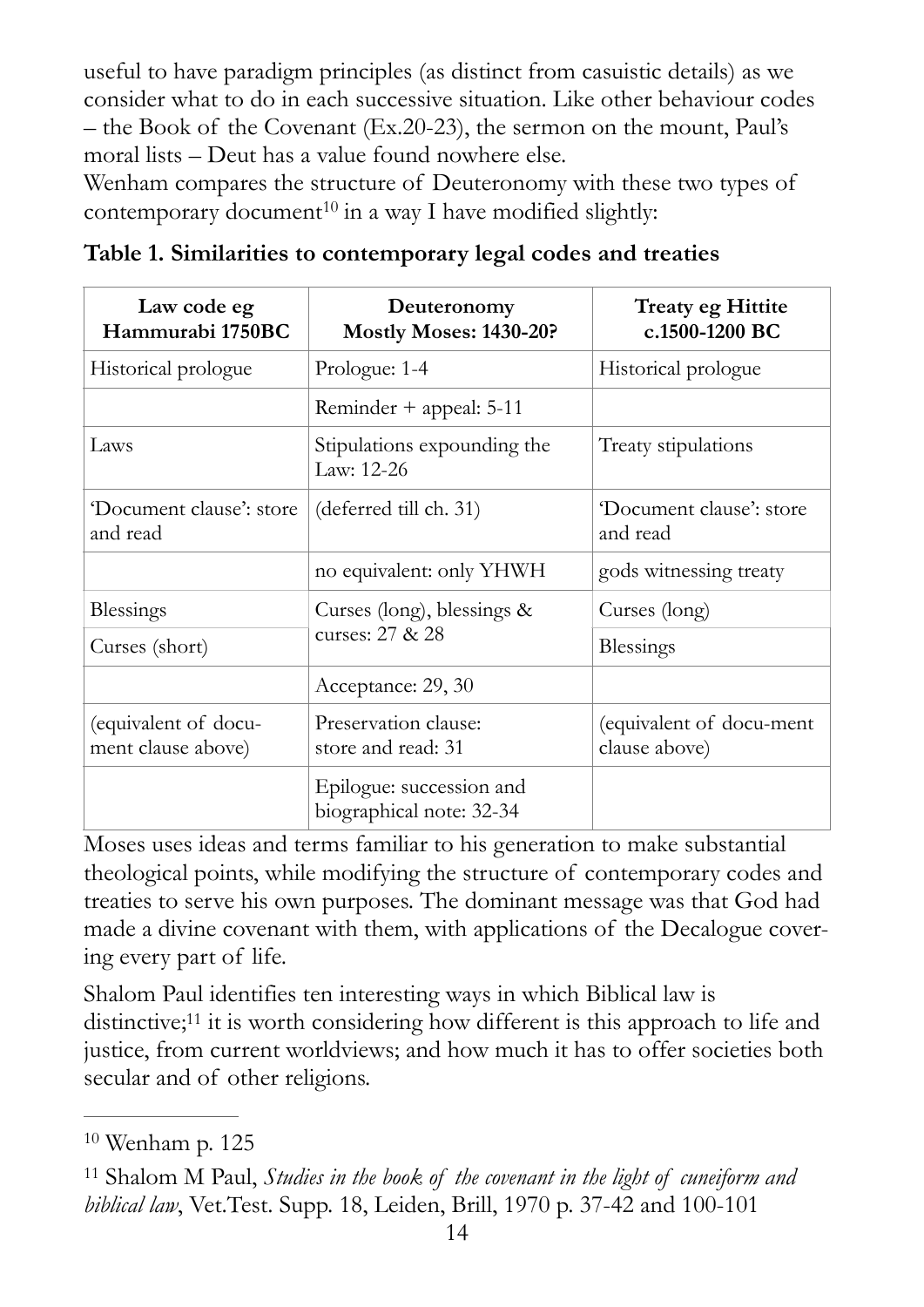- 1. Since law is an expression of God's will, all crime is sin.
- 2. Since the whole of life is under God's reign, man's civil, religious and moral obligations are interwoven in a single body of law (the Roman distinction between human and divine law is absent).
- 3. Since God is the legislator, Israel is responsible to him, not to any human ruler or legislative body. Uprightness, we might say, is unmediated.
- 4. Since God gives the law not to the king but to Israel (in Mesopotamia the gods gave the law to the king alone), every member of society is responsible to uphold justice and the rights of society: to observe the law and see that it is observed by the community.
- 5. The law is put in the public domain and re-read every seven years. It is prospective and prescriptive (in Hammurabi it was handed to professional jurists and you only learned of your rights in law after the crime was committed). Everyone knows where they are.
- 6. Law serves as an instrument of education. This was unique to Biblical legislation and meant that everyone understood their individual and communal obligations.
- 7. Since man is made in God's image, human life is sacred and whoever kills must give a reckoning for it.
- 8. Brutal and multiple punishments, common in other codes, are virtually absent. The limit is a life for a life, executed solely on the offender.
- 9. All men being created equal, class distinction is excluded in the meting out of justice. The *lex talionis* limits punishment to the offender and the measure of the injury (in other societies, the rich got away with paying off the injured party in a way denied to the poor).
- 10. Laws pertaining to slaves protected them and preserved their dignity. Eg his status is temporary, he must not be abused; he is not merely his owner's chattel.

<span id="page-14-1"></span>S. Paul comments, law is an index of a civilisation and reflects the values of thatcivilisation.<sup>[12](#page-14-0)</sup> In these days when Sharia law is increasingly advocated in UK, when the deliberations of family law courts are secret and their decisions not open to appeal, when you can receive a ten-year sentence for financial misdemeanour and only two for rape, when some 4000 prisoners are serving hugely longer sentences than their deeds deserve under the wicked and Kafkaesque IPP law (Imprisonment for Public Protection) despite Ken Clarke abolishing it, the values in Deut. ch. 5-26 deserve all the exposure we can give them.

<span id="page-14-0"></span> $12$  S. Paul op cit p. 1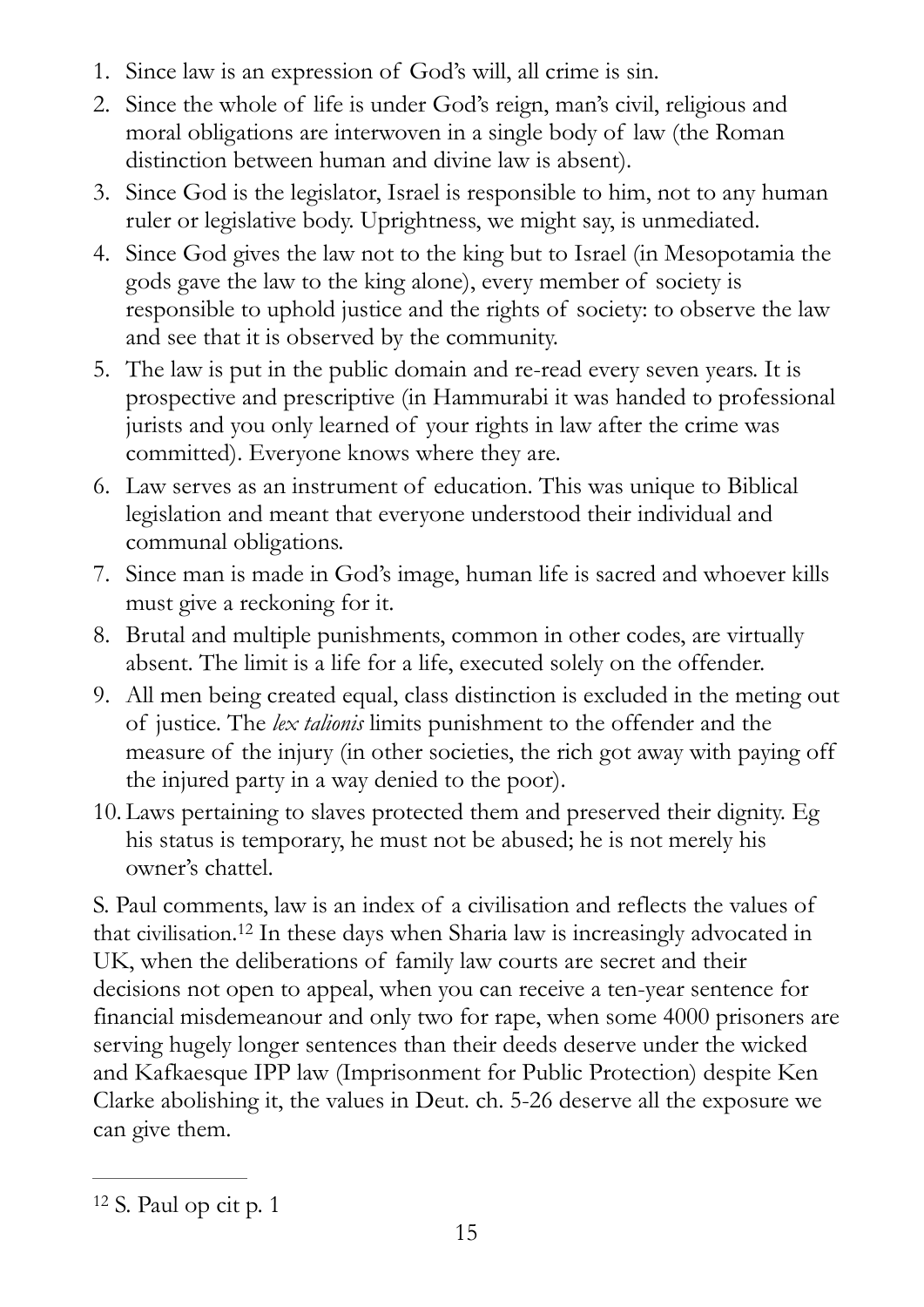# <span id="page-15-3"></span><span id="page-15-0"></span>**Jesus in Deuteronomy**

On the Emmaus road the risen Jesus 'interpreted in all the Scriptures the things about himself.' He started with 'Moses and all the prophets' (Luke 24.27): a traditional term for the Hebrew Bible. So the OT, in all its parts, points to Jesus. I'd pay to hear that podcast.

I'm guessing he showed the flow of God's purpose and the pattern of his working (e.g. sin can only be dealt with by way of a death) more than individual texts. But we can be sure of one text he quoted because Luke's next few pages, the first chapters of Acts, twice record apostles quoting it. Deut.18, said Peter in Solomon's colonnade, promises a prophet like Moses, and Jesus is he. Stephen's testimony spelt out the parallel further. [13](#page-15-1)

Starting with those clues it seems to me that our Lord is present in Deut in at least four distinct ways.

- 1. The whole book breathes his spirit. It is an exposition of the love of God for his people and their love for him. When asked what was the greatest commandment, Jesus quotes Deut. 6.5. His spirit surfaces page after page:
	- Deut  $8.3 = \text{Matt.4.4}$  Man does not live by bread alone but by every word …
	- Deut  $6.16$  = Matt.4.7 Do not put God to the test
	- Deut 5.29, 6.4 etc  $=$  John 14.15 if you love me you will keep my commandments

The UBS Greek NT lists 195 quotations or direct echoes. Deut. breathes Jesus.

- 2. I see two texts that are there directly to predict Jesus.
	- Deut.18.15-22 'I will raise up a prophet like you. I will put my words in his mouth.' By NT times 'The Prophet' was expected and people wondered if Jesus were he. Seeing the feeding of the five thousand they said, 'Surely this is the Prophet who is to come into the world.' His words at the Feast of Tabernacles convinced them: 'When they heard these words, some of the people said, 'This really is the Prophet.' After the Emmaus road talk Peter confirmed it.<sup>14</sup>
	- Deut.21.23 'Cursed is everyone who is hung on a tree'  $=$  Gal.3.13.

<span id="page-15-4"></span><span id="page-15-1"></span><sup>&</sup>lt;sup>[13](#page-15-3)</sup> Acts 3.19-22; 7.37

<span id="page-15-2"></span><sup>&</sup>lt;sup>[14](#page-15-4)</sup> John 1.21, 45; John 6.14; John 7.40; Acts 3.22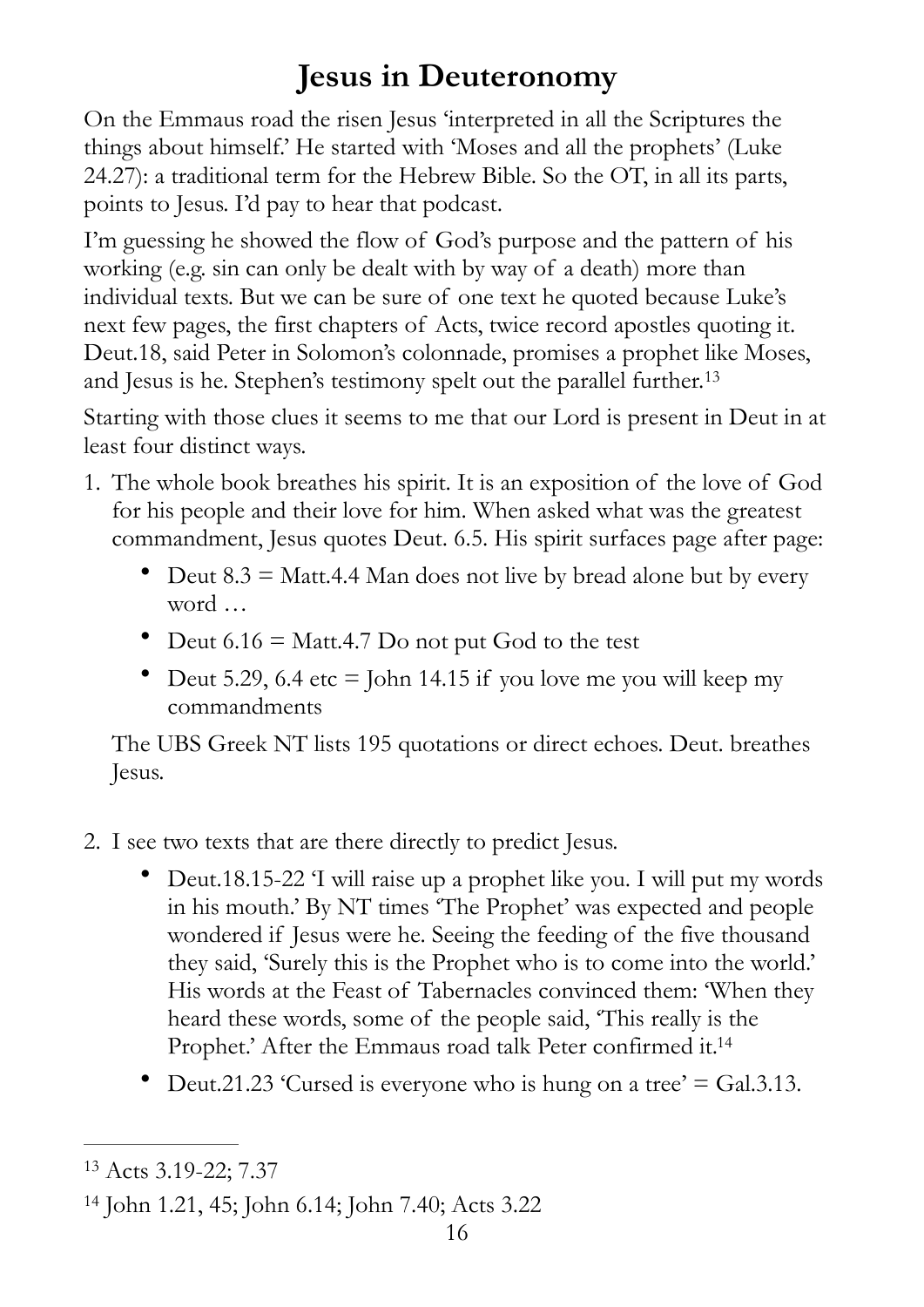- <span id="page-16-7"></span><span id="page-16-6"></span><span id="page-16-5"></span>3. Patterns that Jesus 're-enacts and escalates to show their fulfilment or eschatological inauguration at a new level.<sup>['](#page-16-0)[15](#page-16-0)</sup>
	- As Stephen said in his martyrdom speech, Moses was sent by God to be his people's ruler and redeemer, doing miraculous signs and receiving living words to pass on to them[.](#page-16-1)<sup>[16](#page-16-1)</sup>
	- Hebrews 3.1-6 spells out the comparison and contrast. Moses was faithful as a son in God's house, Jesus as Son over it. John likewise: 'The law was given through Moses; grace and truth came through Jesus Christ' (John 1.19).
	- Moses provided the manna; Jesus is the true manna. The people were baptised into Moses<sup>[17](#page-16-2)</sup>; Christians are baptised into Christ.
	- Take Exodus-Deut. together and the pattern is irresistible. Both were goodly children, delivered from violent death as infants, called out of Egypt, left their palace to deliver God's people from bondage, were rejected at first by their people, were meek and faithful, had people who wanted to stone them, finished the work God gave them to do, spoke with God face to face at unique depth, refused a kingdom, made the sea obey them, were the objects of a king's wrath, went through years of silent training, mediated between God and people. 'Moses wrote of me' (John 5.46).
	- 2 Cor.3.7-18 compares the ministries of Moses and the Spirit. Those who overcome will sing the (one) song of Moses and the Lamb (Rev. 15.3).
	- Godly ministry is opposed: by the people against Moses, by the religious leaders against Jesus, and by those who love themselves in the last days. Hebrews calls us not to be like those who rebelled against Moses[.18](#page-16-3)
	- In Deut. we see Moses, like Jesus, outside the camp: denied the land that is promised to Israel. 'There is something vicarious about his suffering'.<sup>19</sup>

<span id="page-16-9"></span><span id="page-16-8"></span>Deuteronomy is full of Jesus.

<span id="page-16-1"></span><span id="page-16-0"></span><sup>&</sup>lt;sup>[15](#page-16-5)</sup> Darrell Bock, *Luke*, Vol. 2, Grand Rapids, Baker, 1996, p. 1918 on Lk.24.27 [16](#page-16-6) Acts 7.35-37

<span id="page-16-2"></span><sup>&</sup>lt;sup>[17](#page-16-7)</sup> John 6.32; 1 Cor. 10. 2

<span id="page-16-3"></span><sup>&</sup>lt;sup>[18](#page-16-8)</sup> Deut.1.43; 2 Tim.3.8; Heb.3.16-4.1

<span id="page-16-4"></span><sup>&</sup>lt;sup>[19](#page-16-9)</sup> McConville 478f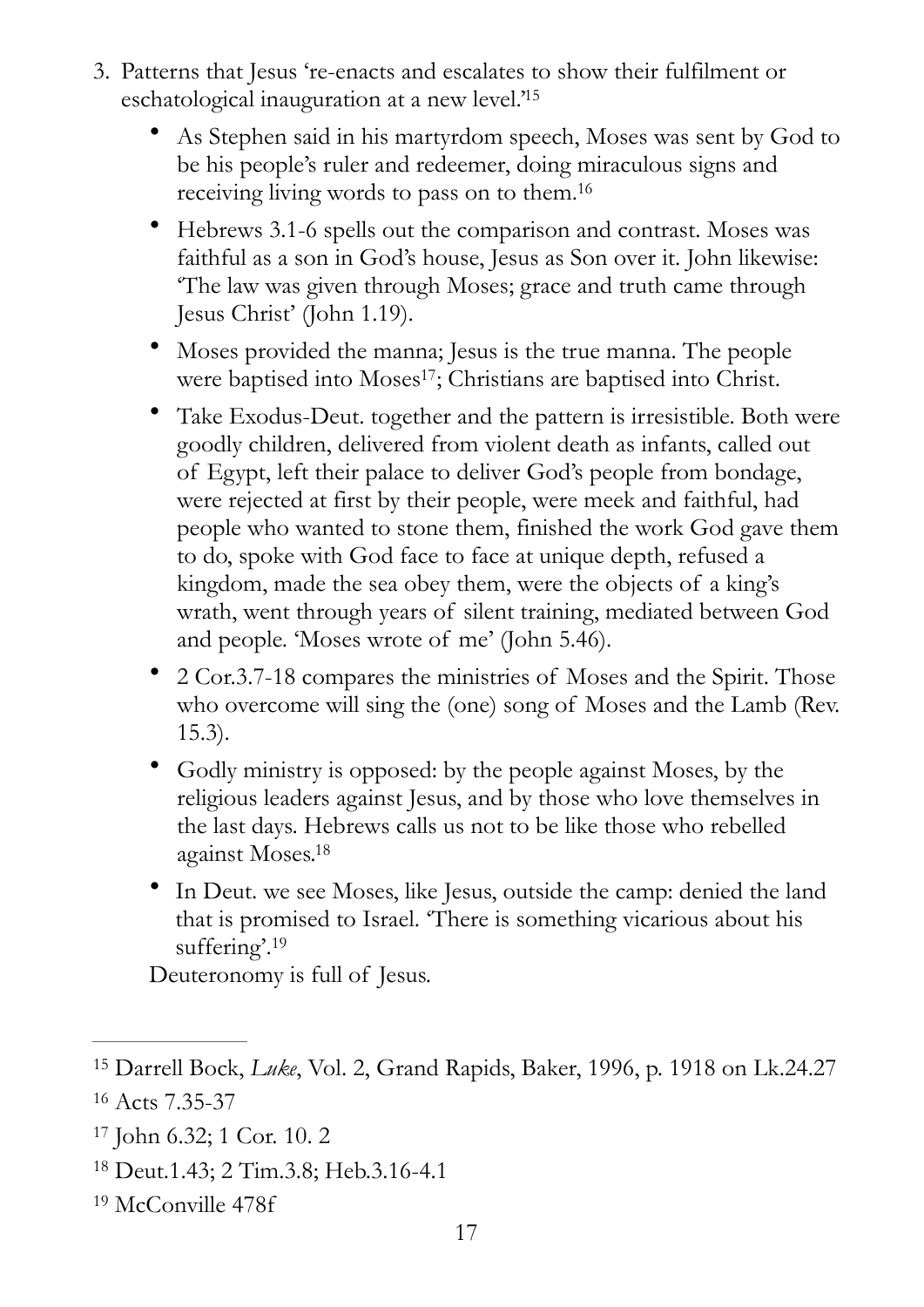- 4. The new covenant mediated by Christ is clearly promised in the very book that expounds the first one. 30.6 still astonishes me. Moses prophesies that after the return from exile, 'The LORD your God will circumcise your hearts and the hearts of your descendants so that you may love him with all your heart and with all your soul, and live.' When writing of the new covenant Jeremiah, Ezekiel and Hebrews take their language exactly from Deut. 30.1-8:
	- The return from exile:  $30.1 5 =$  Jer.  $31.23 =$  Ezek.  $36.24$
	- God will circumcise their hearts to love him  $30.6$  = Jer.  $31.33$  = Ezek.  $36.26 =$  Heb.8.10
	- There will be a new obedience:  $30.8 = \text{Jer.}31.33 = \text{Ezek}.36.27 =$ Heb. 8.10,11
	- Forgiveness and prosperity will follow:  $30.9 =$  Jer.  $31.34-40 =$  Ezek.  $36.29 = \text{Heb.8.12}$

Particularly seminal is the death-resurrection pattern. Moses so loves the people, longs to enter the promised land; but his death must precede that new life. Tolkien puts the principle nicely. After destroying the ring of power Frodo heads for The Havens. Sam says 'I thought you were going to enjoy the Shire for years because of all you've done.' 'So I thought once,' says Frodo, 'but I've been too deeply hurt. I tried to save the Shire. It has been saved, but not for me. It must often be so, Sam, when things are in danger. Someone has to give them up, lose them, so that others may keep them … But you are my heir. All that I had and might have had I leave to you.' He could have been writing about Moses or Jesus. Compare p. 27 note 40.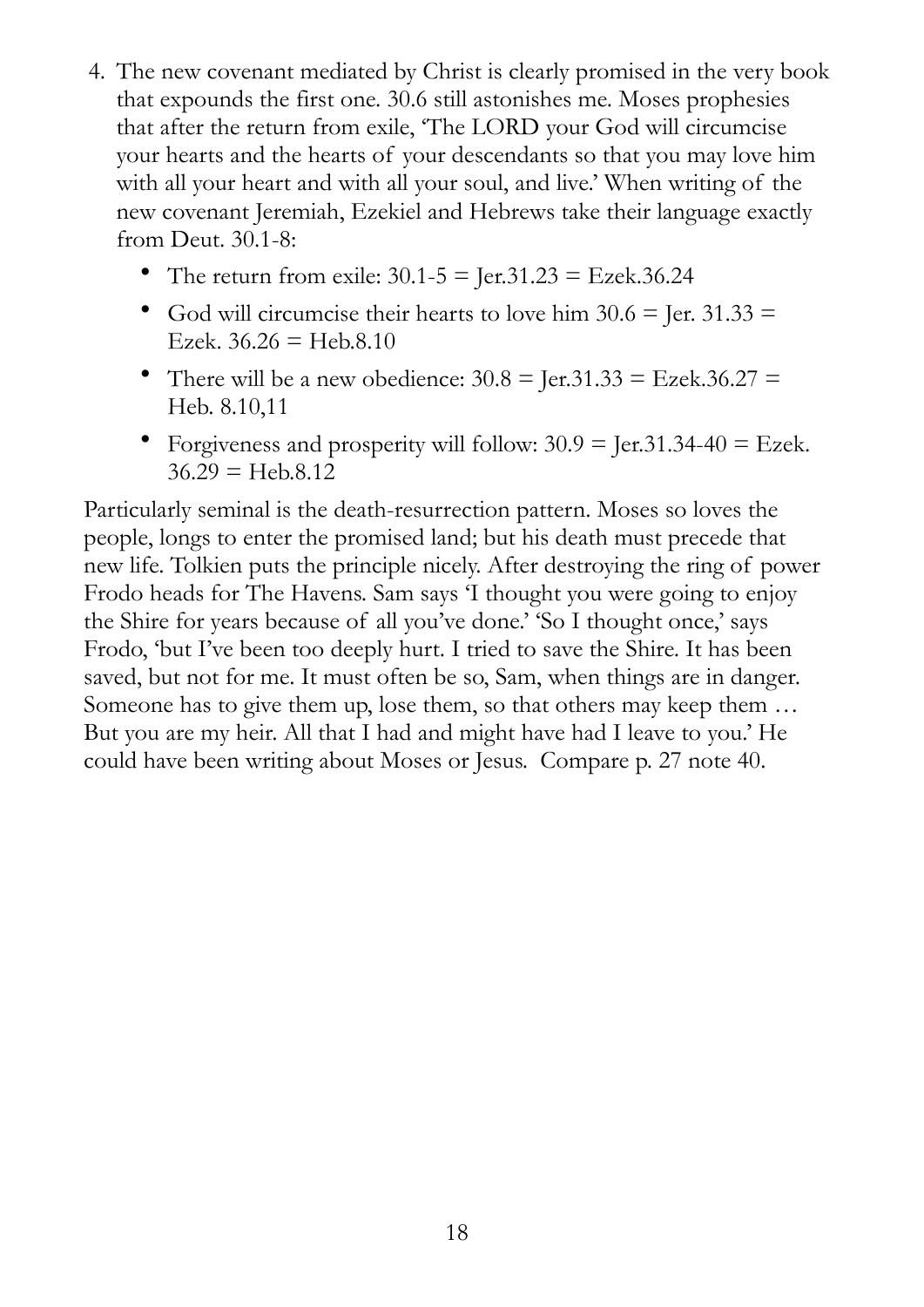# <span id="page-18-10"></span><span id="page-18-9"></span><span id="page-18-0"></span>**Authorship and Unity**

<span id="page-18-11"></span>Dates all the way from the 15<sup>th</sup> century BC to the fifth have been promoted for the penning of Deut. My chief response is: Deut presents itself as mostly spoken and then written by Moses, and forbids false witness[.](#page-18-3)<sup>[20](#page-18-3)</sup> Jesus put his imprimatur on this; Peter, Paul and 'Auctor' (the name used for the author of Hebrews) followed him[.](#page-18-4)<sup>21</sup> There is plenty of supporting evidence and argu-ment[.](#page-18-5)<sup>[22](#page-18-5)</sup> Moses is the author of the vast majority of Deut., just as it claims. The canonical Deut. includes editing, as my 'N' sections show. Some of this might have been Moses' work. For other parts such as the account of his death and the assessment of his life we are not told the author. Brown suggests Joshua or Eleazar as possibilities, Andrew Thomson hazards Samuel.[23](#page-18-6) As to unity, the design of the book has an unanswerable coherence (see 'Structure' below). This is a single, beautifully designed and executed opus.

## <span id="page-18-13"></span><span id="page-18-12"></span><span id="page-18-1"></span>**Date**

The date follows from the authorship. Moses spoke and wrote nearly all of Deut. towards the very end of his life. There is not enough evidence to be sure who did the final editing so the date of the canonical Deut. is unknown.

## <span id="page-18-2"></span>**Moses the man**

<span id="page-18-14"></span>Imperfect, with anger and arrogance sometimes close to the surface  $24$ , a man of action who found it difficult to delegate; consumed with passion for God, prayerful, holy<sup>[25](#page-18-8)</sup>; what an opportunity Moses presents for people to come to terms with who they are and what God can do through them.

<span id="page-18-3"></span><sup>&</sup>lt;sup>[20](#page-18-9)</sup> 1.1,5 and *passim*; 31.9 & 22; 5.20

<span id="page-18-4"></span><sup>&</sup>lt;sup>[21](#page-18-10)</sup> Matt.19.7; Mark 7.10 etc (note that the words of Moses are simultaneously the commands of God); Acts 3.22 etc; Rom.10.5,19 etc; Heb.12.21. The doctrine of the perspicuity (clarity) of scripture, to which Deut. (6.6f) makes a contribution, supports this: eg Wayne Grudem, *Systematic Theology* IVP 1994 p. 105-111

<span id="page-18-5"></span><sup>&</sup>lt;sup>[22](#page-18-11)</sup> Most of the commentaries include discussion about the composition of the Pentateuch, documentary hypotheses included. Gordon Wenham's p. 159-185 is a helpful overview. McConville p.38 comments 'The assembly of Israel is the context that does best justice to Deuteronomy's character as both written document and spoken word.'

<span id="page-18-6"></span> $23$  Brown p. 18 n.17; Thomson p. 9 n.1

<span id="page-18-7"></span><sup>&</sup>lt;sup>[24](#page-18-13)</sup> Ex.2.12; Num.16.5,.20.6-12; Deut. 3.26, 32.51

<span id="page-18-8"></span>Ex.17.4, 32.11-14, 33.9-11,13,18; Num.14.10-20; Deut.34.10-12 [25](#page-18-14)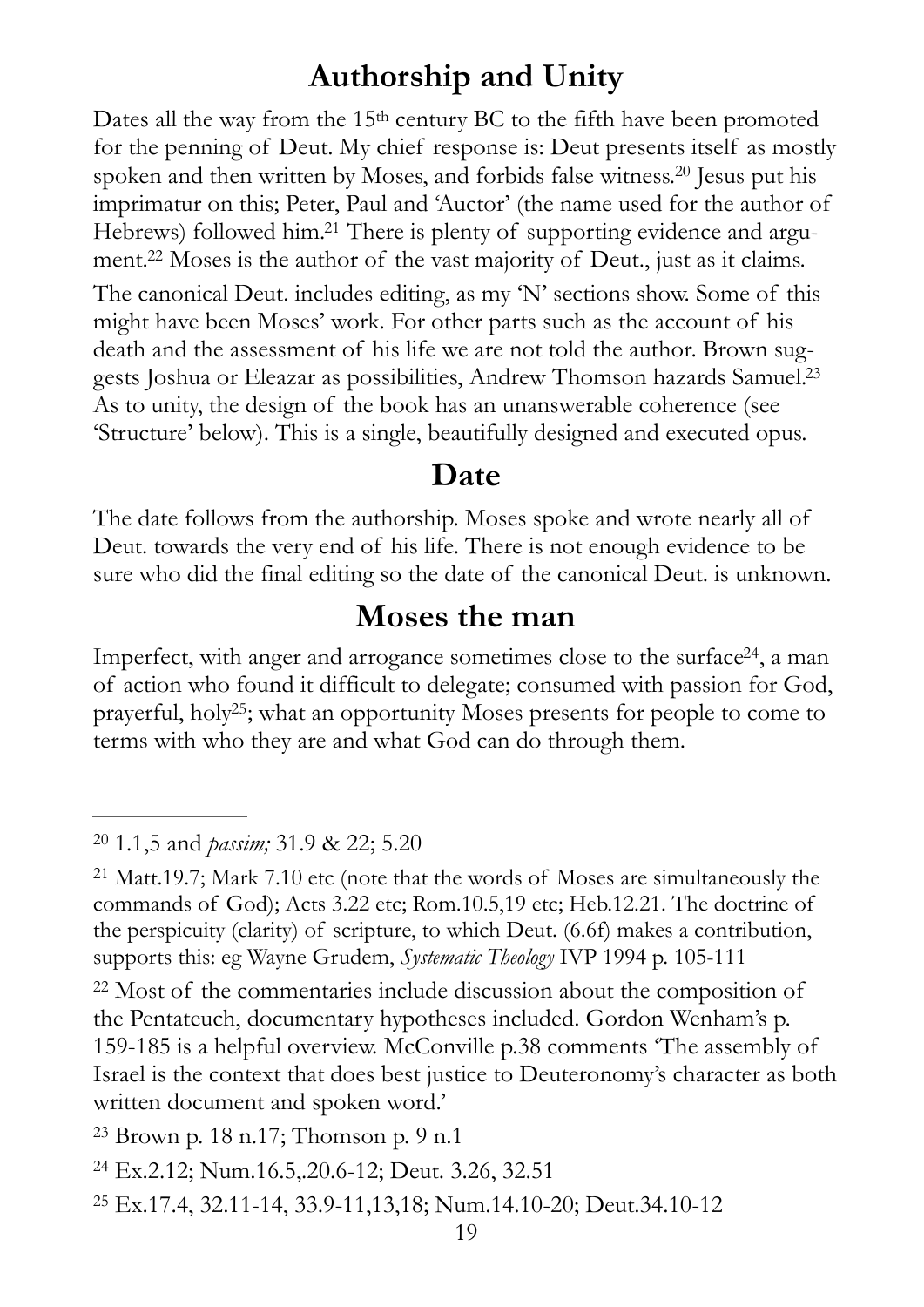The danger is of presenting two-dimensional portraits of the Biblical heroes. The author becomes entwined with the scripture in our thinking and we do not want to suggest, or our hearers to assume, that the Bible is flawed. Actually, the perfection of holy scripture is enhanced if we represent its personalities accurately. Nowhere is this more relevant than in respect of Moses. Take these two accounts of the same event:

| I said, the Lord has given you the   |
|--------------------------------------|
| land. Go up and take possession.     |
| Then all of you came to me and said, |
| Let us send men to spy out the land  |
| and bring back a report. The idea    |
| seemed good to me so I selected      |
| twelve of you (Deut.1.20f)           |
|                                      |

It is interesting how memory puts a spin on an event. The spying out of Canaan was an unhappy, divisive occasion that led to Israel wandering in the wilderness for 38 years. Those years included grumblings that led to real heartbreak:

<span id="page-19-2"></span>'The Lord said to Moses, "Take the staff, speak to that rock before their eyes and it will pour out its water." Moses took the staff and said to them, Listen, you rebels, must we bring you water out of this rock? Then Moses raised his arm and struck the rock twice with his staff. Water gushed out, but the Lord said to Moses and Aaron, "Because you did not trust me enough to honour me as holy in the sight of the Israelites, you will not bring this community into the land I give them." ' [26](#page-19-0)

His reaction – anger, arrogance, personal disobedience – disqualified him from entering into the promised land. I have painful memories of acting just like that, and I don't doubt that it has limited my usefulness although the Lord is forgiving. Look at the box again: a plain instruction from the Lord is remembered as a request from a stiff-necked and untrusting people, to which Moses acceded but rather wishes he hadn't. How holy is scripture! What a mixture we its servants are! How searching is its word! 'Nearly all the wisdom that we possess, that is to say, true and sound wisdom, consists of two parts: theknowledge of God and of ourselves.'<sup>[27](#page-19-1)</sup> Observing Moses took me to Jesus.

<span id="page-19-3"></span><span id="page-19-0"></span> $26$  Num.  $20.2 - 12$ 

<span id="page-19-1"></span>Calvin, *Institutes* 1.1.1 [27](#page-19-3)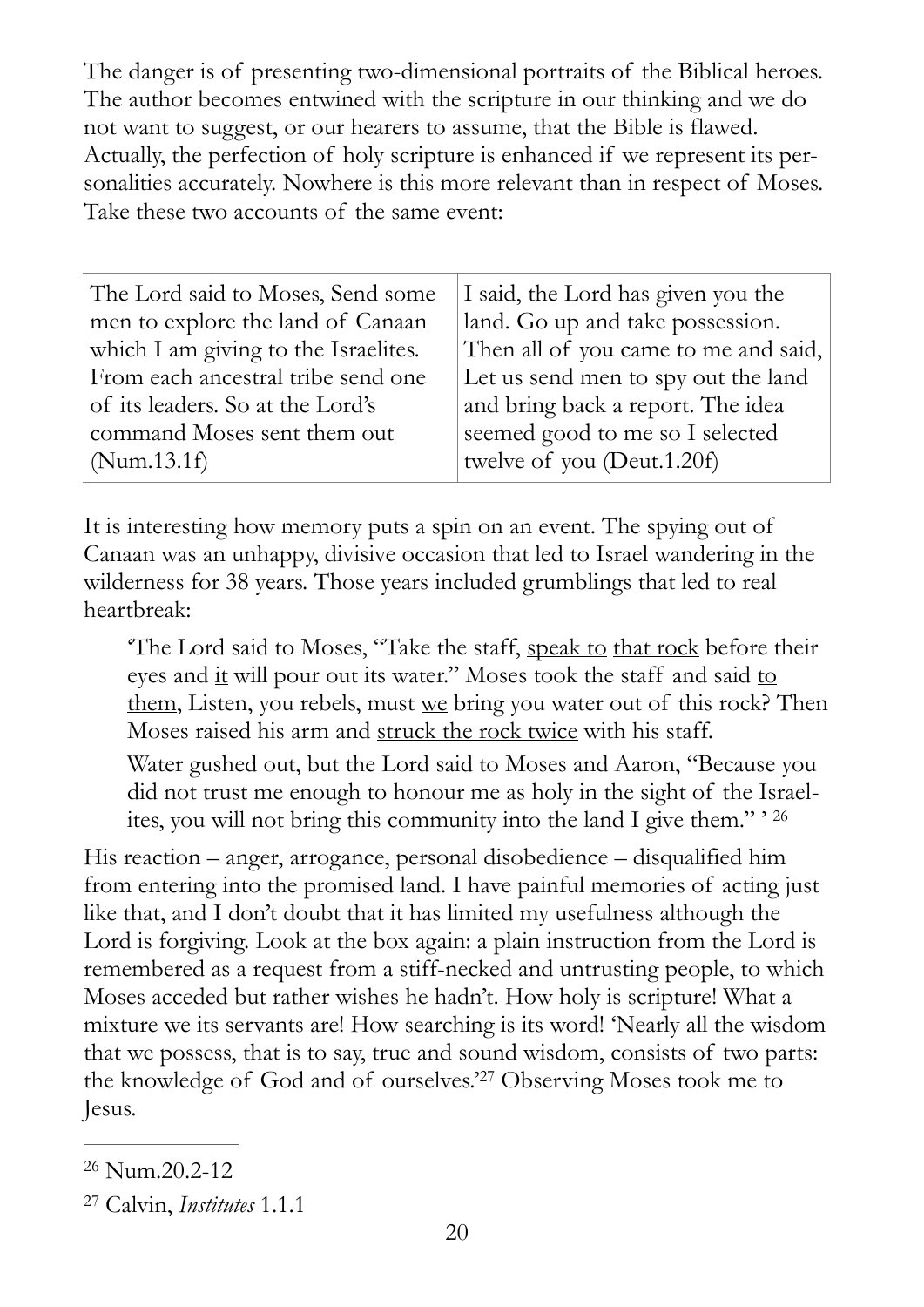# <span id="page-20-4"></span><span id="page-20-3"></span><span id="page-20-0"></span>**Structure of Deuteronomy**

It is often said that Deuteronomy consists of three sermons. As indicated by the marginal Ns and Ss in 'Deuteronomy at a glance' above (p. 5-7) however, the book has nine sermon sections (S) divided up by ten narrative or editorial insertions  $(N)$ [.](#page-20-1)<sup>28</sup> I do not think ['](#page-20-2)three sermons'<sup>29</sup> is how Deut presents itself, so much as an autobiographical narrative of preaching in the territory of Moab. Moses is saying, 'This is how we got here. Here are lessons to learn from that, instructions, and appeal as we go on into the land.' It is important nonetheless to reflect its genre as preaching as well as biographical narrative.

The structure below is an analysis of the function that each successive section of Deut. is performing.

## **I. Prologue (1-4)**

- a. Review of recent events (ch. 1-3)
- b. Recall to the covenant (ch. 4)

## **II.God's Covenant with them (5-31)**

- a. Its core: the 10 commandments (ch. 5)
- b. Its spirit: the love of God (ch. 6-11)
- c. Its stipulations: The Law expounded (ch. 12-26)
- d. Its sanctions: penalties and blessings (ch. 27, 28)
- e. Its acceptance: vassal to sign (ch. 29, 30)
- f. Its preservation: to be read every seven years (ch.31)

## **III.Epilogue (32-34)**

- a. Moses' song (ch. 32)
- b. Moses' blessing (ch. 33)
- c. Moses' death, Joshua succeeds him, Moses' epitaph (ch. 34)

Each section makes its own pastoral contribution and opens up its own preaching responsibility.

<span id="page-20-2"></span><span id="page-20-1"></span><sup>&</sup>lt;sup>[28](#page-20-3)</sup> Harman's statement (p. 11) that narrative occurs only in 1.1-5 and parts of ch. 29, 31-34 is not quite accurate, as shown by the marginal 'N's on my p.5-7. <sup>[29](#page-20-4)</sup> Eg Wenham p.  $125$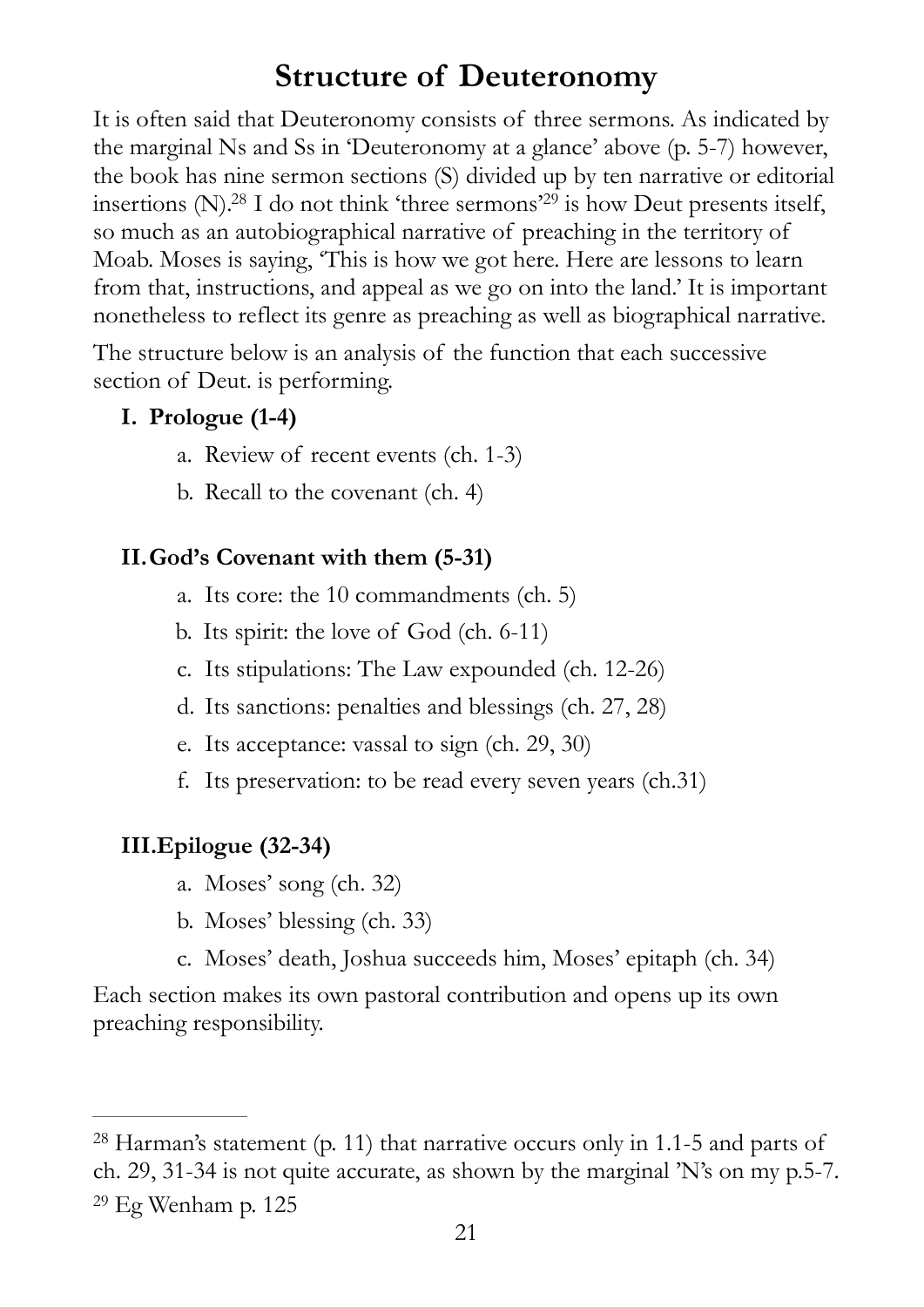# <span id="page-21-0"></span>**Flow of themes in Deuteronomy**

## Ch. 1-4: Historical review  $\rightarrow$  so this time, listen

**1.1-5 Heading**: these are the words Moses spoke east of Jordan

- Ch. 1.6-3.29 Review of journey Horeb (Sinai) to Moab:
	- 1.6-2.1 their parents' generation
	- 2.2-3.29 their generation

Ch. 4.1-40 Appeal: listen this time!

Ch. 4.41-43 Cities of refuge east of Jordan

## **Ch. 5-11: Loving God with all your heart**

**4.44-49 Heading:** here are the law and stipulations Moses gave them

Ch. 5 God has made a covenant of salvation with us …

Ch.6 … so love him back and teach your children to also.

Ch. 7 He chose you simply because he loves you.

Ch. 8 Don't let your prosperity in the promised land make you proud –

Ch. 9 - remember you're a 'golden calf' people,

Ch. 10 , and circumcise your hearts.

Ch. 11 Obey & love him, and know the blessings … or not. Your choice.

## **Ch. 12-26: Life in the church-state in the promised land**

**12.1 Heading**: these are the decrees and laws *(notice how wide-ranging)* 

Ch. 12 Loyal worship

- Ch. 13 No idolatry
- Ch. 14 Clean and unclean foods, and tithes
- Ch. 15.1-18 Releasing slaves, cancelling debts
- Ch. 15.19-16.17 Firstlings and festivals
- Ch. 16.18-18.22 Leaders: judges, priests, kings, prophets
- Ch. 19.1-22.9(or 12) Protect life, esp human

Ch. 22.13-23.18 Gender and exclusion issues

- Ch. 23.19-24.7 Property law
- Ch. 24.8-25.4 Protect the disadvantaged
- Ch. 25.5-19 Various additional laws
- Ch. 26 Concluding section

## **Ch. 27-34: Weighing it up, closing the deal, staying faithful, moving on**

- **27.1-4 Heading**: Prepare the altar on Mt Ebal
- Ch. 27 & 28 Weighing it up: the cost of disobeying, the blessings of obeying
- Ch. 29 & 30 Closing the deal: embrace this covenant, choose life
- Ch. 31 Staying faithful: nation to re-read the law every 7 years.
- Ch. 32-34 Moving on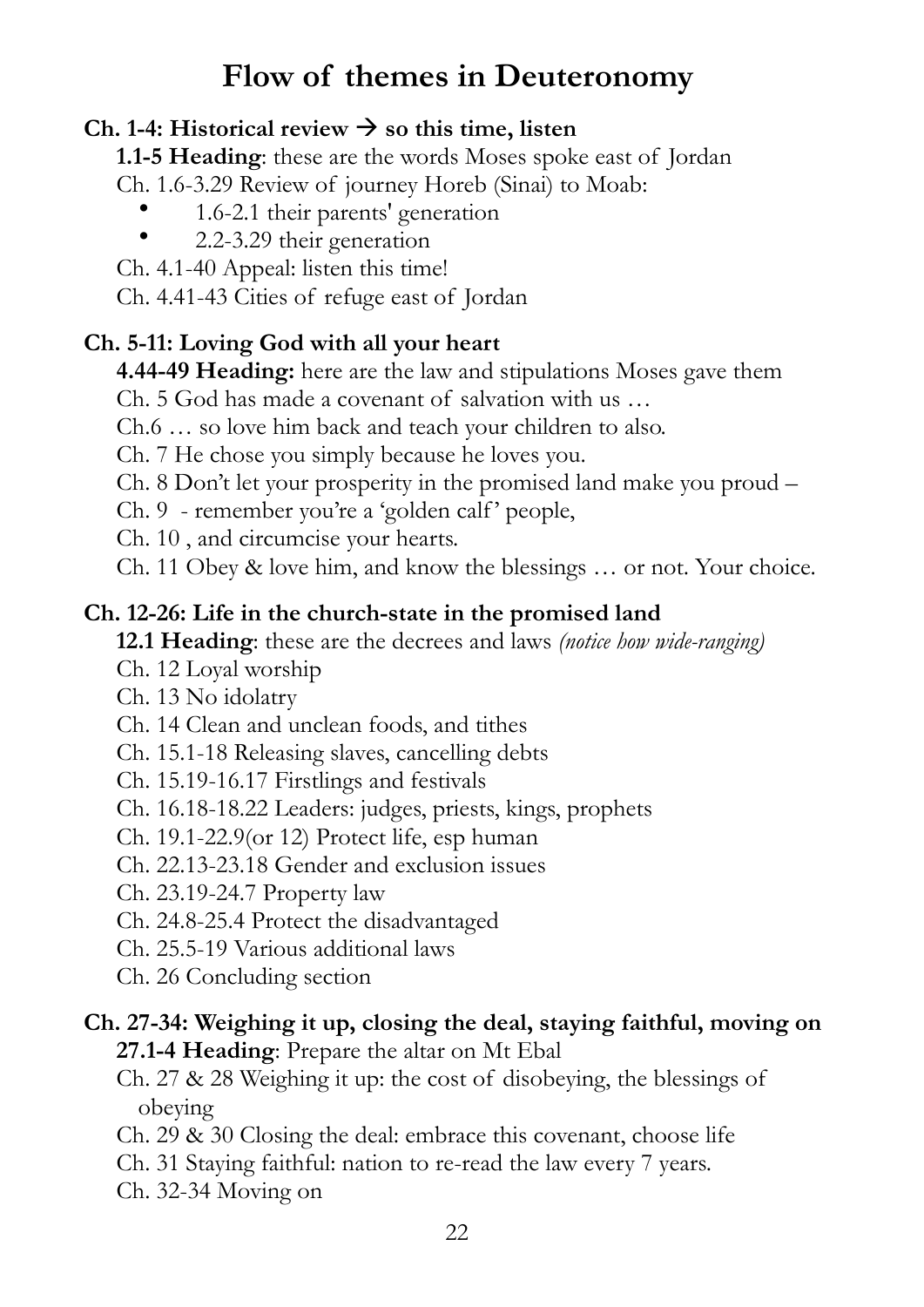- Moses' song: ch. 32
- Moses' blessing: ch. 33
- Moses' death, successor, epitaph: ch. 34

It is not difficult to make 21st century messages from such.

Several excellent recent commentaries structure 6-26 or 12-26 by which of the ten commandments each section is expounding, so I next discuss this possibility.

## <span id="page-22-4"></span><span id="page-22-0"></span>**Additional note: do chapters 6-26 (or 12-26) follow the ten commandments in order?**

Ever since Stephen Kaufman proposed in 1[9](#page-22-1)78-9<sup>[30](#page-22-1)</sup> that ch. 12-26 expound the ten commandments in order, an almost irresistible thought, some commentators have used that correspondence as the basis for dividing out the central section of Deuteronomy. The trouble is, it is quite hard to match the passages to the commandments. Commentators match different ones. They allocate the first commandment for example to, respectively, ch. 6-11, ch. 7-11 and ch. 12. See tables 2 & 3 below.

They unanimously confess the difficulties caused by doing so. For example:

- Thomson says, "Some of the laws don't seem to fit naturally under the heading of each commandment, leading to some debate as to whether this outline is real or imagined.["](#page-22-2)[31](#page-22-2)
- <span id="page-22-5"></span>• Harman, having identified for example that ch. 14 is an exposition of the third commandment, says, "The contents of ch. 14 seem at first sight to be totally disconnected either with the third commandment or with the immediate context here in Deuteronomy.["32](#page-22-3)

<span id="page-22-6"></span>Tables 2 & 3 indicate the level of correspondence between the order of laws in the ten commandments and in Deuteronomy ch.6-26.

<span id="page-22-1"></span><sup>&</sup>lt;sup>[30](#page-22-4)</sup> S. Kaufman *The Structure of the Deuteronomic Law*' Maarav 1, 1978-79, p.

<sup>105-58 (</sup>*Maarav* means Western; it is 'a journal for the study of north-western Semitic languages and literatures')

<span id="page-22-2"></span> $31$  Thomson p. 15 n. 3

<span id="page-22-3"></span><sup>&</sup>lt;sup>[32](#page-22-6)</sup> Harman p. 160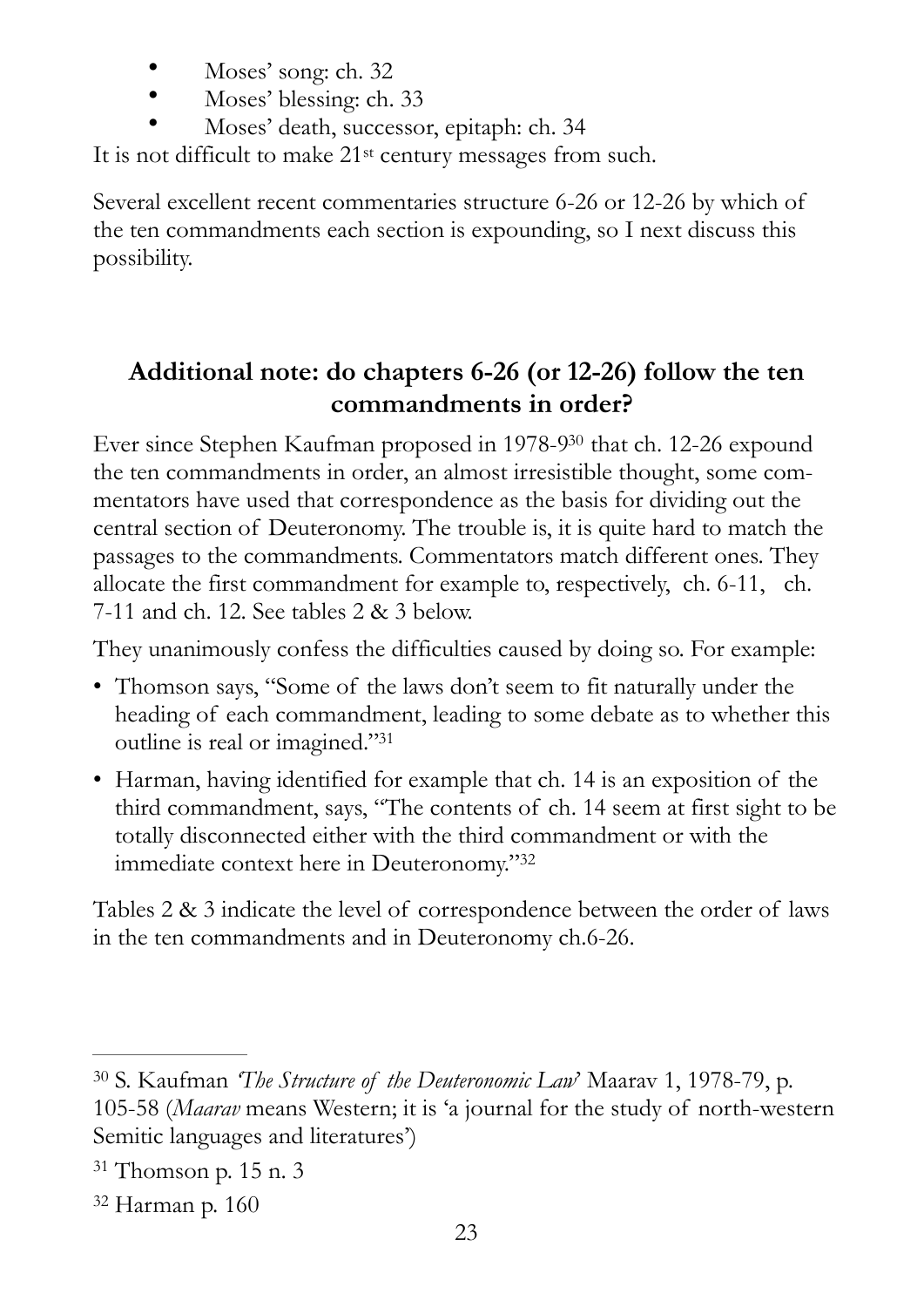|  | Table 2. Attempts to match Deut. 6/7-26 or 12-26 to Decalogue order |  |
|--|---------------------------------------------------------------------|--|
|--|---------------------------------------------------------------------|--|

| Commandment                                   | Kaufman                  | Harman            | Thomson                         | Manchester<br>'some<br>commentators' |
|-----------------------------------------------|--------------------------|-------------------|---------------------------------|--------------------------------------|
| 1. No other god:<br>loyalty                   | $\left\{ \right.$<br>312 | $6 - 11$          | $7 - 11$                        | 12                                   |
| 2 No idol:<br>worship                         | ∤                        | $12.1 -$<br>13.18 | 12.1-13.18                      | 13                                   |
| 3 Name in vain:<br>reverence                  | 13, 14                   | 14                | 14                              | 14                                   |
| 4 Remember<br>Sabbath*: rest                  | $15.1 - 16.17$           | $15.1 -$<br>16.17 | 15.1-16.17                      | 15, 16                               |
| 5 Honour $f +$<br>m: respect for<br>authority | $16.18 -$<br>18.22       |                   | $16.18 - 18.22$   16.18 - 18.22 | 17, 18                               |
| 6 no murder:<br>respect for life              | $19.1 - 22.8$            | $19.1 - 22.8$     | 19.1-22.8                       | 19-21                                |
| 7 no adultery:<br>respect for<br>marriage     | $22.9 - 23.18$           | $22.9 -$<br>23.14 | 22.9-23.14                      | 22,23                                |
| 8 not steal:<br>respect for<br>property       | $23.19 - 24.7$           | $23.15 -$<br>24.7 | 23.15-24.7                      | $\}$<br>$\{24-26$                    |
| 9 no false<br>witness:<br>truthfulness        | $24.8 - 25.4$            | $24.8 - 25.4$     | 24.8-25.4                       | $\}$                                 |
| 10 not covet:<br>contentment                  | $25.5 - 16$              | $25.5 -$<br>26.15 | 25.5-26.19                      |                                      |

\*Except in the ten commandments (ch. 5), Deuteronomy does not mention the Sabbath, but it does spell out the annual cycle of festivals, and 7th year issues.

Table 3 analyses the match by the content of each section: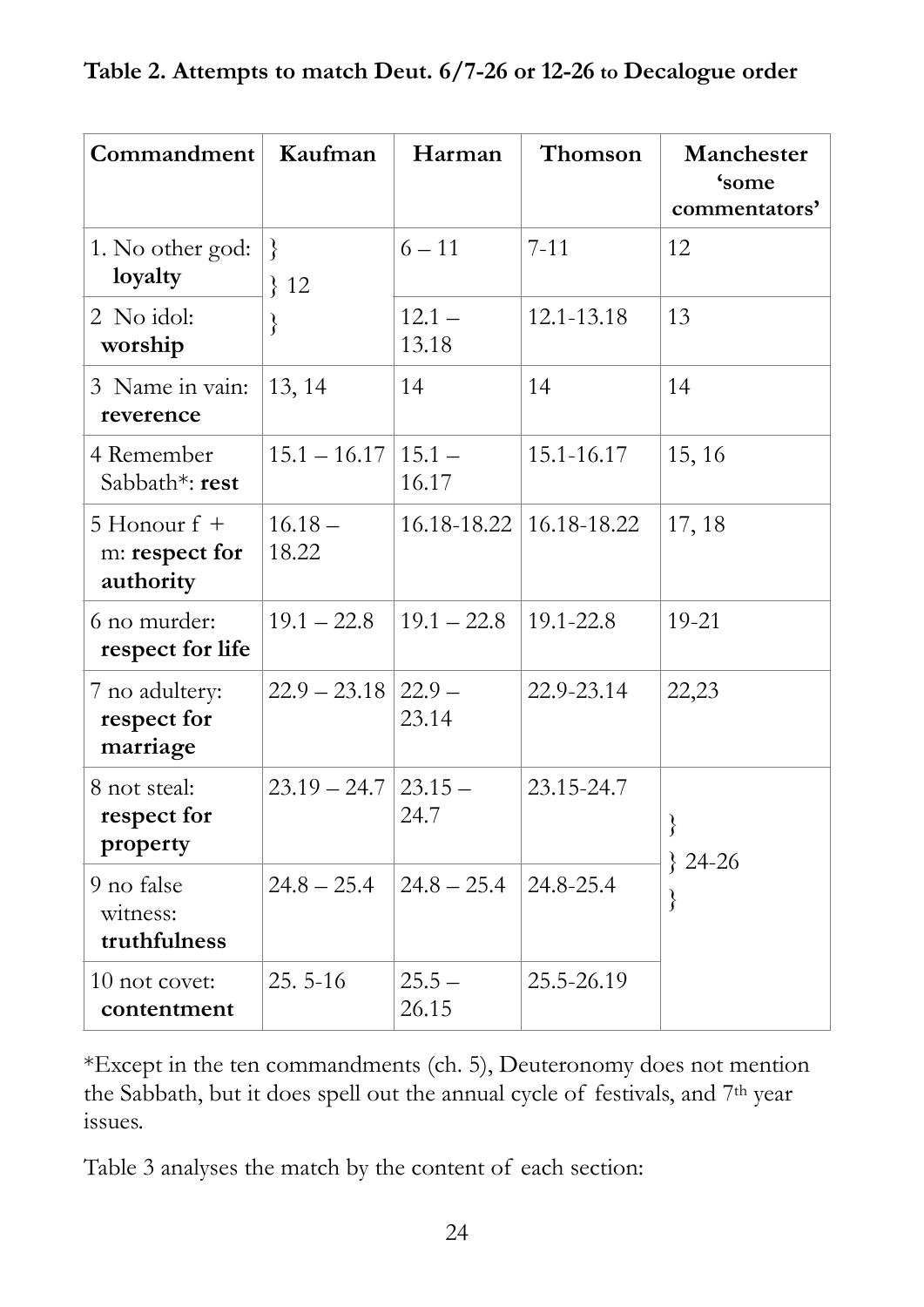Commandment | Kaufman | Does the Deut. content correspond? (note repetitions) **1 No other god:** loyalty **2 No idol:**  worship } } 12 } Destroy the current places of worship. Worship in the place God gives, not anywhere you please. Eat all the meat you want where you live, but not the blood & not the tithe. Don't ask after the locals' gods. **3 Name in vain:**  reverence 13, 14 Avoid false prophets, pagan mourning, unclean food. Eat tithe at the worship place. Give to Levites & poor every 3rd year. **4 Remember Sabbath:**  rest  $15.1 -$ 16.17 Cancel debts every 7yrs. Generous to the poor. Release slave every 7<sup>th</sup> yr. Firstlings: eat at the worship place. Passover, Weeks, Tabernacles (but not Sabbath!). **5 Honour f+m:** respect for authority  $16.18 -$ 18.22 Judges. No Asherah poles. Sacrifices without flaw. Death to idolaters. Law courts. The king. The priests' share. No child sacrifice or sorcery. The prophet. **6 no murder:**  respect for life  $19.1 -$ 22.8 Cities of refuge. 2 witnesses. Principles of war, incl. re trees. Unsolved murders. Marrying a POW. Rights of firstborn. Death for rebellious son. Body on tree. Straying ox. Transvestism. Birds' nests. Parapet roof. **7 no adultery:**  respect for marriage  $22.9 -$ 23.18 Mixtures: seeds, ploughing, clothes. Tassels. Virginity, adultery, fornication, rape, father's wife. Exclude castrated, illegitimates, Moabites. Clean camp. Asylum seeker. Shrine prostitute. **8 not steal:**  respect property  $23.19 -$ 24.7 Not charge interest. Pay vows. Hand reaping OK. Divorce certificate. Military duty. Millstones as security. Kidnap. **9 no false witness:**  truthfulness  $24.8 -$ 25.4 Leprosy. Security for loans. Fair wages. Die for own sin. Gleanings for the poor. Punishment. Don't muzzle working ox. **10 not covet:**  contentment 25. 5-16 Levirate marriage. Brawling: if she grabs his testicles, cut her hand off. Honest weights.

**Table 3. Does Deut. expound the ten commandments in order?** 

If Moses did intend Deut. to follow the order of the Decalogue rigorously, it is clearly difficult to identify which correspondence he had in mind. There is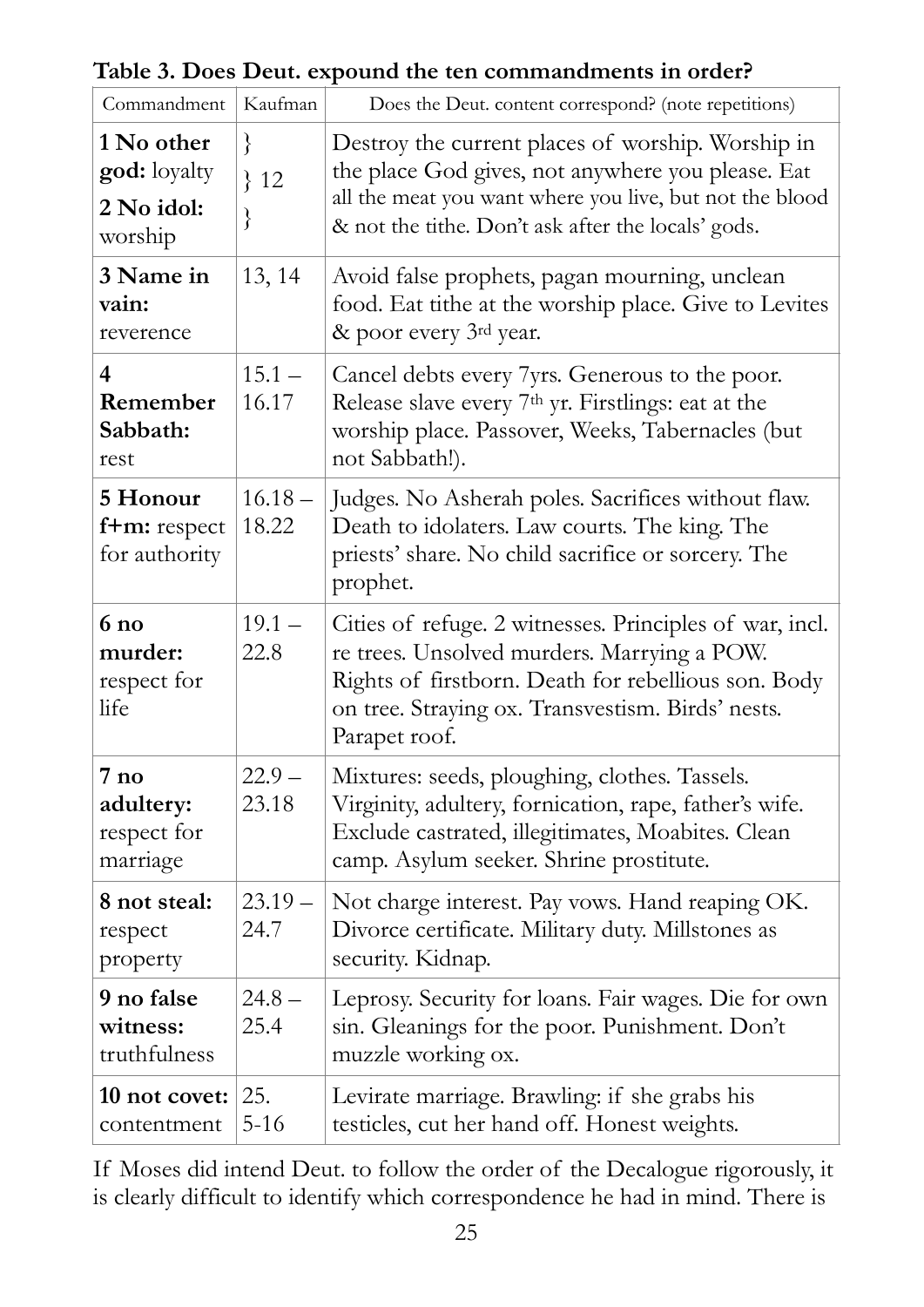some general match with the order of the ten commandments, and some apparent non-correspondence, but the basis of arrangement in detail seems obscure. The variety of classifications in the commentaries reflects the same problem.

I have an additional difficulty with including anything before ch. 12 in such an analysis as Harman and Thomson do. The text itself identifies Ch. 12-26 as one unit intended to expound the Law, while ch. 5-11 are exhortation / motivation / appeal to respond to God's love. 'There is clearly a significant break in the text at the end of ch. 11, where exhortation gives way to the collectionof laws,<sup>[33](#page-25-0)</sup> says Millar.

<span id="page-25-2"></span>Mayes adds, re the closing verses of ch. 11, 'These verses are intended as a conclusion to the whole of ch. 1-11, in that after all the history and exhortation they bring Israel to the point of decision. The verses are also a prelude to what follows, since the decision which is now set before Israel concerns obedience or disobedience to the law which is about to be proclaimed.<sup>3[34](#page-25-1)</sup>

It is not just the change of theme that separates 1-11 from 12-26. The text provides an *inclusio* starting at 12.1, finishing at 26.16-19 and marking the passage as a unit:

> 12.1 'These are the decrees and laws you must be careful to follow in the land…' Exposition of the decrees and laws, ch 12-26 26.16 'The Lord your God commands you this

<span id="page-25-3"></span>day to follow these decrees and laws.'

In addition, ch. 27 'echoes the passage immediately preceding ch. 12, namely 11.26-32.' In fact the three parts of that short passage are now repeated in reverse order:

| 11.26-28<br>11.29-31 | Blessing and curse pronounced in Moab<br>Ceremony of blessing and curse on Gerizim & Ebal |
|----------------------|-------------------------------------------------------------------------------------------|
| 11.32                | Call to obey commands                                                                     |
| ch. 12-26            |                                                                                           |
| 26.16-19             | Call to obey commands                                                                     |
| ch. 27               | Ceremony of blessing and curse on Gerizim and Ebal                                        |
| ch. 28               | Blessing and curse pronounced in Moab                                                     |
|                      |                                                                                           |

<span id="page-25-0"></span><sup>[33](#page-25-2)</sup> Millar p. 44

<span id="page-25-1"></span><sup>&</sup>lt;sup>[34](#page-25-3)</sup> A.D.H. Mayes *Deuteronomy* (New Century Bible) 1981 p. 217 quoted Millar p. 45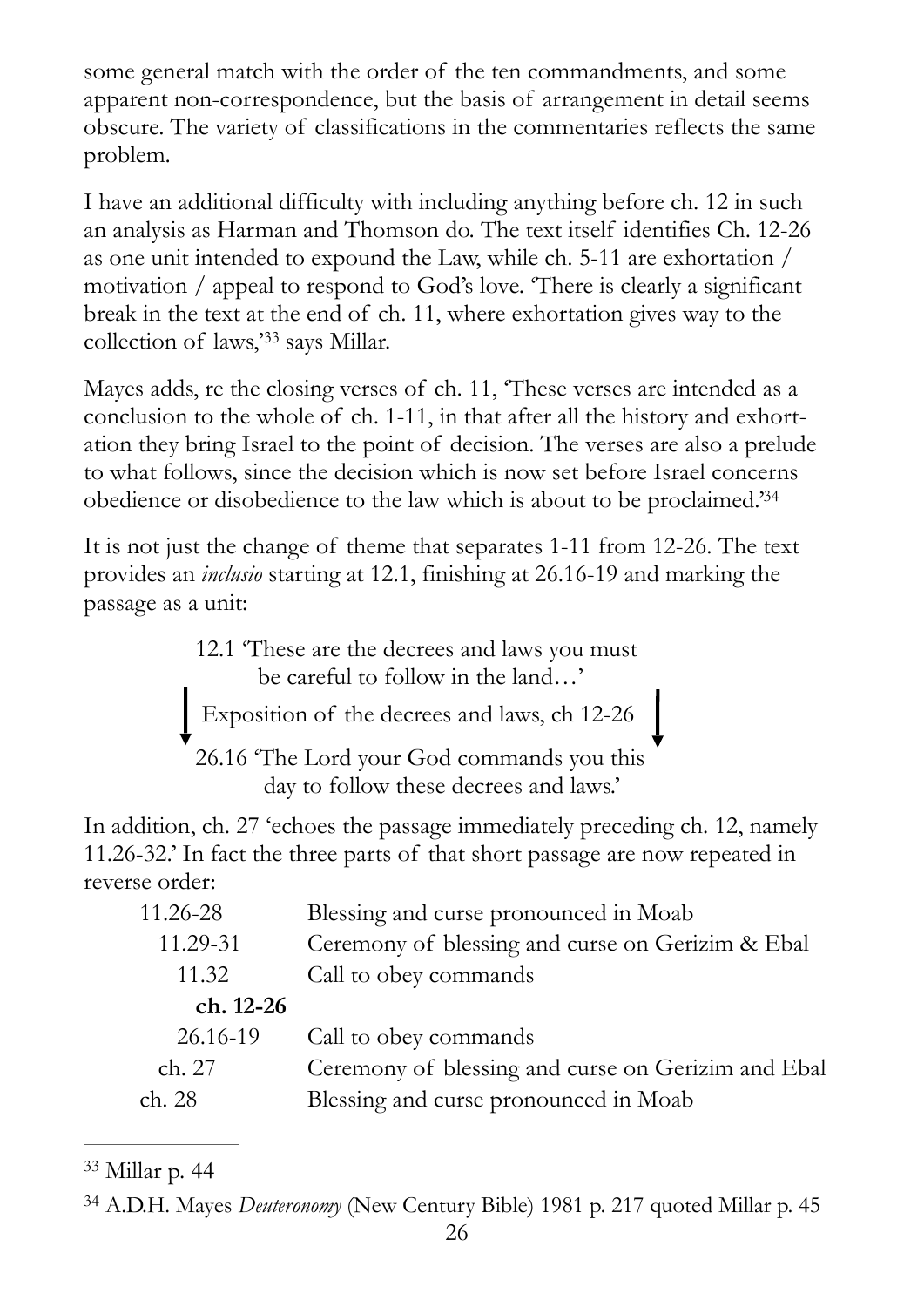<span id="page-26-5"></span>This structure has the effect of enclosing the laws of ch.  $12 - 26$  between exhortations to obedience['35](#page-26-0)

<span id="page-26-6"></span>Although we can reckon that every law and ethical decision is related in some way to the Decalogue, therefore, I end up underwhelmed by the proposal to *structure* Deut 6-26, 7-26 or 12-26 on this basis. Block comments that the attempt is forced[.](#page-26-1)<sup>[36](#page-26-1)</sup> Millar writes of Kaufman's attempt, 'There are two major problems with this scheme. Nowhere in ch. 12-25 is the Decalogue actually quoted, nor are the connections with it always terribly clear; (although) he shows that many of the laws fall within this Decalogue order.['37](#page-26-2)

<span id="page-26-7"></span>Millar then expounds ch.12-26 for forty pages and concludes - ch. 12-26 are extremely complex! 'While we detected order in places, even order which corresponded very closely to that of the Decalogue, there are other parts of the collection where we could detect no rationale whatsoever behind the arrangement.['](#page-26-3)[38](#page-26-3)

<span id="page-26-8"></span>It seems to me that in Deut. we see the same kind of 'faithful yet free' hermeneutic of the Decalogue, that Paul shows re the OT. The preceding books of the Pentateuch are so much the way Moses thinks that he just preaches on them, omitting and adding as the Holy Spirit guides. Hence the omission of marriage, death, contract and direct damage to property from OT law, and the additions that we see in Table 3 which have no obvious source in the successive commandments which some say is being expounded. Surprisingly, Deut. does not even have legislation about the Sabbath.

<span id="page-26-9"></span>Michael Fishbane comments, 'Biblical law collections may best be considered as prototypical compendia of legal and ethical norms rather than compre-hensive codes.['](#page-26-4)<sup>[39](#page-26-4)</sup> That guides our interpretation too, and the pastoral role we set for our sermons. Deut. is teaching us how to think, not covering every circumstance and telling us how to behave there. I conclude that it is better to structure Deut. in a way that respects the change of theme at 12.1 and the *inclusio* marking ch. 12-26. Hence my offered structure.

<span id="page-26-0"></span><sup>&</sup>lt;sup>[35](#page-26-5)</sup> McConville p. 387

<span id="page-26-1"></span>Block p. 170 [36](#page-26-6)

<span id="page-26-2"></span><sup>&</sup>lt;sup>[37](#page-26-7)</sup> Millar p. 106-108.

<span id="page-26-3"></span><sup>&</sup>lt;sup>[38](#page-26-8)</sup> Millar p. 145

<span id="page-26-4"></span>M. Fishbane *Biblical interpretation in ancient Israel'* Oxford 1985 p. 95 quoted [39](#page-26-9) Millar p. 105.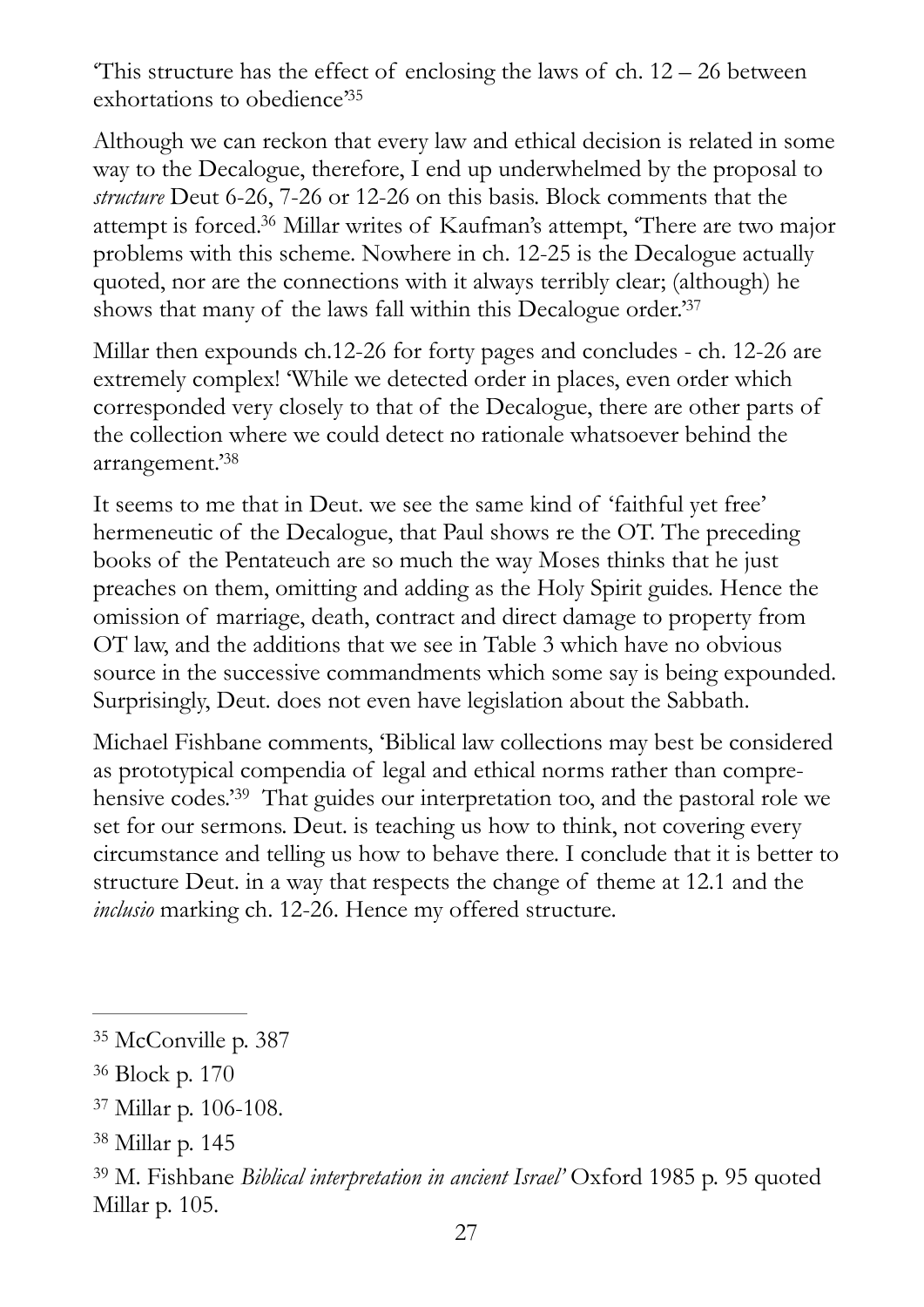# <span id="page-27-7"></span><span id="page-27-6"></span><span id="page-27-0"></span>**Theology**

Most of the divisions of theology lie within Deuteronomy's pages: God, Scripture, man, sin, redemption, the work of the Holy Spirit (in gifting Joshua with wisdom); almost nothing directly about the Redeemer apart from the Prophet whom God will raise up[.](#page-27-1)<sup>[40](#page-27-1)</sup> But some theological themes are especially prominent and at least one (no. 5 below) is Deuteronomy's particular contribution.

- 1. *The interpersonal immanence of God* (his close involvement with creation). Sinai frightened the people about God's *transcendence*. 'I stood between the Lordand you because you were afraid of the fire,<sup>'[41](#page-27-2)</sup> thunder and darkness. Deut. brings home God's *immanence,* his active involvement with us. He directed when they stayed, when and where they were to move on. When they said he hated them it made him angry. He person-ally watched over and provided for them during the desert wanderings. He spoke regularly in detail to guide their relationship with each suc-cessive nation, teaching them his reasons. He remembered his promises to their parents and saved themfrom slavery because he loved them.<sup>[42](#page-27-3)</sup> Deut. is a living demonstration in history of God having a will for our lives. He wants our conversation if we have anything to say to him (do we?).
- <span id="page-27-9"></span><span id="page-27-8"></span>2. *The need for a new heart.* Deut. is often called pessimistic about human nature but the truth is it combines great realism (and repetition on the matter) with the divine solution to that problem. Rather like Paul's letter to the Romans  $\ldots$  We are stiff-necked<sup>[43](#page-27-4)</sup>, reluctant and will never be any better unless God circumcises our hearts to love him with heart and soul[.](#page-27-5)<sup>[44](#page-27-5)</sup> See the Luther quote in the sermon notes on ch. 20 in Booklet 2.
- <span id="page-27-10"></span>3. *The momentousness of God being in covenant with us.* It is not a matter of two equal friends gentlemanly agreeing a joint venture. God declared his covenant with them, a covenant of love; it was he alone who made it. He is faithful and will stick to it. It is unilateral in establishment but mutual in

<span id="page-27-5"></span>1.28; 5.28f; 8.14; 10.16; 15.7; 17.17; 30.6; Jer.31.31f; Ezek.36.26f; John 3.1-16 [44](#page-27-10)

<span id="page-27-1"></span> $18.15$ ff; Matt.17.5?; Jn 6.14, 7.[40](#page-27-6); Acts 3.22. But there is plenty that reflects the coming Jesus. Moses is the servant *par excellence*. He is denied what is promised to Israel: there is something vicarious about his suffering. The lines to Isaiah's servant songs and Luke 4 are clear (McConville 478f).

<span id="page-27-2"></span>Deut 5.5; Ex.19.16-25, 20.18-21 [41](#page-27-7)

<span id="page-27-3"></span>Respectively, 1.6; 1.27 & 34; 2.7; 2.19 & 24; 7.8; Psalm 139 esp v. 16. [42](#page-27-8)

<span id="page-27-4"></span> <sup>9.6 &</sup>amp; 13; 10.16; 31.27 [43](#page-27-9)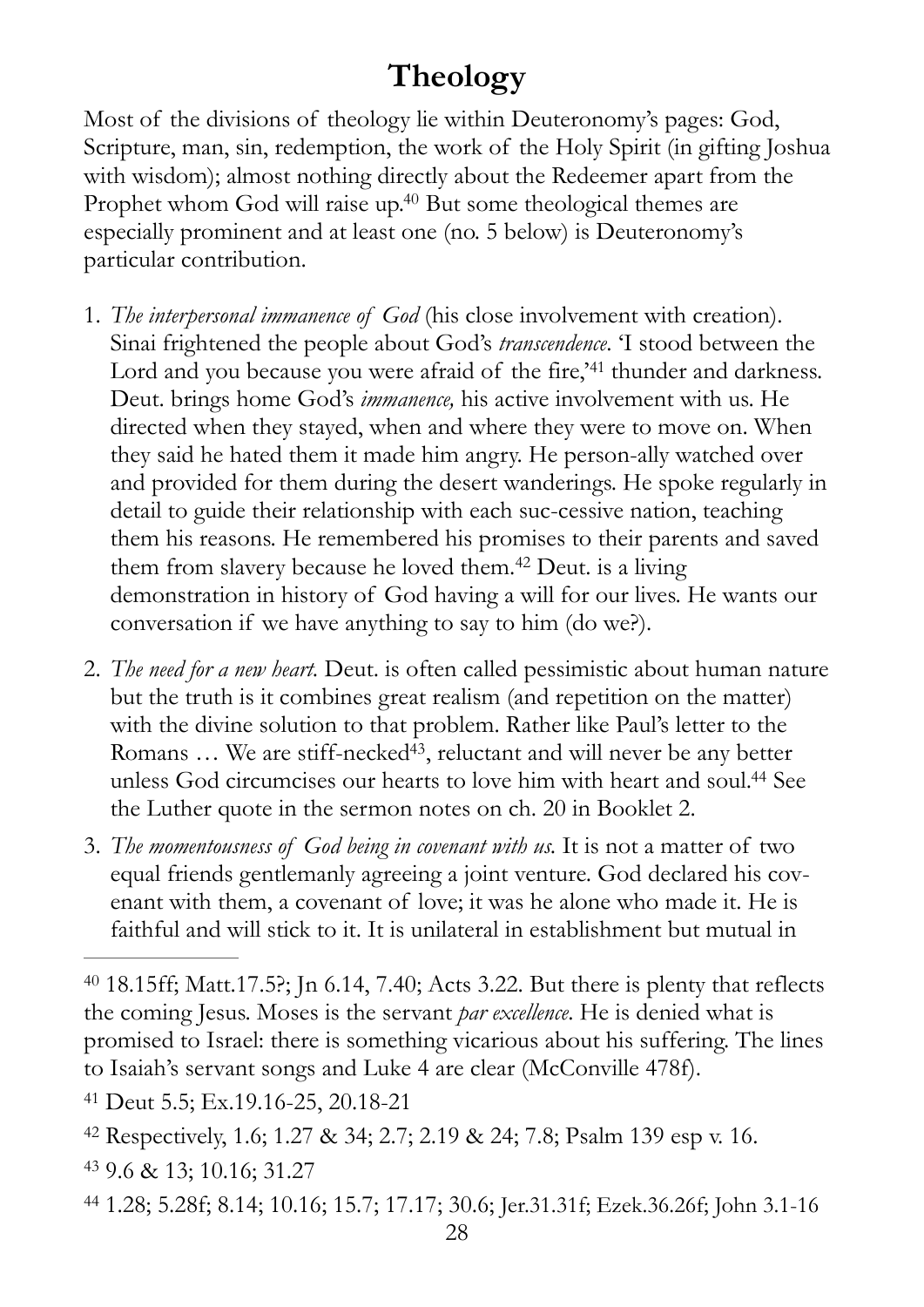<span id="page-28-3"></span>accomplishment. Follow its terms carefully therefore, for it comes with curses attached as well as blessings. Violation of it is a terrible betrayal so remember it, remind yourself of it, bear it actively in mind, teach your children about it. Its terms *are*; they will affect the future for good or ill of your life and reputation and even God's[.](#page-28-0)<sup>[45](#page-28-0)</sup> Revere the power of this living reality.

- 4. *Ecclesiology*. Deut. emphasises two features.
	- (a) The way the corporate and individual realities of being God's people coexist. Moses addresses all-Israel (that expression 10x): we are in this together. Yet each individual is responsible to play their part, teach their children, ensure justice, be kind to the needy, receive a new heart.
	- (b)Our continuity with the past as God's one people. To those born after the events Moses says, 'It was not with your fathers that the Lord made this covenant but with us, with all of us who are here alive today. For the Christian, we were there when they crucified our Lord, hence Rom. 6.8-14, Gal.2.20 and the present memory and Real Presence as we meet at his table.
- 5. *Politics, civil order, war, international relations.* Here is Deut.'s most important individual contribution to Biblical theology and the most difficult to do justice to. It is why I included war and the YHWH war (ch. 20) and the ordering of society (ch. 24) in my recommended sermon series. 'In its style, structure and content (Deut.) constitutes a single harmonious concept designed to organise the whole life of Israel under the one God Yahweh … Deut. should be seen, in the context of the ancient world, as a radical blueprint for the life of a people, at the same time spiritual and political, and running counter to every other social-religious-political programme.['46](#page-28-1)

<span id="page-28-5"></span><span id="page-28-4"></span>You can see the implications all through my 'Deuteronomy at a glance' on ch. 12-26 above (p6), but for example here are Raymond Brown's headings for ch. 24. A godly society will protect women (1-4), newly married couples  $(5)$ , debtors  $(6,10-13,17)$ , vulnerable people  $(7)$ , the community (from infectious diseases,  $8 \& 9$ ), the innocent (16) and the weak (17-22).<sup>47</sup> That is what a God-obeying counter-culture will look like.

<span id="page-28-1"></span><span id="page-28-0"></span> <sup>4.13 &</sup>amp; 23, 5.2, 7.9, 8.18, 17.2, 29.9, 29.21 & 25, 6.6-12, 4.5-7, 29.22-25. [45](#page-28-3)  $46$  McConville p. 20, 21.

<span id="page-28-2"></span> $47$  R. Brown p. 227-241; his chapter includes 25.1-4.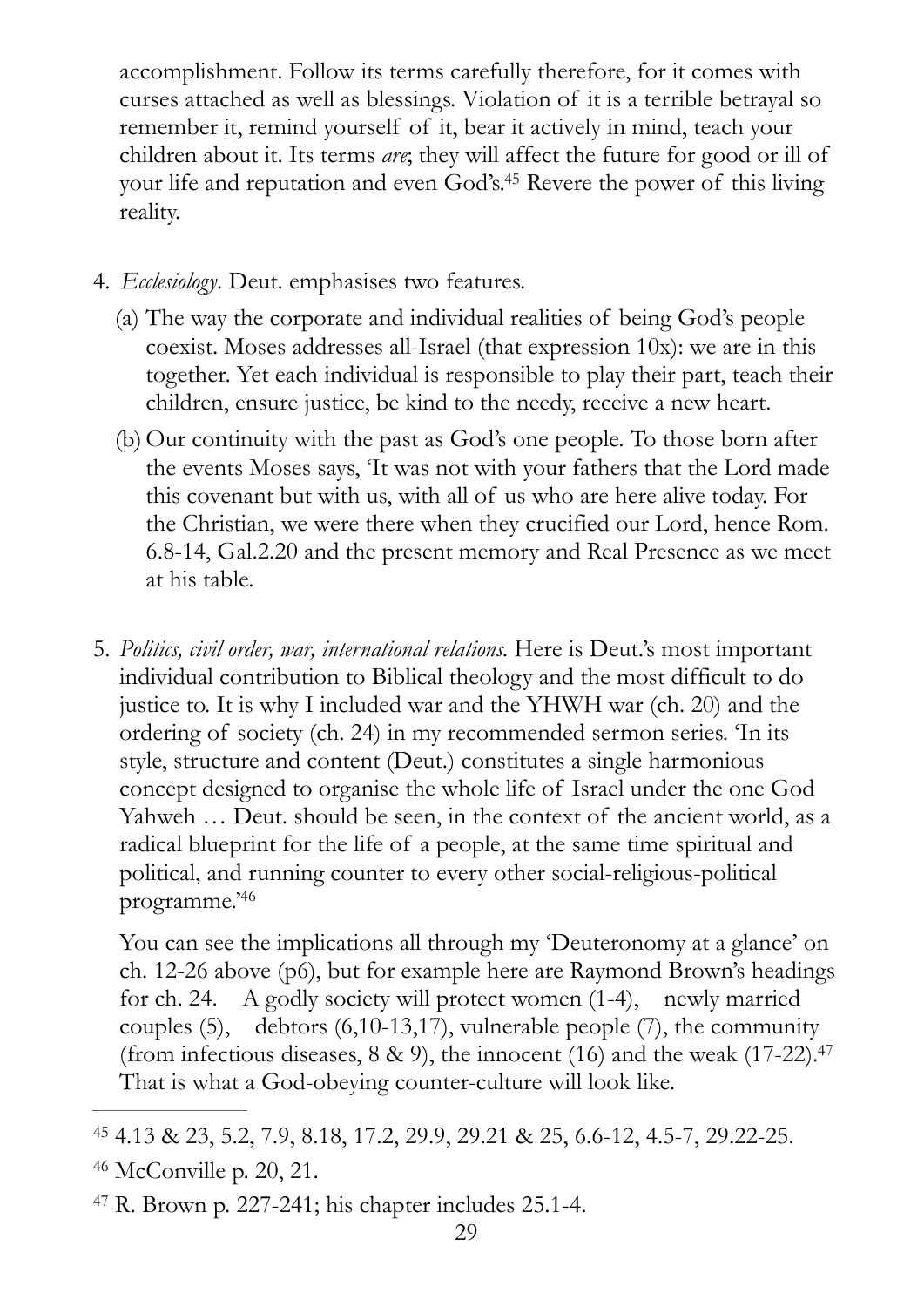McConville summarises, 'Deut., or at least a form of it, is the document of a real political and religious constitution from a pre-monarchical period … It aims to circumscribe the powers of the king … the offices actually prescribed are those of judge, priest and prophet in their separate roles. But over all these is the people itself, addressed typically in the laws in the singular, 'thou.' (Mcconville mentions its difference from the prevalent ANE royal-cultic ideology in which the king is chief executive in cult and political admin). It establishes the role of Torah in Israel, for which the people as such is responsible … it makes justice the essential principle of all administration (16.20); and it shows that the ultimate judge, and guarantor of justice even beyond the reach of the courts, is Yahweh himself ... It finds a real religious and political programme ... on the other hand it leads into an open future, not married to any one religiouspolitical framework … it is essentially about the nature of God, and what it means for life in human society.'

6. *Righteousness and justice, the foundation of God's rule.* 16.18-20, the heading and foundational principle of 16.18 – 18.22, contains two unique usages: the double-word 'justice-righteousness' (*mishpat-sedeq, 18)* is how officials must judge (or rule: *shaphat*) the people*;* and the doubled 'righteousnessrighteousness *(sedeq sedeq, 20)* shall you pursue.' The words merge, but righteousness is especially a character trait or principle of right action while justice is the embodiment of it, the resultant behaviour. Between these verses, v. 19 adds 'do not twist justice or show partiality.' It could not be more emphatic.

This section is Deuteronomy's treatment of the political and religious organisation of Israel. The two unique doublings indicate how critical is the principle. The passage appoints four offices of leadership side by side: judge, king, priest and prophet. None is supreme over the others; if there is any priority it lies with the judge who administers God's law, and the prophet who speaks God's word. [48](#page-29-0)

<span id="page-29-3"></span><span id="page-29-2"></span>The words are so central[,](#page-29-1) and vital, and Messianic,<sup>[49](#page-29-1)</sup> that I quote Tim Keller at length in the Appendix, page 40.

7. *The words for God's law.* Three are often used together ('commands, decrees and laws' 6.1, 7.11, 8.11, 26.17); two, translated 'stipulations' and 'requirements' in NIV, are less common. The words overlap in meaning but each makes its own contribution to a believer's relationship with God.

<span id="page-29-0"></span>Wright p. 203 [48](#page-29-2)

<span id="page-29-1"></span> $49$  eg Isaiah 42.1-3 on the vocation of Messiah has 'justice' 3 times in 4 verses.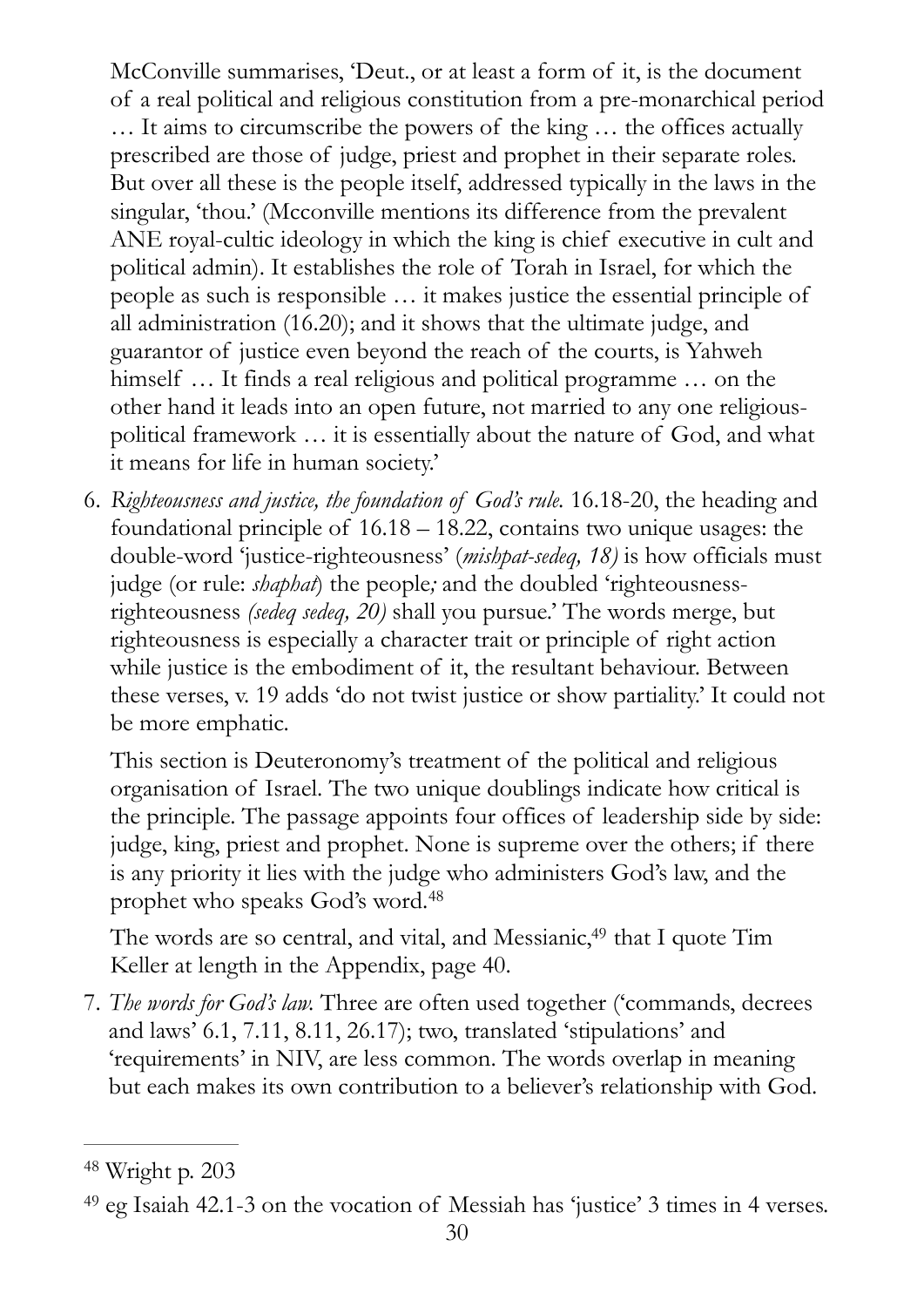- Commands, *mitzvah* (singular collective noun) carries the thought of the senior's right to rule. It is used of father to son, a king to his servants. It is also the word for the terms of a contract or the conditions of a covenant. The ten commandments are such (Ex. 24.12). At 'Bar Mitzvah' ('son of the commandments') you become in your own right one of the community with whom the Lord has entered into covenant. Living by the mitzvah gives insight and full life (5.29, 6.2, 8.1). The wisdom it gives, evokes respect from others (4.5f). Obeying it opens the door to the fullness of God's *hesed*, his grace (5.10).
- Decrees or statutes, *huqqim*. The verb means to engrave, hence decree, hence govern. The sense is often indistinguishable from *mitzvah*. Used with *shamar* (to observe, keep) indicating believers' calling to take notice of them in order to be diligent in our obedience.
- Laws or judgements, *mishpatim*. Mishpat is the action of a judge or governor including legislative, executive and judicial functions. Whereas we probably think of obeying the law, the ancients thought of themselves as ruled by their seniors. Compare the role of the modern Sheikh among the Bedouin. So the *mishpatim* come from God (1.17); hence Shalom Paul's point (p.15f above) about crime being sin.
- Stipulations, *edutim* (6. 17 & 20). *Edut* is to bear witness, as in 'the ark of the testimony.' It is God's own affirmation of his person and purpose, and includes a note of warning. Its essence in the NT is the proclamation of the Gospel.
- Requirements, *mishmeret* (11.1), same root as *shamar* above: to pay careful attention to, to observe, to guard as in 'guard the Gospel.'

Together these five terms add up to *Torah* (1.5): instruction, guidance. God's laws set out the behaviour that expresses God's being in covenant with us: the love between us, the actions that serve his interests and pleasure. He is our father and king; they display his character and constitute the sceptre by which he reigns over us. Many are the benefits that accrue – our wisdom, others' respect, God's grace poured out. Of course we want to know them well, obey them carefully: given the rewards, who wouldn't?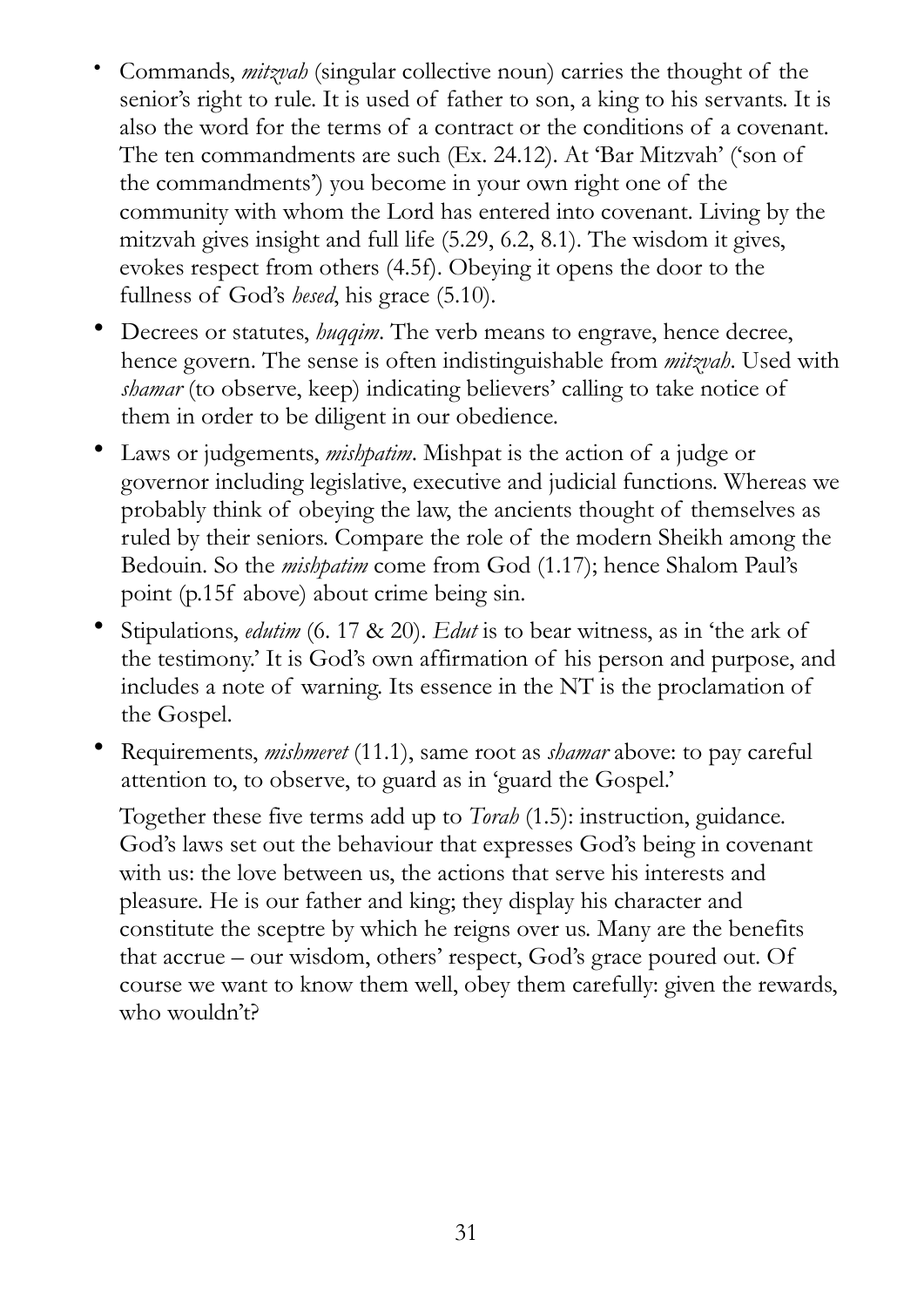# <span id="page-31-0"></span>**How** *not* **to preach Deuteronomy**

There are many dangers in preaching OT law. Three ways of not doing it are:

- As mere history. It would be a shame if we stopped at exegesis and simply left our hearers better informed about the norms for living in 1300 BC.
- **As moral oughtness.** Even worse would be to moralise, leaving us feeling 'I'd better try harder.' Especially considering it includes capital punishment for rebellious sons who remain steadfastly impenitent …
- **By direct transfer to 2019.** We are not the church-nation Israel living in 13th century BC. Their judicial laws have expired. We do not have the sacrificial system as the process of atonement. We have left those ceremonies behind.

Nonetheless Deut. has a tremendous amount to offer the 21st century Christian. In order to gain that benefit we must instead go by way of Jesus Christ: hence my " $\rightarrow$  Jesus  $\rightarrow$  2019" sequence when exploring the value of the successive sections of Deut. in Booklet 2.

**What then is the role of Deut. law in a Christian's life?** The question deserves larger treatment but here is a brief flow of thought.

- 1. Adam and Eve simply lived that way in the Garden of Eden, doing God's perfect will and not needing absolution: they had no failures to atone for.
- 2. After the Fall, (a) God gave law codes: not covering every circumstance, but as collections of paradigmatic moral and legal norms. (b) The laws also provided for atonement for when people failed. (c) Since Israel lived as a body politic he gave them social and judicial laws for that time and place.
- <span id="page-31-3"></span>3. Jesus fulfilled all these laws on our account. [50](#page-31-1)
- <span id="page-31-4"></span>4. Thanks to Jesus we are not under them as a way to God's favour. But they are all true and valuable[.](#page-31-2) [51](#page-31-2)
	- The atonement ones are true. Jesus left them torn down like the temple curtain; but they teach us wondrously about absolution through Another's vicarious death.
	- The body politic ones are true. They expired with that body politic and Jesus lived the ones that applied in his time and age ('Render unto Caesar…'), but they teach us wondrously about building a society under God's reign.

<span id="page-31-1"></span>[<sup>50</sup>](#page-31-3) John 1.17; Rom.3.21

<span id="page-31-2"></span><sup>&</sup>lt;sup>[51](#page-31-4)</sup> Matt.5.17-20; 1 Thes.4.3-8; 2 Tim.1.9, 3.16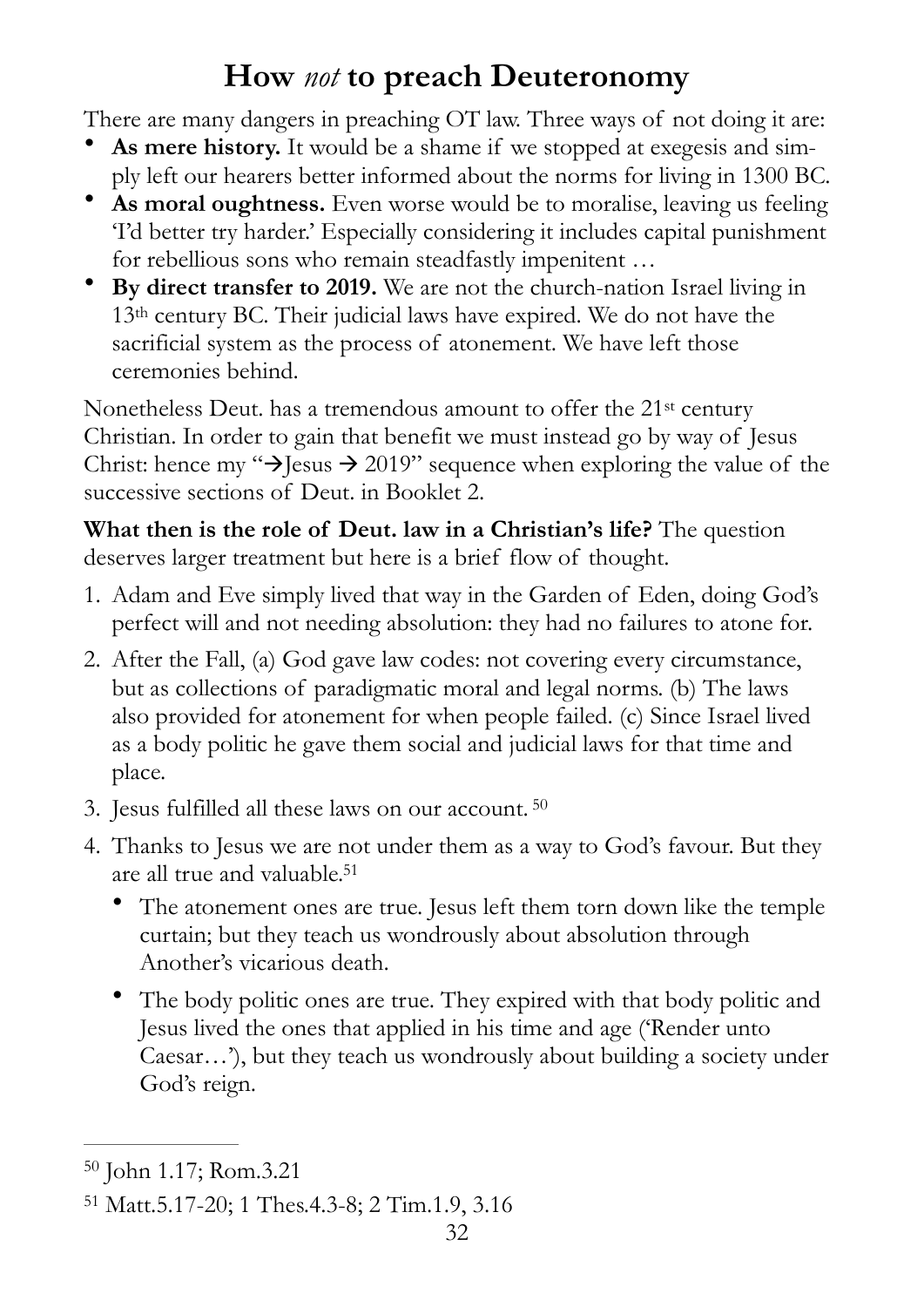• The moral ones are true. Jesus fulfilled the law for us and they have been done away with as the way to get on God's good side; but they teach us wondrously about the right way to live.

So God has made obsolete the first, Mosaic covenant we expound in Deuteronomy. As a way to God's favour, it has been done away with. But in the new covenant what has he written on our hearts? – those laws. [52](#page-32-0)

- <span id="page-32-5"></span>• We love the OT picture of atonement, so full of the Gospel.
- We love the OT programme for 13<sup>th</sup> century BC Israel living in Canaan among those neighbours. Even though much of its detail was only for that community, it is full of insight as we seek to be 21st century AD Christians living in Scotland among *our* neighbours.
- We love the moral guidance that finds an echo in our hearts by the Holy Spirit.

<span id="page-32-7"></span><span id="page-32-6"></span>Ourlove for him is *law*-shaped.<sup>53</sup> The laws he gave us are *love*-shaped.<sup>54</sup> Sinclair Ferguson puts it beautifully from 1 Cor.9.20, 21. We are not under the law (*hupo* nomos). Yet nor are we outside the law (*a-*nomos). We are 'in-law of Christ' (*en*-nomos Christou). We married our heavenly Bridegroom and love our new in-law, God's law[.](#page-32-3) [55](#page-32-3)

<span id="page-32-8"></span>We feel some of this delight as we read Deut. Ch. 24, for example: let a society protect women, the newly married, debtors, the vulnerable. Of course! 'How lovely is your law,' we say. 'Let's do what we can to have society live like this.' Deut. has a role in Christian thinking, as 2 Tim.3.16 says.

- 5. What of the death penalty they impose, e.g. on a persistently, impenitently rebellious and profligate son (21.18-21)? The NT revokes the Law's sanctions while affirming its values: see John Murray quotes below, p37.
- <span id="page-32-9"></span>6. How are we going to keep these laws, live this lovingly? The Holy Spirit is given to us for this purpose: 'And so he condemned sin in sinful man, in order that *the righteous requirements of the law might be fully met in us,* who do not live according to the sinful nature but according to the Spirit.<sup>56</sup>

<span id="page-32-0"></span> $52$  Hebrews 8.7-13, as promised in Jeremiah 31.31-34.

<span id="page-32-1"></span>[<sup>53</sup>](#page-32-6) John 14.15-21; 1 John 2.3-6, 5.2-4

<span id="page-32-2"></span><sup>&</sup>lt;sup>[54](#page-32-7)</sup> Matt.22.35-40. My double phrase is modified from Sinclair Ferguson *Devoted to God* Banner of Truth 2016 p. 162.

<span id="page-32-3"></span><sup>&</sup>lt;sup>[55](#page-32-8)</sup> Op cit p. 185

<span id="page-32-4"></span> $56$  Rom. 8.1-4 in the context  $7.1 - 8.17$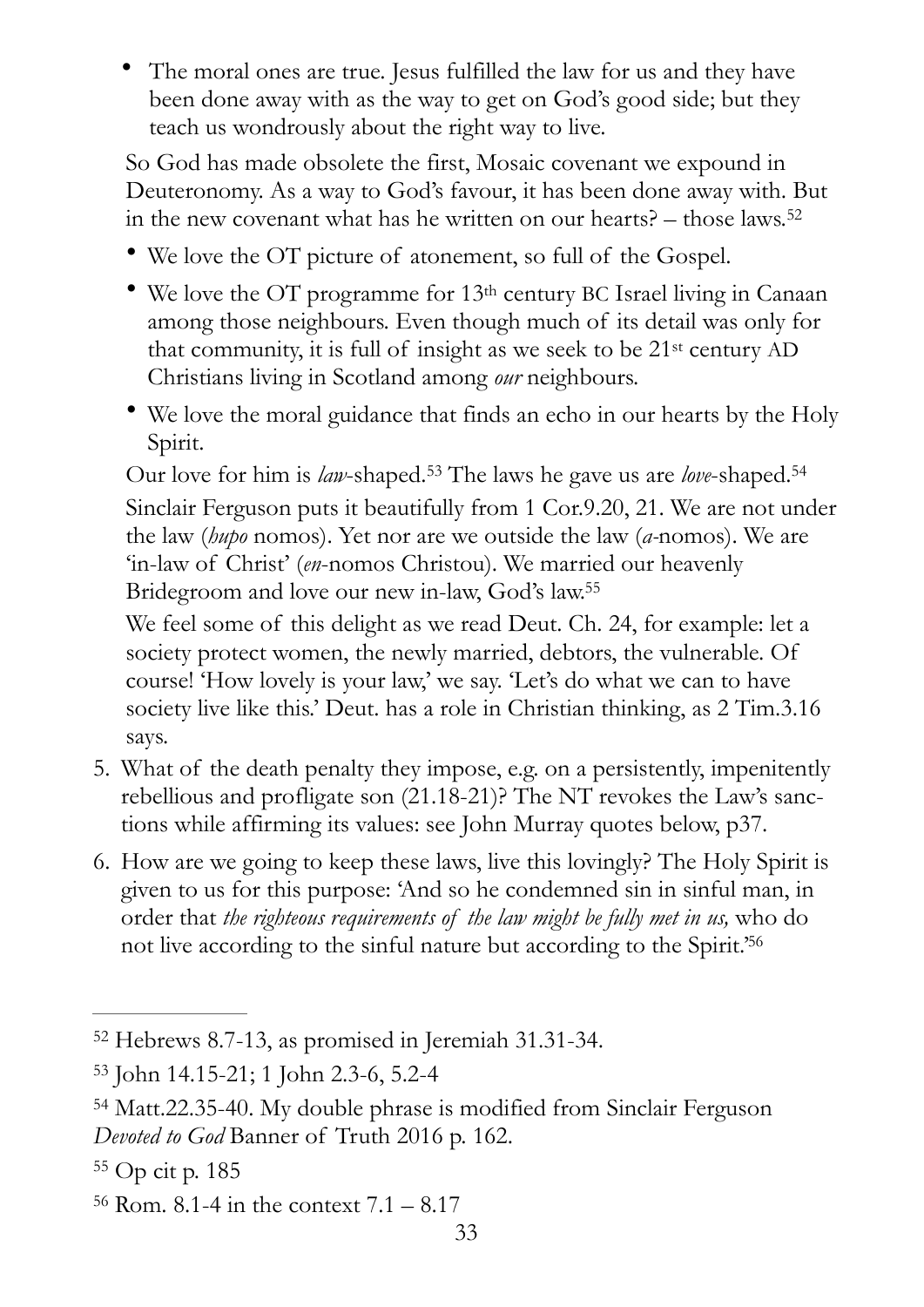# <span id="page-33-0"></span>**Moses' achievement via Deuteronomy**

- 1. He taught God's people to know themselves. As Socrates replied to his prosecutors, 'The unexamined life is not worth living.' Calvin made the same point on the first page of The Institutes: the first part of wisdom is to know God and ourselves. Thanks to Moses, Israel knew that they were loved, stiff-necked, in covenant with the sovereign Creator, with a hope and a better-covenant future.
- 2. He set up a way of running a country with values that remain the basis of Western civilisation: applied to their then context as a church state, but flexible enough to benefit every state in any era.
- 3. He ensured the just military cleansing of a morally filthy land, but only when the iniquity of the locals had reached its nadir; and instituted a spiritual foundation for its future health.
- 4. He brought a whole nation to lay claim to God's promises for the next stage in their history, and so took forward God's purposes for his generation.
- 5. Most important of all, he established within the Hebrew and now the Jewish and Christian soul for all time that God is in momentous, whole of life, ineradicable *covenant* with us.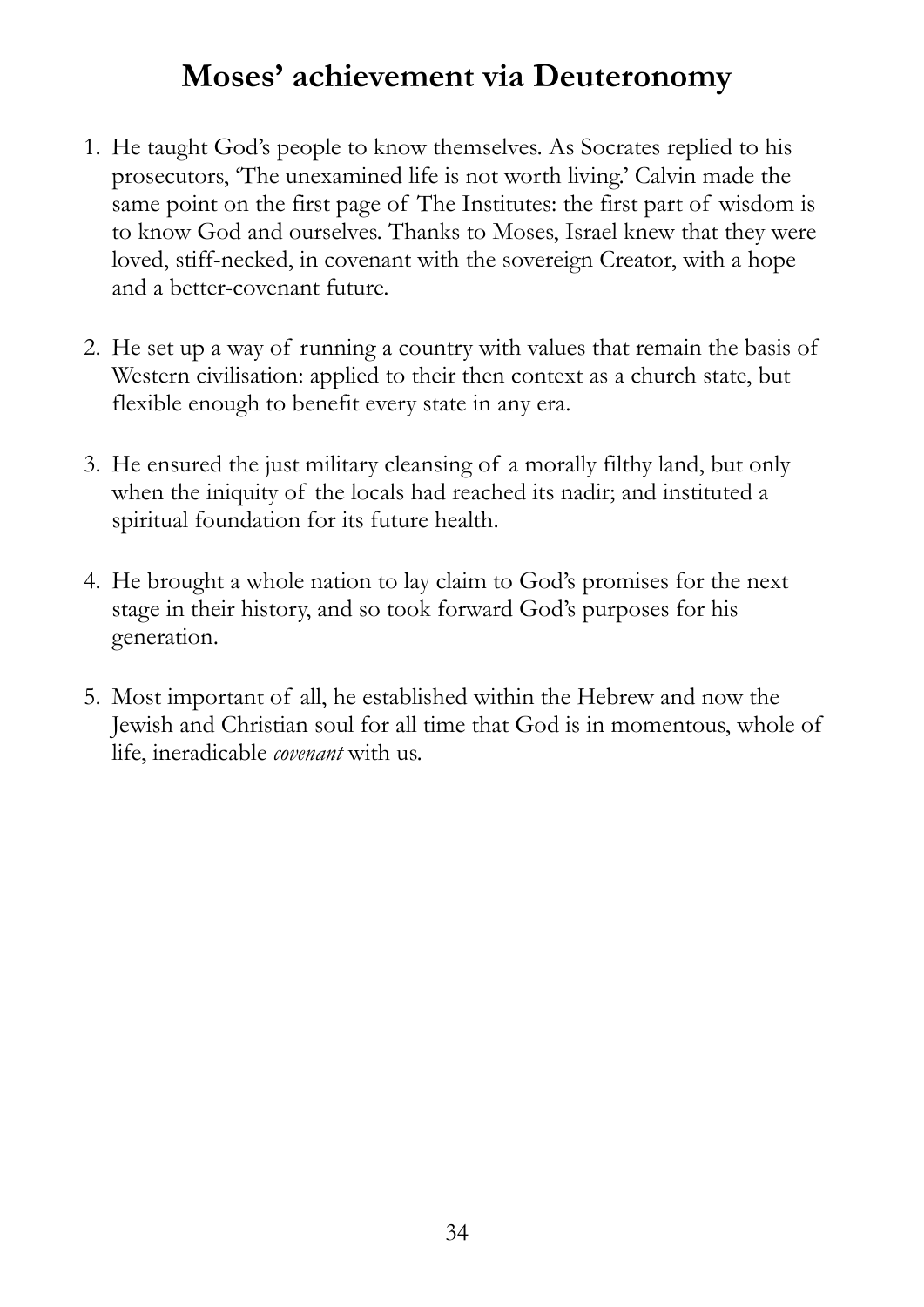# <span id="page-34-0"></span>**Bibliography**

See also the selected preaching bibliography in Booklet 2

**Daniel Block** *Deuteronomy*, NIV Application Commentary, Grand Rapids, Zondervan 2012 is modern, thorough and he writes plainly if a little longwinded. Its great strength is the threefold structure 'original meaning; bridging contexts; contemporary significance' so it is doing the task we set ourselves as preachers. Block really works to achieve that contemporary significance although he doesn't always satisfy or convince me. The ethical treatment of animals, for example, is very important but I'm not certain it exhausts the contemporary significance of 12.15-28.

**Raymond Brown** *The Message of Deuteronomy: not by bread alone* IVP (BST series) 1993. An outstandingly useful expository commentary.

**Peter Craigie,** *Deuteronomy*, NICOT (Hodder) 1976 gives more space than most to 'typical' introduction issues (unity, date, authorship, the Hebrew text, theology, problems) and dialogues with alternative viewpoints. The commentary is detailed and thorough.

**Allan Harman** *Deuteronomy* Christian Focus 2001 is verse by verse detailed exegesis. Excellent resource for the exegetical stage of sermon preparation. Less good on structure and not enough for my liking on relevance for Christians; but what it does, it does excellently.

**Simon Manchester's** Bible readings at the Crieff Fellowship, January 2016, are a good resource. His comments are very concentrated but perceptive, detailed and with pastoral wisdom. His sermons on the book are helpful: online on the website of St Thomas's North Sydney, Australia.

**J. Gary Millar** *Now Choose Life. Theology and ethics in Deuteronomy* IVP 1998. A feast, full of theological insight. His verse references are to the Hebrew numbering, which is often one digit higher than the English.

**J. Gordon McConville** *Deuteronomy* Apollos OT Commentary IVP 2002. Immensely able; more comment in Booklet 2 on bibliography for preachers.

**Shalom Paul** *Studies in the book of the covenant in the light of cuneiform and biblical law* Leiden Brill 1970 (Vetus Testamentum Supp. XVIII). Helpful analysis of the distinctives of Biblical law compared with contemporary ANE law codes. G.U. Lib ref. Law DF7 PAU.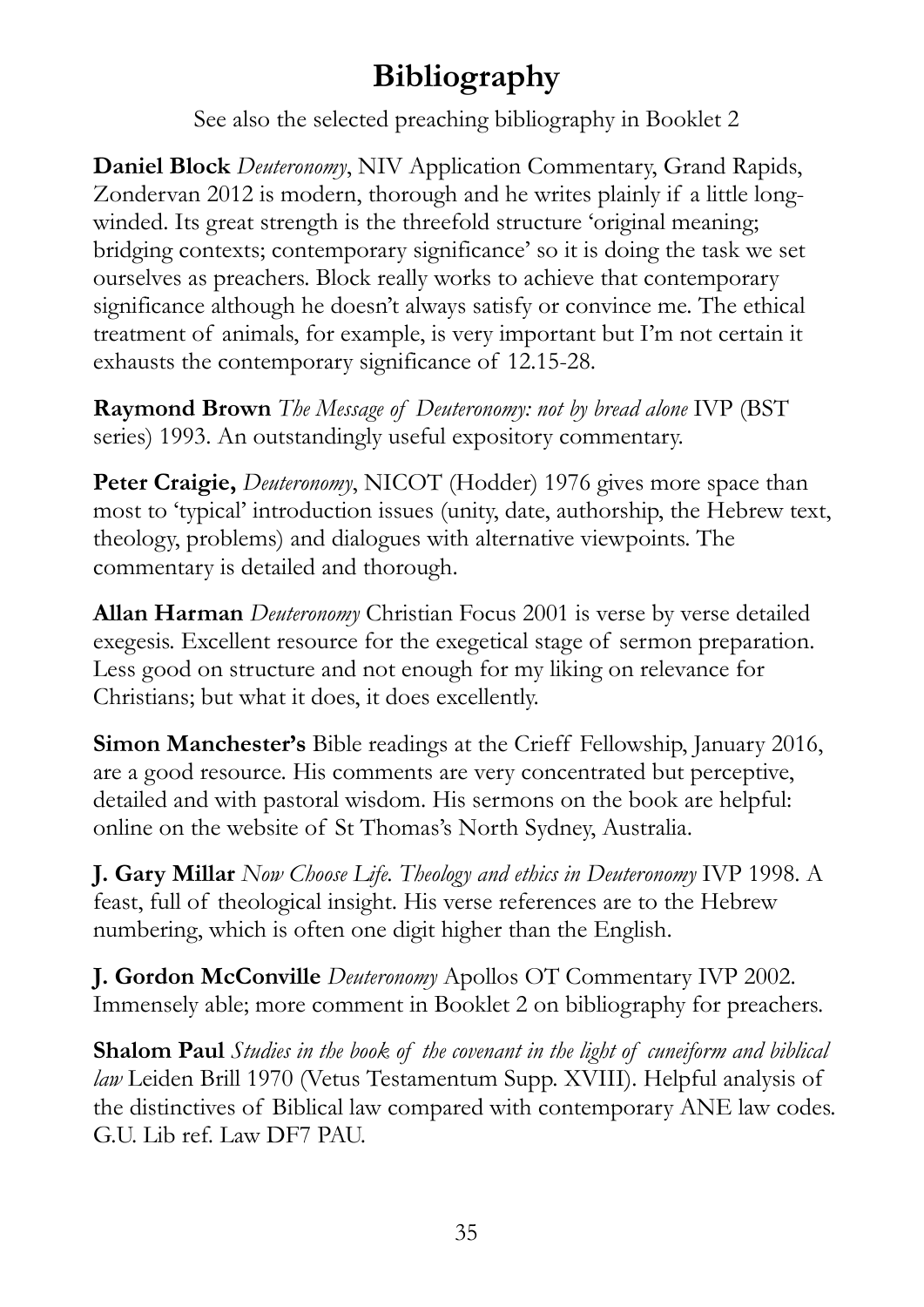**David F Payne** *Deuteronomy* in the Daily Study Bible series, Edinburgh, St Andrews Press 1985 is OK but I wouldn't write home about it.

**George Philip's** daily Bible reading notes are canny as always and available on the Torrance Parish Church website: [www.tpc.org.uk](http://www.tpc.org.uk)

**James Philip's** daily Bible reading notes are spiritually alive, admirable, with overview and theological insight. Available online at [thetron.org](http://thetron.org) / Resources / James Philip Bible Readings

**W.H. Griffith Thomas** *Through the Pentateuch chapter by chapter* Eerdmans 1957 is an immensely suggestive bullet-point type of book with an analysis followed by 'the message for meditation' for every chapter in Gen-Deut. He catches the exact burden of each chapter as few do.

**Andrew Thomson** *Opening up Deuteronomy* Day One 2015. Absolutely brilliant. I nearly bought you copies rather than prepare this booklet. In only 136 pages he expounds the whole book with judgement, clarity and some contemporariness.

**J.A. Thompson** *Deuteronomy* IVP 1974. A steady, reliable exegetical guide.

**Gordon J Wenham** *Exploring the Old Testament vol.1 The Pentateuch IVP Downers Grove* 2003 is stimulating. A concise introduction and overview full of information, questions to consider and summaries He covers Deut on p. 123-43 but the whole book is valuable: eg on the theme, composition and rhetoric of the Pentateuch with brief discussions of alternative viewpoints.

**C. Wright** *Deuteronomy* NIBC Paternoster 1996. Profound, insightful; not easy to get hold of.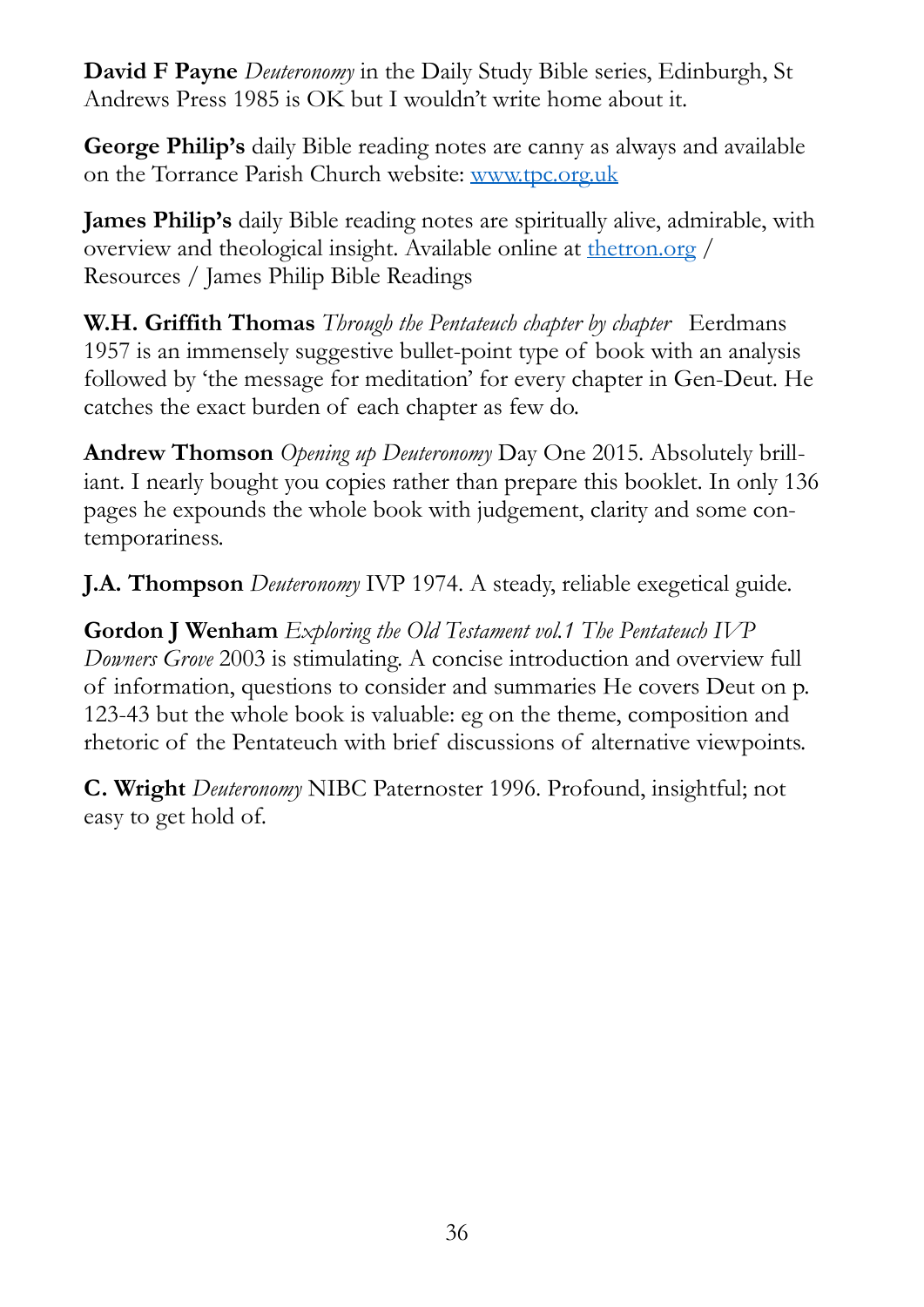## <span id="page-36-0"></span>**Additional reading on the Christian and OT Law**

**Sinclair B. Ferguson** *Devoted to God* Banner of Truth 2016 p.161-188. Love doesn't *replace* law; it *fulfils* it (cp Rom 8:3). Love gives motivation; the law, direction.

**John Murray** *Principles of Conduct* Tyndale Press 1957 p. 53-55 shows a distinction between OT and NT law. Murray takes two examples: one from Paul, one from Jesus. **(1)** In respect of sleeping with your father's wife (Lev. 20.11; 1 Cor.5.1f) the NT changes the punishment from the death penalty to excommunication. 'The gravity of the offence is established by the fact that the extreme of ecclesiastical censure is pronounced upon it. But the sanction … in the OT economy is revoked. The sanction has been changed from the corporeal to the spiritual, a change which, by its very nature, underlines the gravity of the offence and therefore the abiding sanctity of the law violated by it.' **(2)** 'Our Lord instituted divorce as a permissible (but not preferred) recourse (Isaiah 50:1) for the innocent spouse who had been wronged by adultery on the part of the other (Matt.5.32, 19.9). By implication our Lord abrogated the death penalty for adultery. But … the sin of adultery is not relieved of any of its heinousness as a violation of God's law. It is precisely because the spirituality of the law and the heinousness of its violation are more fully revealed that the abrogation of the penal sanction takes place.'

## **Westminster Confession** ch. XIX, (XX)

I can't exactly recommend **Bruxy Cavey** *(Re)Union* Herald Press (Virginia) 2017 p. 139-162 but it is an attractive example of the 'Jesus has replaced law with love' position. I summarise above, p33, Sinclair's answer to that position.

> **Copyright © C Peter White [revcpw@gmail.com](mailto:revcpw@gmail.com)  Torrance, Glasgow, October 2019**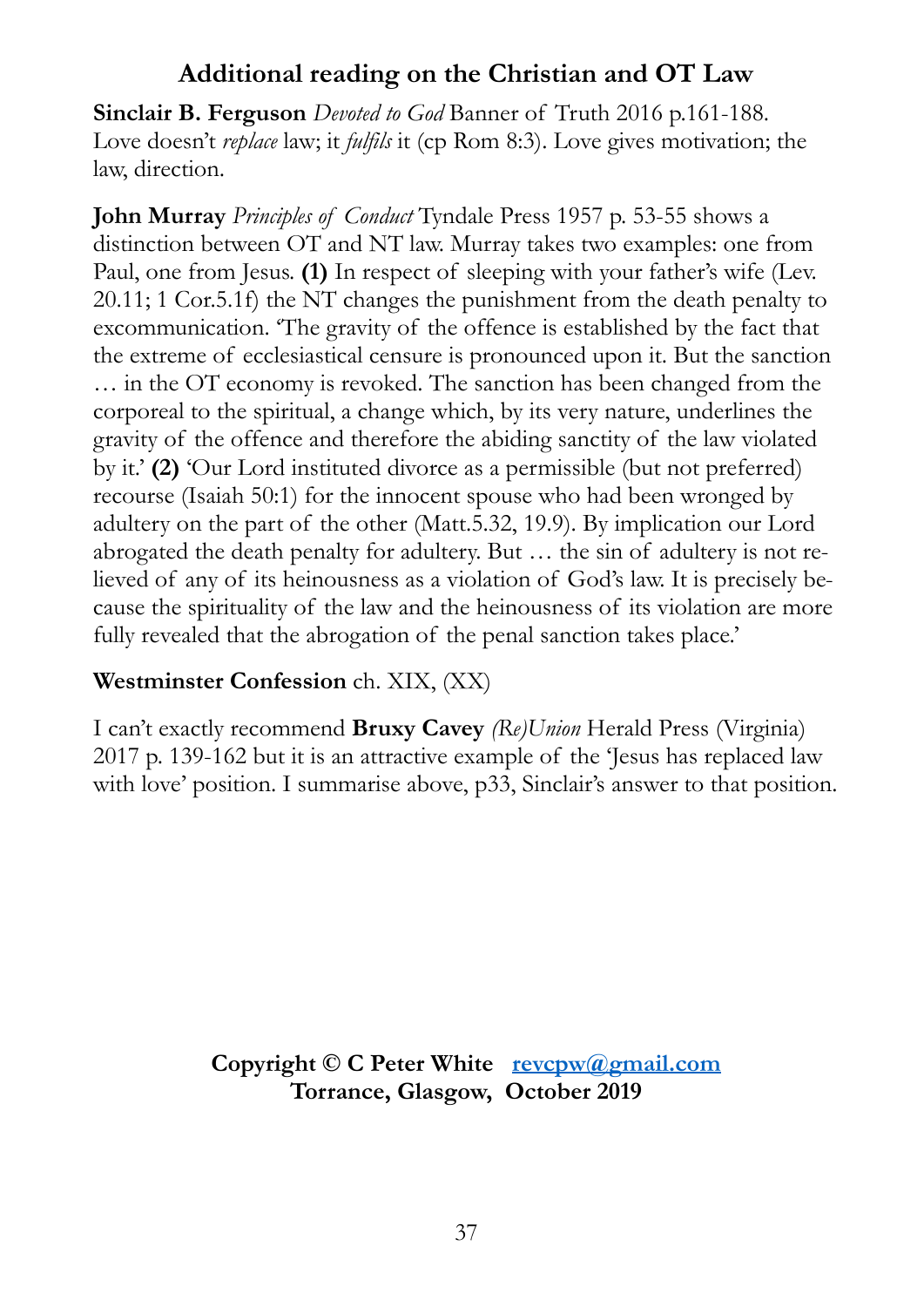# <span id="page-37-0"></span>**Appendix: Tim Keller on Justice and Righteousness**

'When I was professor at a theological seminary in the mid-eighties, one of my students was a young man named Mark Gornik. One day we were standing at the copier and he told me that he was about to move into Sandtown, one of the poorest and most dangerous neighborhoods in Baltimore. I remember being quite surprised. When I asked him why, he said simply, "To do justice."

'It had been decades since any white people had moved into Sandtown. For the first couple of years there, it was touch and go. Mark told a reporter, "The police thought I was a drug dealer, and the drug dealers thought I was a police officer. So, for a while there, I didn't know who was going to shoot me first." Yet over the years Mark, along with leaders in the community, established a church and a comprehensive set of ministries that have slowly transformed the neighborhood.

'Although Mark was living a comfortable, safe life, he became concerned about the most vulnerable, poor and marginalized members of our society, and made longterm personal sacrifices in order to serve their interests, needs and cause. That is, according to the Bible, what it means to "do justice."

## **'Justice is Care for the Vulnerable**

'The Hebrew word for "justice," *mishpat,* occurs in its various forms more than 200 times in the Hebrew Old Testament. Its most basic meaning is to treat people equitably. It means acquitting or punishing every person on the merits of the case, regardless of race or social status. Anyone who does the same wrong should be given the same penalty.

'But *mishpat* means more than just the punishment of wrongdoing. It also means giving people their rights. Deuteronomy 18 directs that the priests of the tabernacle should be supported by a certain percentage of the people's income. This support is described as "the priests' *mishpat*," which means their due or their right. *Mishpat*, then, is giving people what they are due, whether punishment or protection or care.

'This is why, if you look at every place the word is used in the Old Testament, several classes of persons continually come up. Over and over again, *mishpat* describes taking up the care and cause of widows, orphans, immigrants and the poor—those who have been called "the quartet of the vulnerable."

'In pre-modern, agrarian societies, these four groups had no social power. They lived at subsistence level and were only days from starvation if there was any famine, invasion or even minor social unrest. Today, this quartet would be expanded to include the refugee, the migrant worker, the homeless and many single parents and elderly people.

'The *mishpat*, or justness, of a society, according to the Bible, is evaluated by how it treats these groups. Any neglect shown to the needs of the members of this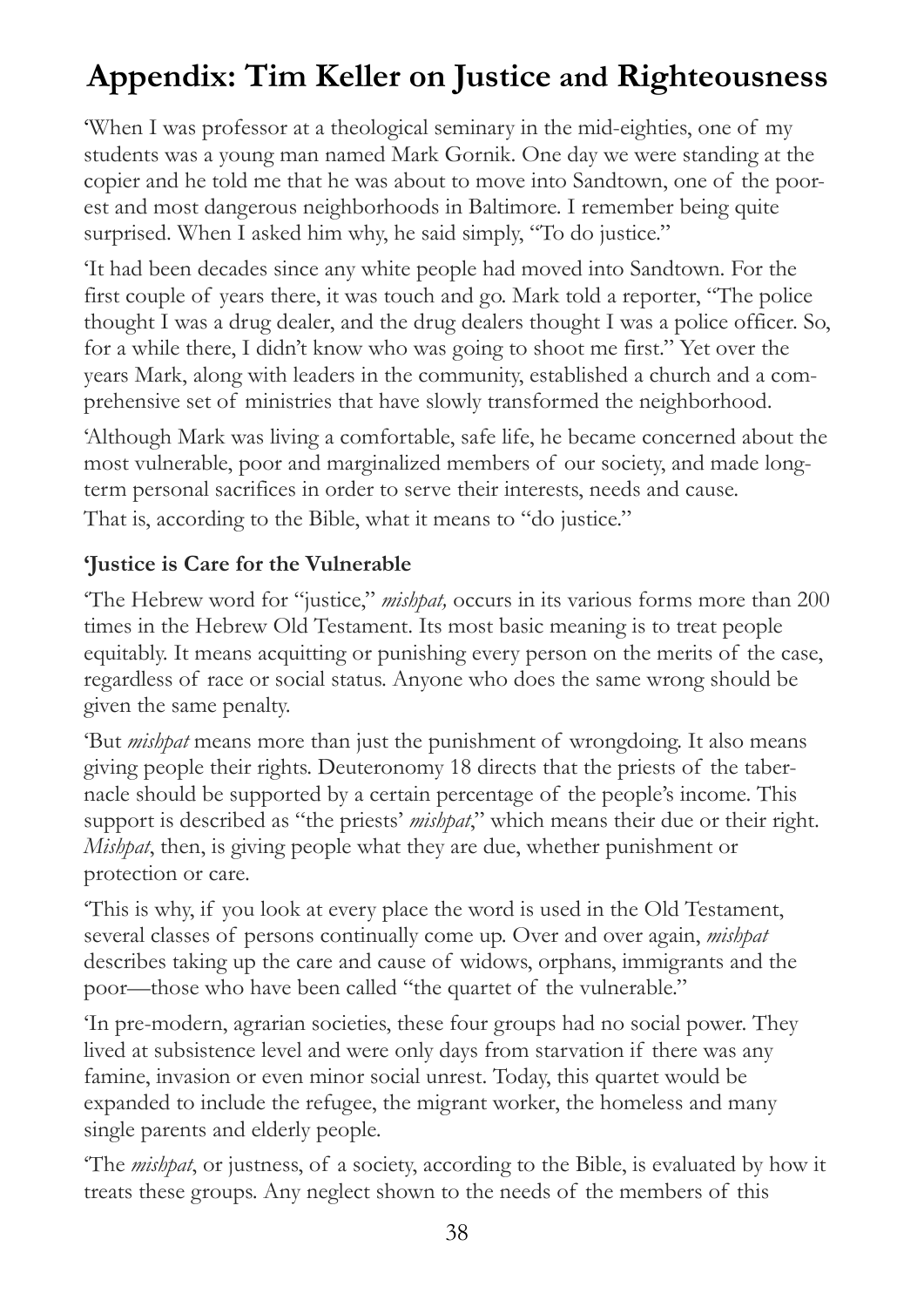quartet is not called merely a lack of mercy or charity but a violation of justice, of *mishpat*. God loves and defends those with the least economic and social power, and so should we. That is what it means to "do justice."

## **'Justice Reflects the Character of God**

'Why should we be concerned about the vulnerable ones? It is because God is concerned about them. It is striking to see how often God is introduced as the defender of these vulnerable groups.

'Don't miss the significance of this. When people ask me, "How do you want to be introduced?" I usually propose they say, "This is Tim Keller, minister at Redeemer Presbyterian Church in New York City." Of course, I am many other things, but that is the main thing I spend my time doing in public life.

'Realize, then, how significant it is that the biblical writers introduce God as "a father to the fatherless, a defender of widows" (Psalm 68:4-5). This is one of the main things He does in the world. He identifies with the powerless. He takes up their cause.

## **'Justice is Right Relationships**

We must have a strong concern for the poor, but there is more to the biblical idea of justice than that. We get more insight when we consider a second Hebrew word that can be translated as "being just," though it usually translated as "being righteous." The word is *tzadeqah*, and it refers to a life of right relationships.

'When most modern people see the word "righteousness" in the Bible, they tend to think of it in terms of private morality, such as sexual chastity or diligence in prayer and Bible study. But in the Bible, *tzadeqah* refers to day-to-day living in which a person conducts all relationships in family and society with fairness, generosity and equity. It is not surprising, then, to discover that *tzadeqah* and *mishpat* are brought together scores of times in the Bible.

'These two words roughly correspond to what some have called "primary" and "rectifying justice." Rectifying justice is *mishpat*. It means punishing wrongdoers and caring for the victims of unjust treatment. Primary justice, or *tzadeqah*, is behavior that, if it was prevalent in the world, would render rectifying justice unnecessary, because everyone would be living in right relationship to everyone else. Therefore, though *tzadeqah* is primarily about being in a right relationship with God, the righteous life that results is profoundly social.

'Rectifying justice, or *mishpat*, in our world could mean prosecuting the men who batter, exploit and rob poor women. It could also mean respectfully putting pressure on a local police department until they respond to calls and crimes as quickly in the poor part of town as in the prosperous part. Another example would be to form an organization that both prosecutes and seeks justice against loan companies that prey on the poor and the elderly with dishonest and exploitive practices.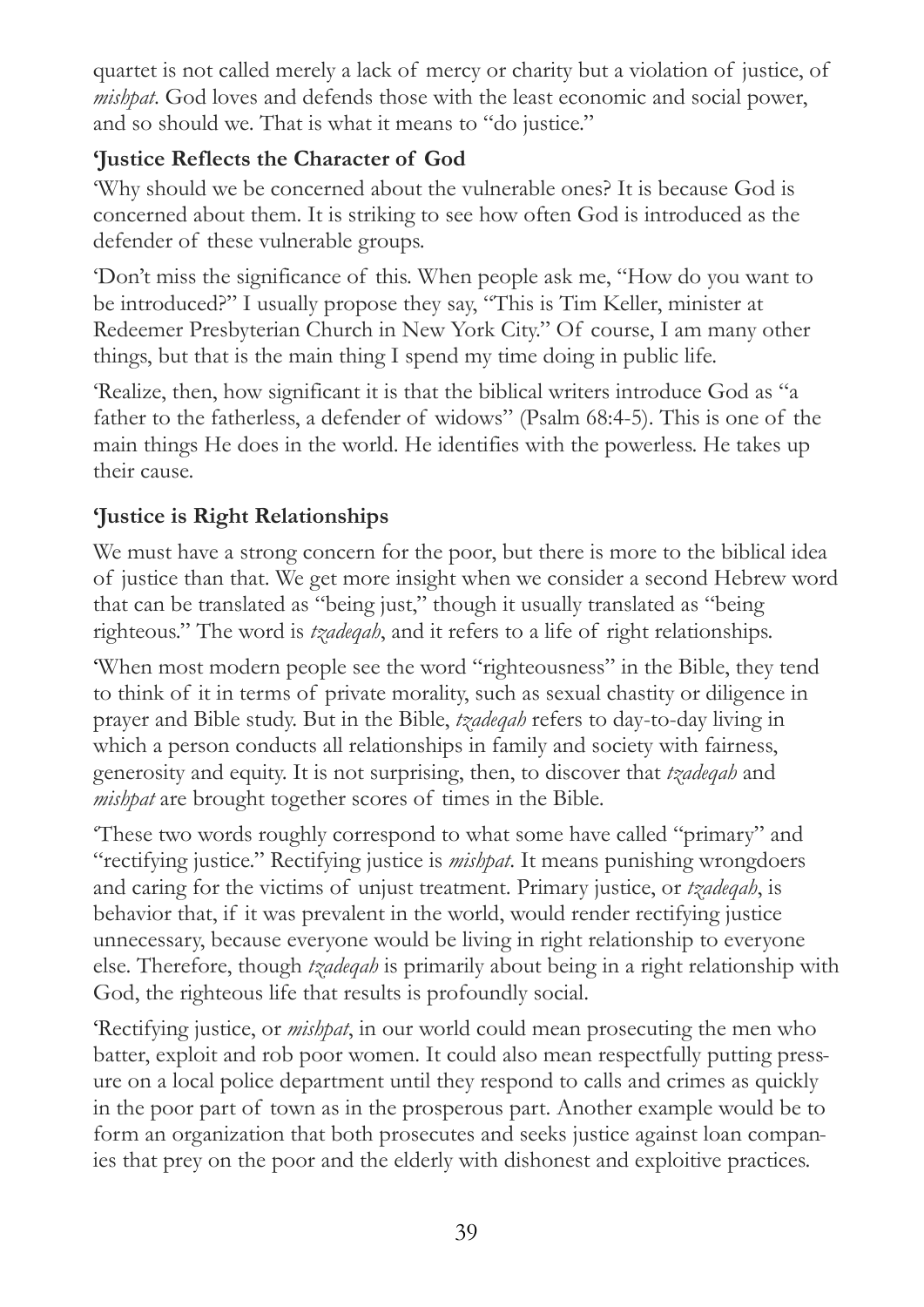'Primary justice, or *tzadeqah*, may mean taking the time personally to meet the needs of the handicapped, the elderly or the hungry in our neighborhoods. Or it could mean the establishment of new nonprofits to serve the interests of these classes of persons. It could also mean a group of families from the more prosperous side of town adopting the public school in a poor community and making generous donations of money and pro bono work in order to improve the quality of education there.

'When these two words, *tzadeqah* and *mishpat*, are tied together, as they are over 36 times, the English expression that best conveys the meaning is "social justice."

## **'Justice includes Generosity**

Many readers may be asking at this point why we are calling private giving to the poor "justice." Some Christians believe that justice is strictly *mishpat*—the punishment of wrongdoing, period. This does not mean they think believers should be indifferent to the plight of the poor, but they would insist that helping the needy through generous giving should be called mercy, compassion or charity —not justice.

'In English, however, the word "charity" conveys a good but optional activity. Charity cannot be a requirement, for then it would not be charity. But this view does not fit in with the strength or balance of the biblical teaching.

'In the Scripture, gifts to the poor are called "acts of righteousness," as in Matthew 6:1-2. Not giving generously, then, is not stinginess but unrighteousness, a violation of God's law. In the book of Job, we see Job call every failure to help the poor a sin, offensive to God's splendor (Job 31:23) and deserving of judgment and punishment (v. 28). Remarkably, Job is asserting that it would be a sin against God to think of his goods as belonging to himself alone. To not "share his bread" and his assets with the poor would be unrighteous, a sin against God, and therefore by definition a violation of God's justice.

'Despite the effort to draw a line between "justice" as legal fairness and sharing as "charity," numerous Scripture passages make radical generosity one of the marks of living justly. The just person lives a life of honesty, equity and generosity in every aspect of his or her life.

<span id="page-39-1"></span>'If you are trying to live a life in accordance with the Bible, the concept and call to justice are inescapable. We do justice when we give all human beings their due as creations of God. Doing justice includes not only the righting of wrongs but generosity and social concern, especially toward the poor and vulnerable.' [57](#page-39-0)

<span id="page-39-0"></span>from Tim Keller *Generous Justice* Hodder & Stoughton 2012. Online extract: [57](#page-39-1) page numbers not stated.